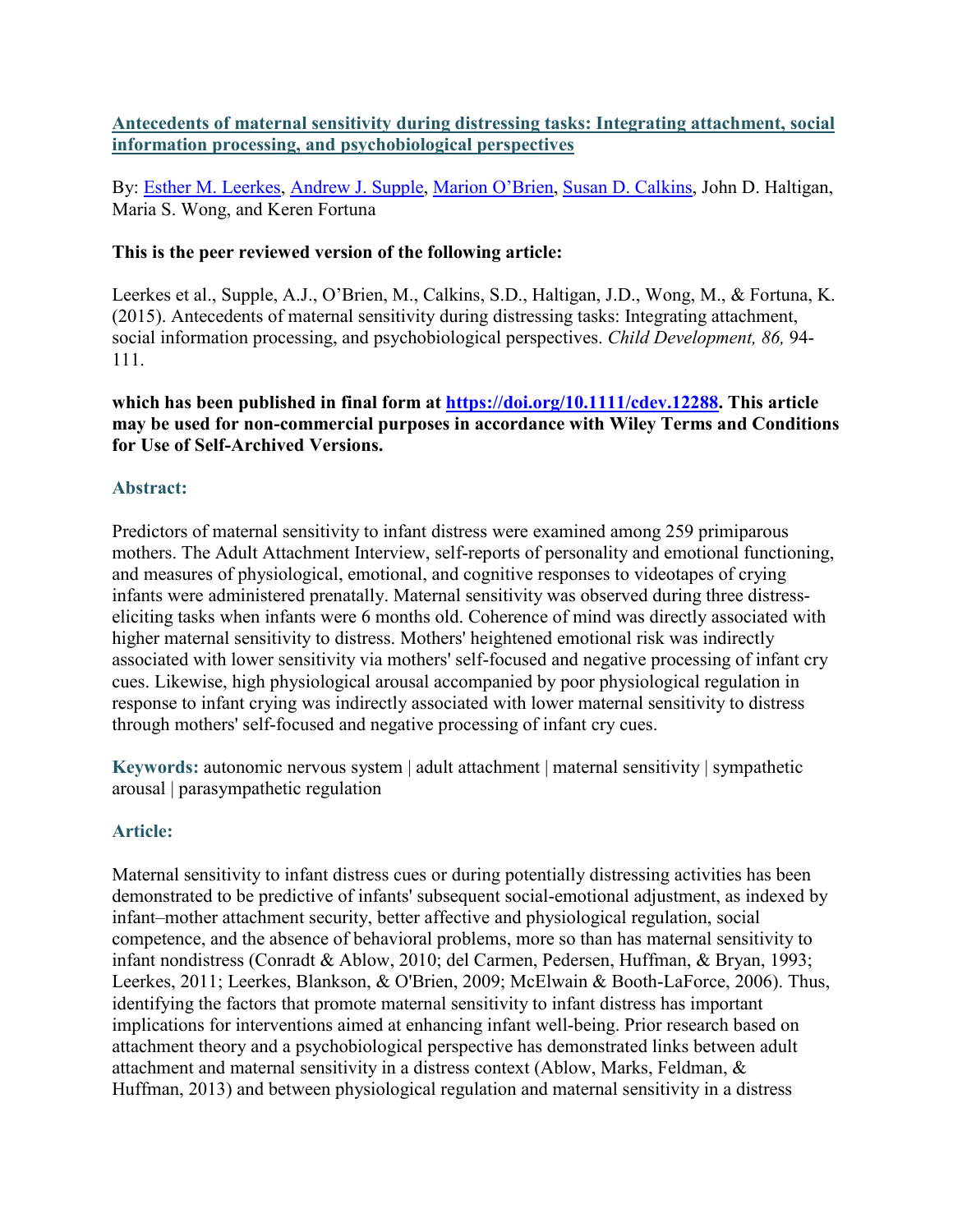context (Ablow et al., 2013; Hill-Soderlund et al., 2008; Moore et al., 2009). Other research, informed by a social information processing (SIP) perspective, has demonstrated that mothers' adaptive emotional (e.g., empathetic) and cognitive responses (e.g., positive beliefs) to infant cry cues predict their degree of sensitivity in situations when infants are distressed (Leerkes, 2010). The goal of this article is both to replicate these findings in a larger and more diverse sample and to extend them by testing a more comprehensive conceptual model that integrates attachment, SIP, and psychobiological perspectives to identify the origins of maternal sensitivity to infant distress and to elucidate the pathways by which such effects occur.

### The Integrated Model

According to the SIP perspective (Crick & Dodge, 1994), individuals enter a social situation with knowledge, experiences, and capabilities (i.e., the database) that they draw upon as they process and interpret the cues of a social partner. This database influences whether or not the individual notices social cues, how they interpret those cues, and how they prioritize personal and social goals in the moment; all of these influence a person's response. In an adaptation of the classic SIP model, Lemerise and Arsenio (2000) highlighted the role of affective processes in SIP. They asserted that affect–event linkages are an important aspect of the database and that emotionality and regulatory ability, both general (i.e., mood that day) and specific to the situation, influence how an individual processes and responds to social cues. For example, a person with a tendency toward negative emotionality may experience greater arousal when presented with a difficult social signal, and both may contribute to more negative interpretations of the social partner's behavior and greater difficulty generating appropriate responses. They also called for greater attention to affective processes, including empathy, within each stage of the SIP model (e.g., cue encoding, goal clarification).

Drawing from this perspective, we propose that adult attachment representations inform aspects of the SIP database, such as affect–event linkages and social schema, and along with general emotional characteristics predict individual differences in expectant mothers' physiological arousal and regulation in response to infant cry cues as well as their cognitive and emotional processing of infant cry cues. Further, specific patterns of arousal and regulation, particularly high arousal accompanied by poor regulation, lend to more negative cognitive and emotional processing of cry cues. In turn, cognitive and emotional processing of infant cry cues predict individual differences in sensitive responding to their own infants in distressing situations. Our effort to combine the attachment and SIP perspectives is consistent with Dykas and Cassidy's (2011) call for more direct efforts to test social cognitive processes as mediators of associations between attachment classifications and social behavior, including parenting, and to consider physiological processes as a mediator of links between attachment and SIP. Next we review theory and evidence relevant to each of the proposed pathways.

### Adult Attachment Representations

Bowlby (1980) theorized that children develop internal working models, or a sense of self in relation to the world, based on early interactions with caregivers. A secure working model was thought to stem from positive caregiving experiences and be reflected by a positive sense of self and trust in others. In contrast, an insecure working model was believed to result from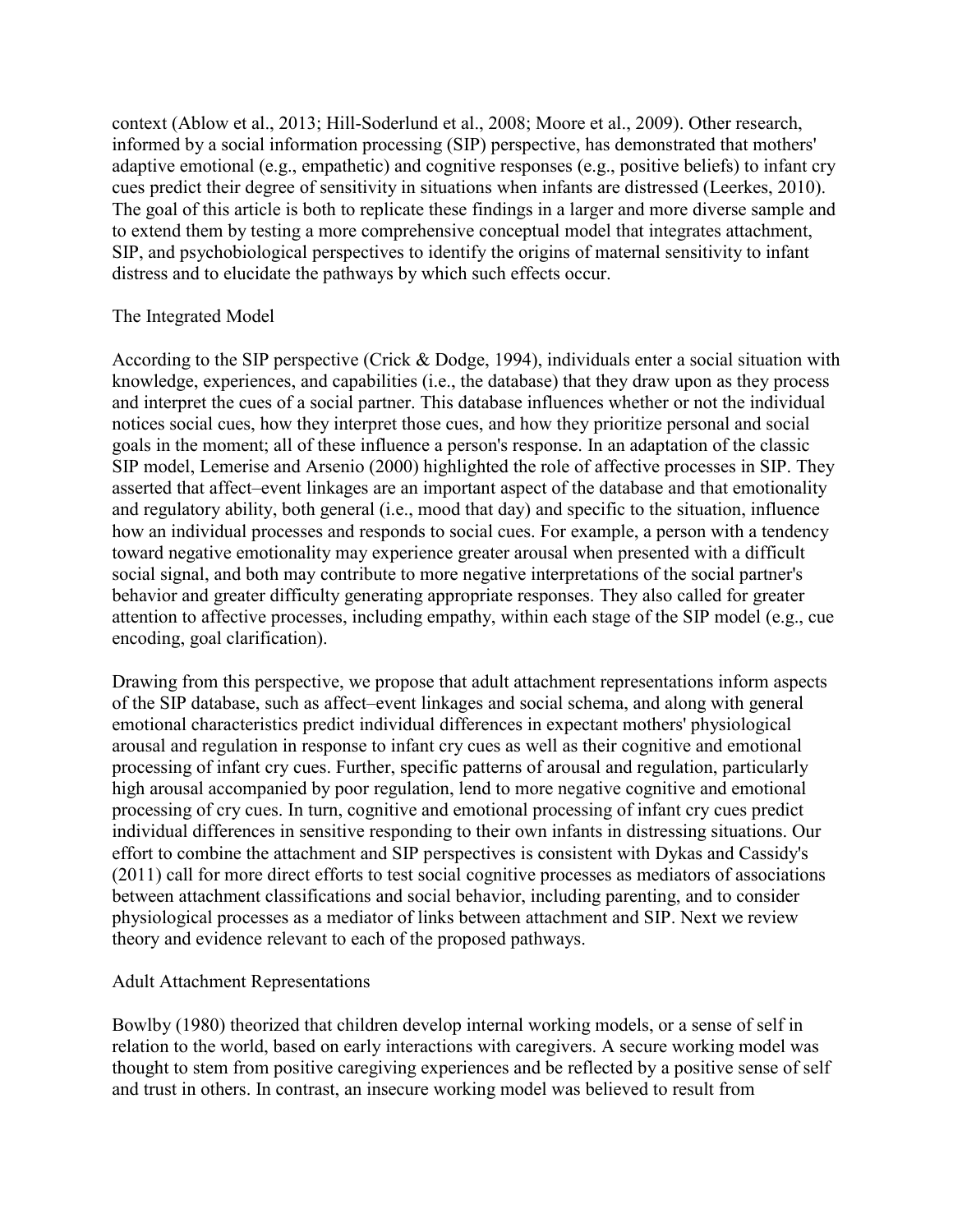experiences of harsh, withdrawn, or inconsistent caregiving and to be reflected through a negative sense of self and distrust in others. Main, Kaplan, and Cassidy (1985) operationalized states of mind with respect to attachment in terms of mental representations of early attachment experiences as judged from the discourse of individuals during the course of the Adult Attachment Interview (AAI; George, Kaplan, & Main, 1984–1996). Individuals with secure representations of early attachment experiences are characterized by high ratings of coherence of mind because they describe these experiences and their influence on current functioning in a consistent manner and without becoming emotionally overwrought during discussion of attachment experiences (Hesse, 2008). It has been argued that mothers with a secure representation of early attachment experiences, and hence high coherence of mind, are more likely than other mothers to notice infant cues, interpret them positively, and regulate their own affect and arousal adaptively—all of which promote maternal sensitivity (Main et al., 1985). Empirical work has supported this pattern (Ablow et al., 2013; Atkinson et al., 2005; van IJzendoorn, 1995; Whipple, Bernier, & Mageau, 2011), but few studies have directly tested the mechanisms purported to explain these associations.

The mechanism we propose is that mothers' adult attachment representation influences how they perceive, interpret, and react to infant distress cues. Consistent with this view, prior research has found adult attachment security to be linked with awareness and accurate labeling of infant emotions (Blokland & Goldberg, 1998; Deoliveira, Moran, & Pederson, 2005) and more positive and less negative personality attributions about distressed infants (Leerkes & Siepak, 2006; Zeanah et al., 1993). Likewise, adult attachment security has been linked with lower reported negative affect and better physiological regulation (Ablow et al., 2013), less physiological arousal (Groh & Roisman, 2009), and greater emotion mimicking in response to infant distress stimuli, which may reflect empathy (Spangler, Maier, Geserick, & von Wahlert, 2010).

One study has directly tested the proposed mediating effect of adult attachment on sensitivity via these processes. Using a prospective longitudinal design, Ablow et al. (2013) tested physiological regulation in response to infant cries as a mediator of the link between adult attachment and sensitivity to distress. They found adult attachment security to be linked with physiological regulation in response to cry videos and physiological regulation was linked with observed maternal sensitivity to infant distress, but the proposed mediating effect was not significant. Thus, additional work is needed to identify the processes that explain the association between adult attachment and maternal sensitivity to distress.

#### Emotional Risk

We also propose mothers' general emotional characteristics (i.e., depressive symptoms, trait positive and negative emotionality, global difficulties with emotion regulation, agreeableness, and neuroticism) pose risks for insensitive maternal behavior for two reasons. First, the idea that background moods and trait‐like emotional characteristics inform the manner in which individuals become aroused by and process social cues is a core tenet of Lemerise and Arsenio's (2000) adaption of the SIP model as described above. Consistent with this view, adults who experience elevated symptoms of depression are less skilled at noticing infant signals, report that infant crying is less urgent and arousing, are less likely to say they would intervene, report more negative beliefs about crying, and demonstrate a blunted regulatory response when exposed to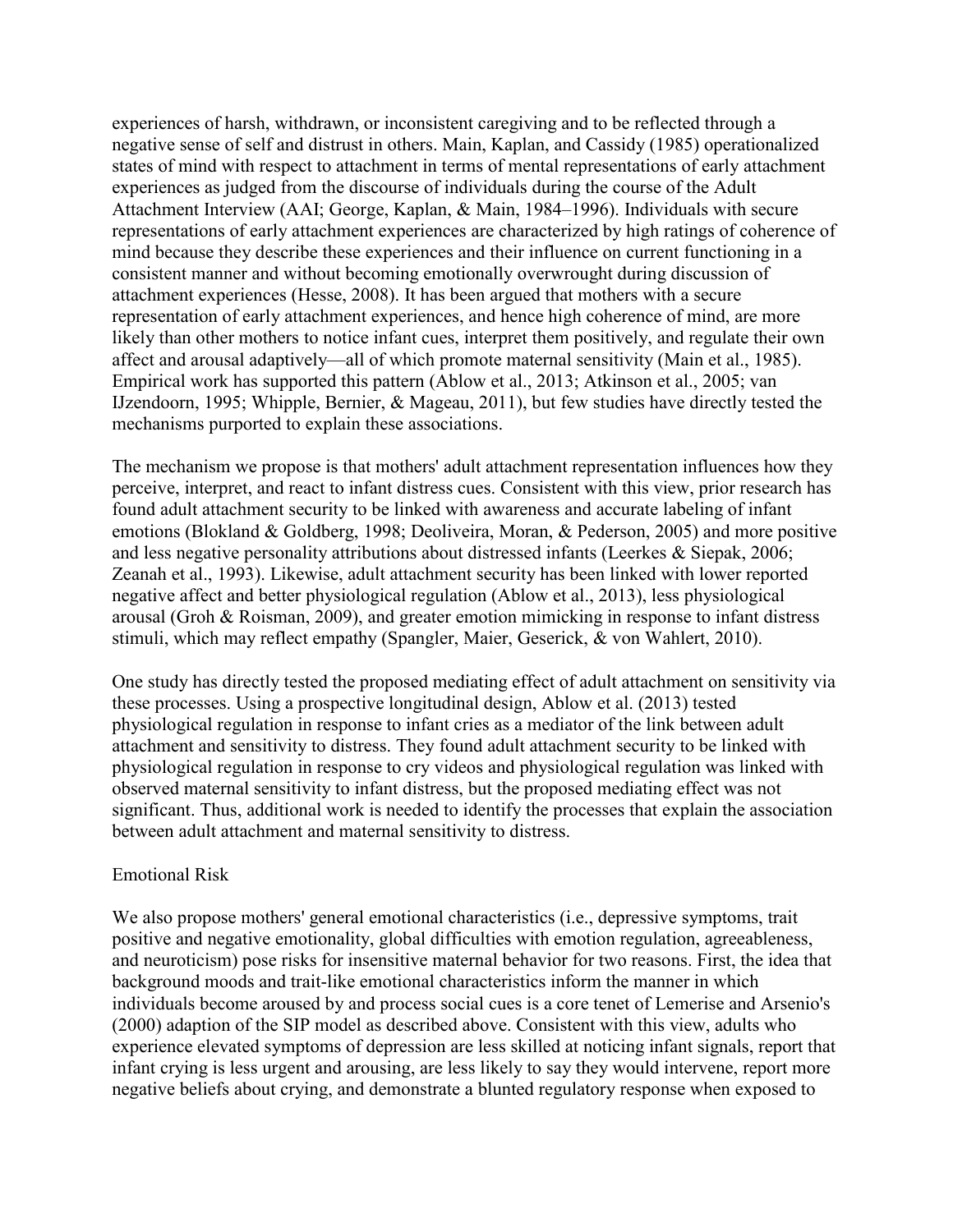infant distress than nondepressed adults (Donovan, Leavitt, & Walsh, 1998; Leerkes, Parade, & Burney, 2010; Oppenheimer, Measelle, Laurent, & Ablow, 2013; Schuetze & Zeskind, 2001). Likewise, adults who are high on neuroticism and rely on avoidant coping strategies report more negative attributions about children, hold negative beliefs about infant crying, and perceive infant crying as more aversive (Leerkes, Parade, & Burney; Leung & Slep, 2006; Zeifman, 2003). These findings support the idea that emotional traits and mood are viable predictors of physiological, emotional, and cognitive reactions to infant cry cues.

Second, prior research has demonstrated that personality and emotional characteristics are linked with parenting. For example, depressive symptoms are linked with less sensitive maternal behavior (e.g., Musser, Ablow, & Measelle, 2012); low neuroticism, high agreeableness, and positive trait emotions are linked with responsive parenting (Adam, Gunnar, & Tanaka, 2004; Prinzie, Stams, Dekovic, Reijntjes, & Belsky, 2009); and adaptive emotion regulation is linked with the use of appropriate discipline practices (Lorber, 2012). Thus, it is important to note if effects of adult attachment, on mothers' physiological, cognitive, emotional, and sensitive responses to infant distress are independent of these factors (Dykas & Cassidy, 2011).

### Physiological Arousal and Regulation

Mothers' physiological responses to infant crying relative to resting baseline reflect their contextspecific arousal and regulation and are expected to influence the manner in which they respond to infant distress, both directly and indirectly through their effect on mothers' cry processing. In this study, we focus on mothers' skin conductance level (SCL) and vagal suppression, or respiratory sinus arrhythmia (RSA). Both measures capture immediate physiological responses to a stressor. SCL reflects arousal or activation of the sympathetic nervous system associated with emotional arousal and may reflect behavioral inhibition in aversive contexts (Gray, 1975), which is likely to be maladaptive in relation to parenting. Consistent with this view, increased electrodermal activity in response to aversive child behavior was more characteristic among child abusers than nonabusers (Frodi & Lamb, 1980; Wolfe, Fairbank, Kelly, & Bradlyn, 1983) and predicted more negative appraisals about children (Lorber & O'Leary, 2005).

In contrast, vagal withdrawal reflects vagal *regulation* of the heart when an organism is challenged, a parasympathetic response. Such regulation is indexed by decreases in RSA during situations where coping or regulation is required (Porges, 2007). During demanding tasks, this physiological process allows a person to shift focus from internal homeostatic demands to purposeful generation of coping strategies to control affective arousal. As such, it has been argued that vagal withdrawal reflects the behavioral activation system and promotes an approach orientation (Gray, 1975) that is adaptive in challenging parenting situations (Ablow et al., 2013; Hill-Soderlund et al., 2008; Mills-Koonce et al., 2007; Moore et al., 2009).

Importantly, although the sympathetic and parasympathetic systems have often been viewed as interdependent systems that act in an antagonistic fashion (i.e., if one is high the other is low), Berntson, Cacioppo, and Quigley (1993) have argued that the two systems can in fact operate independently, reciprocally (i.e., if one increases, the other decreases), or coactively (i.e., both can increase or decrease simultaneously). Interactions between levels of sympathetic arousal and parasympathetic regulation of the autonomic nervous system may ultimately prove most useful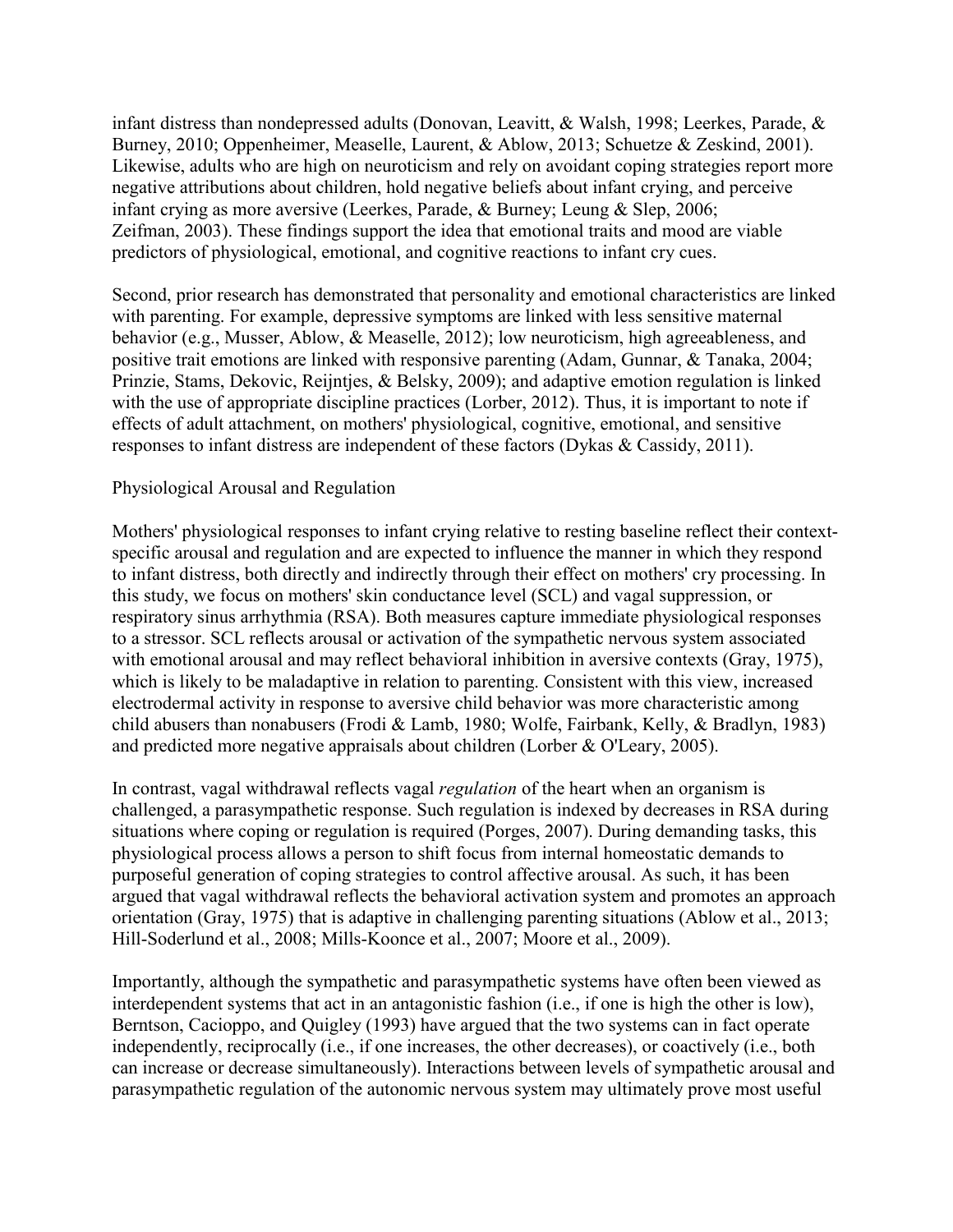in predicting risk for psychopathology and maladaptive behavior because simultaneous patterns of arousal and regulation reflect different underlying physiological states (Beauchaine, 2001; Lonigan, Vasey, Phillips, & Hazen, 2004). For example, high arousal accompanied by high regulation reflects a regulated state in which both the behavioral inhibition and approach systems are active and may counterbalance one another. In contrast, high arousal accompanied by low regulation may be viewed as underregulation characterized by heightened behavioral inhibition and limited approach. In fact, prior research has demonstrated that high trait negative affect is only linked with anxiety and depression when effortful control is low (Lonigan et al., 2004). We propose that arousal and regulation in response to infant crying interact to predict mothers' social cognition and subsequent sensitivity. That is, arousal that is well regulated likely reflects awareness of the infant's state accompanied by the ability to cope (i.e., a tendency to inhibit tempered by an approach orientation); in this case, we would expect a mother to intervene sensitively on the infant's behalf. In contrast, a mother whose arousal is poorly regulated (i.e., a tendency to inhibit accompanied by a low approach orientation) may focus on making herself feel better rather than intervening on the infant's behalf. This view is consistent with Eisenberg and colleagues, contention that sympathy and subsequent prosocial responding are most likely when arousal is well regulated (Eisenberg et al., 1994) and that heightened personal distress, indexed in part by physiological arousal, likely undermines the cognitive abilities required to focus on the needs of others (Eisenberg & Eggum, 2008). Recent work by Mills‐Koonce et al. (2009) provides some empirical support for an interaction effect between physiological arousal and regulation. In their study, mothers' vagal withdrawal attenuated the association between high resting cortisol (reflecting trait‐level heightened reactivity to stress) and maternal negative intrusiveness. To our knowledge, the current study is the first to examine interaction effects between physiological arousal and regulation in response to infant cry cues in relation to maternal sensitivity to distress. Furthermore, we examine the pathways by which physiology is linked with maternal sensitivity.

#### Cry Processing

Leerkes (2010) demonstrated that expectant mothers who were skilled at identifying infant distress cues shown on video, who reported empathizing with those infants, and who endorsed positive beliefs about crying were observed to be more sensitive with their own infants 6 months later than were expectant mothers who reported feeling more self-focused anxiety or anger and endorsed more negative and self‐focused beliefs about crying. An aspect of the SIP model not included in this study was mothers' attributional biases, or the extent to which they believe infants cry for hostile reasons (e.g., to manipulate mothers) or nonemotional internal reasons (i.e., because they are tired) versus external and benign reasons (e.g., some situations are distressing). Parents' negative attributions about infant behavior have been found to be related to harsh parenting (Berlin, Dodge, & Reznick, 2013; Lorber & O'Leary, 2005), and nonemotional attributions about crying may reflect a tendency to ignore or avoid emotion (Gottman, Katz, & Hooven, 1996). Thus, we predict both will be linked with lower maternal sensitivity.

One useful way to conceptualize SIP constructs related to infant distress is the extent to which mothers' processing reflects a focus on the infant's current state and needs versus a focus on her own state, needs, and preferences, a distinction Ainsworth, Blehar, Waters, and Wall (1978) argued differentiate between sensitive and insensitive mothers. In an earlier study mothers'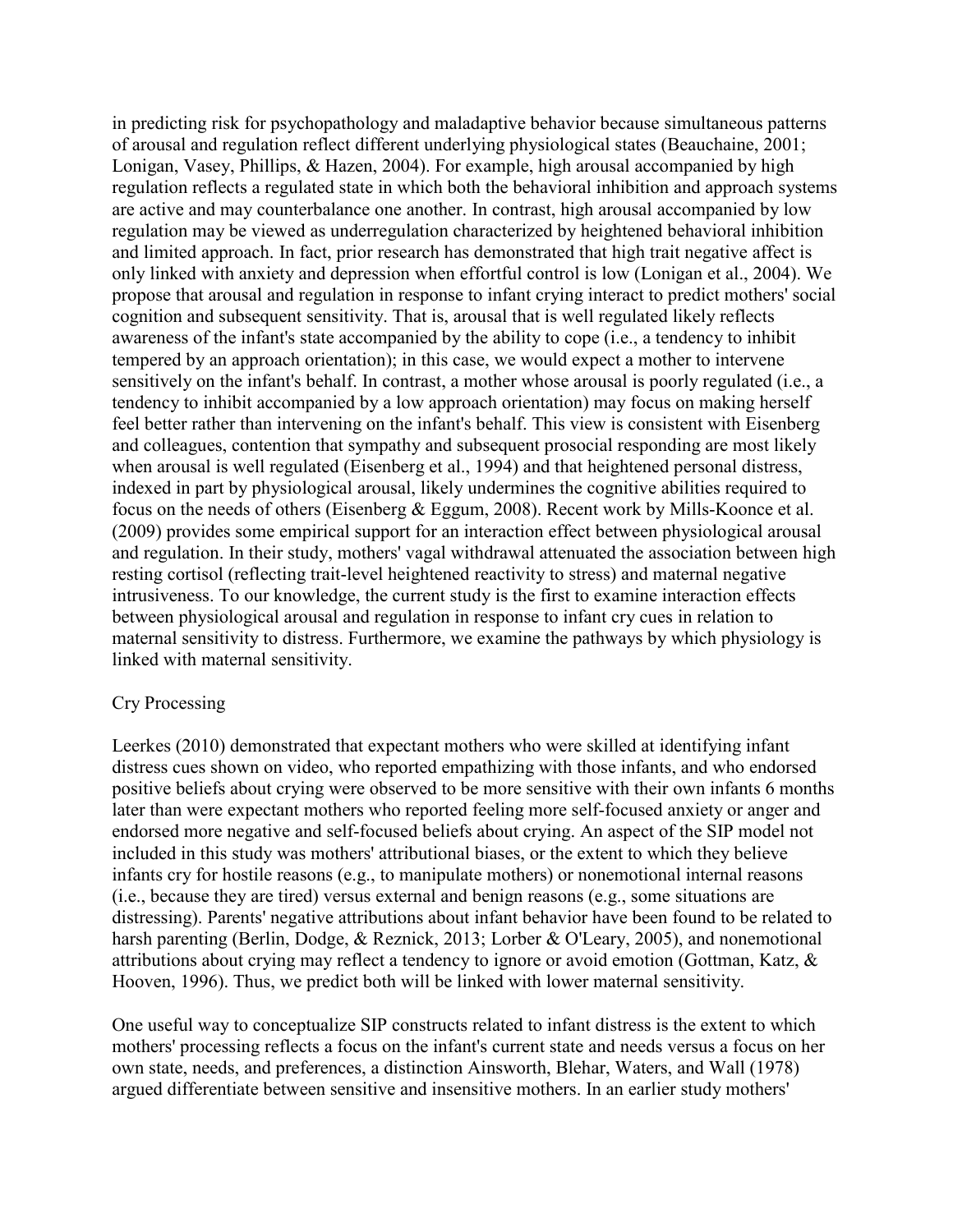accurate distress detection, empathy, and positive beliefs about crying loaded on a single dimension labeled *infant‐oriented cry processing* and mothers' anger, anxiety, and negative beliefs about crying loaded on a single dimension labeled *mother‐oriented cry processing*, each of which predicted maternal sensitivity during distress tasks (Leerkes, Weaver, & O'Brien, 2012). We anticipate a similar structure and pattern of findings in this study.

### The Present Study

In sum, the goal of this study is to test a more comprehensive model of the origins of maternal sensitivity to infant distress that integrates SIP, attachment, and psychobiological perspectives. We test the following hypotheses: (H1) mothers' coherence of mind with respect to attachment and lower emotional risk will be linked with lower physiological arousal and mother‐oriented cry processing and with higher physiological regulation and infant‐oriented cry processing in response to infant crying, (H2) mothers' physiological arousal and regulation in response to infant crying will interact such that arousal will be associated with higher mother‐oriented cry processing and lower infant-oriented cry processing when regulation is low, (H3) high infantoriented cry processing and low mother‐oriented cry processing will be linked with higher maternal sensitivity to distress, (H4) mothers' coherence of mind with respect to attachment and emotional risk will have indirect effects on sensitivity to infant distress via mothers' physiological reactions to crying and cry processing, and (H5) the interaction between physiological arousal and regulation in response to infant crying will have an indirect effect on maternal sensitivity to distress via mothers' infant‐oriented and mother‐oriented cry processing. Given the characteristics of our sample, and the importance of determining if antecedents of maternal sensitivity vary across racial groups, we also test race as a moderator of the proposed pathways. Based on prior research, we anticipated the structural model would be invariant across European American and African American mothers (Bakermans‐Kranenburg, van IJzendoorn, & Kroonenberg, 2004; Mesman, van IJzendoorn, & Bakermans‐Kranenburg, 2012).

### **Method**

### Participants

Participants in the current study were 259 primiparous mothers (128 European American, 123 African American, 8 multiracial) and their infants from the Southeastern United States. Mothers ranged in age from 18 to 44 years ( $M = 25.1$ ). Twenty-seven percent had a high school diploma or less, 27% had attended but not completed college, and 46% had a 4‐year college degree. A majority (57%) of mothers were married or living with their child's father, 24% were in a relationship but not living with their child's father, and 19% were single. Annual family income ranged from less than \$2,000 to over \$100,000; median income was \$35,000. Although all mothers were primiparous, they varied in the extent to which they reported prior experience caring for infants: 22% reported no or little experience, 37% reported some, and 41% reported a lot of prior experience caring for infants. Of the initial 259 participants, 211 mother and infant dyads participated in the 6‐month observation. Of the 48 who did not participate in the 6 month observation: 19 completed questionnaires only because they had moved from the area or were too busy, 5 withdrew from the study primarily because they were too busy, 2 were withdrawn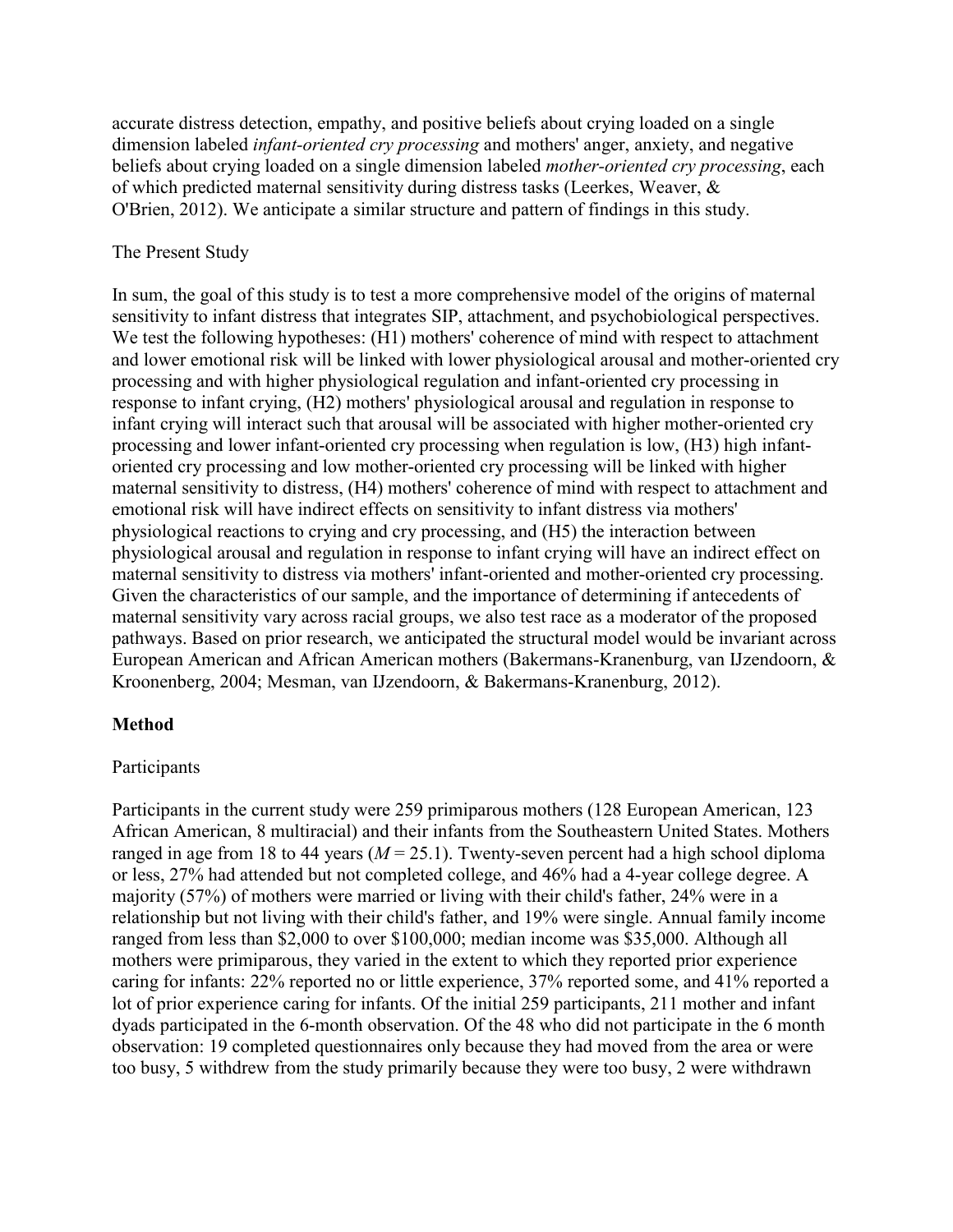because their infants died, and 22 could not be located or did not respond to attempts to contact them. All participating infants were full term and healthy; 51% were female.

### Procedure

Expectant mothers were recruited at childbirth classes offered in the local hospital and public health department; breastfeeding classes offered through the Special Supplemental Nutrition Program for Women, Infants, and Children; obstetric practices; and word of mouth. Upon enrollment in the study, women were mailed consent forms and a packet of questionnaires including measures of demographics, personality, emotional functioning, and beliefs about infant crying. Women visited our laboratory for an interview 6–8 weeks prior to their due date. At this visit, mothers' electrodermal activity and heart rate were recorded while they viewed video clips of crying infants. Mothers and their infants visited our laboratory for a videotaped observation of mother–infant interaction within 2 weeks of the infant's 6-month birthday. Mothers received \$50 and a gift at the completion of each visit.

#### Measures

### *Emotional Risk*

Prior to the prenatal interview, mothers completed self-report measures to assess emotional and personality characteristics that pose risk for insensitive maternal behavior. The Center for Epidemiologic Studies–Depression Scale (Radloff, 1977) was administered to assess depressive symptoms. Items were summed such that high scores reflect higher depressive symptoms. The Difficulties in Emotion Regulation Scale (Gratz & Roemer, 2004) was administered to assess the extent to which mothers struggle in their awareness, clarity, acceptance, and regulation of their negative emotions. The average score was calculated such that higher scores reflect greater difficulties with emotion regulation. The Differential Emotions Scale (Izard, Libero, Putnam, & Haynes, 1993) was administered to assess the extent to which mothers typically experience positive and negative emotions in daily life; scores relevant to each emotion dimension were averaged. The NEO Five-Factor Inventory (Costa & McCrae, 1985/1992) was administered to assess agreeableness (the sum of 12 items that reflect the extent to which the mother is trusting, helpful, and forgiving) and neuroticism (the sum of 12 items that reflect the extent to which the mother is anxious, hostile, and depressed).

#### *Adult Attachment Interview*

At the prenatal visit, mothers were administered the AAI (George et al., 1984–1996), a semistructured interview in which participants are asked to describe their early childhood relationships with their primary caregivers and the influences they perceive those experiences have had on them. AAIs were transcribed verbatim and all identifying information was removed from the transcripts before they were coded by coders trained through and reliable with the lab of Dr. Mary Main using the AAI Scoring and Classification System (Main & Goldwyn, 1998). Interrater agreement for the three‐way classification system was 82%, based on 50 double‐coded cases. Among European American mothers, 99 (77%) were classified as secure/autonomous, 26 (20%) dismissing, and 3 (3%) preoccupied. Among African American mothers, 80 (61%) were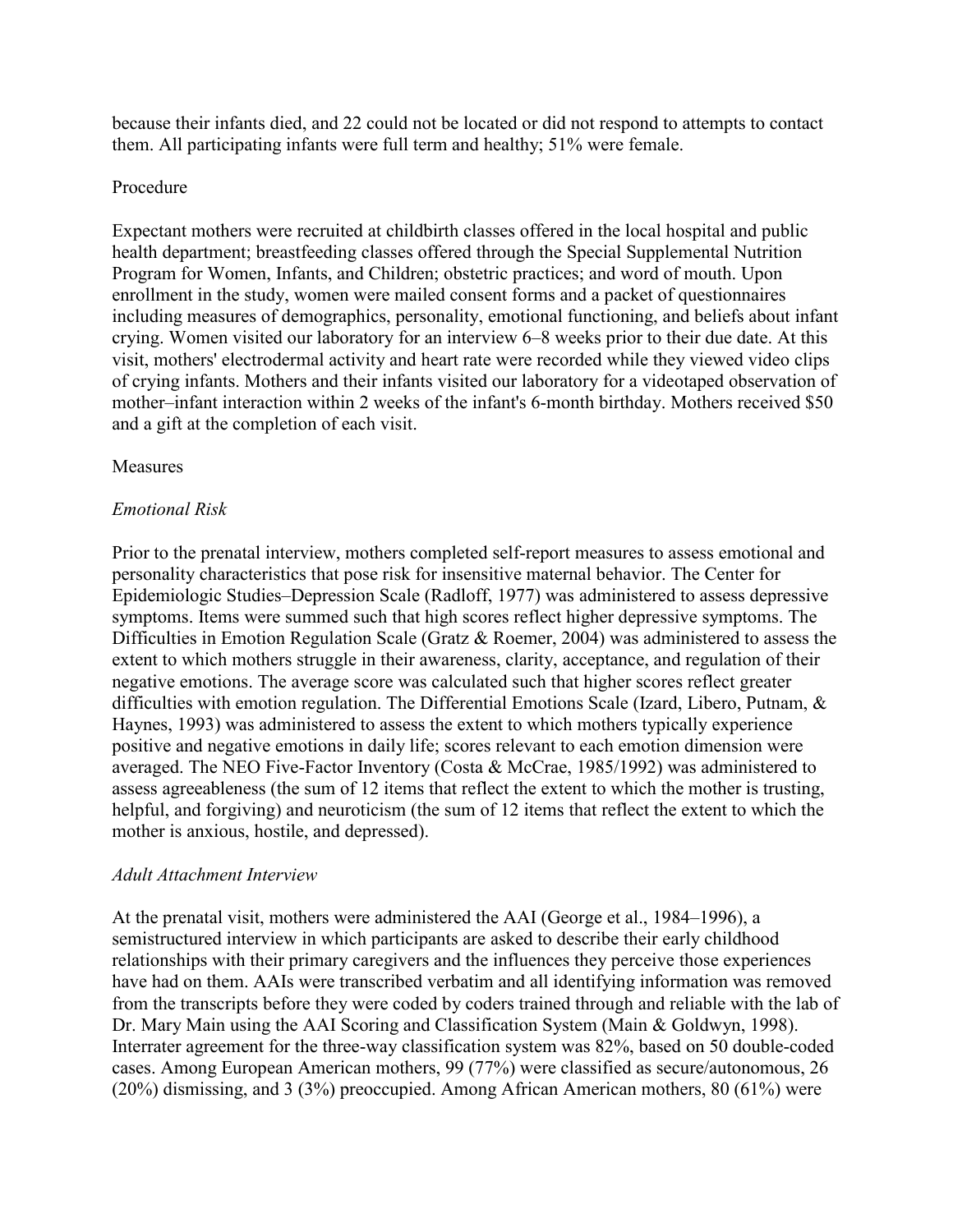classified as secure/autonomous, 41 (34%) dismissing, and 10 (8%) preoccupied. Although African American mothers were more likely to be classified in both nonsecure groups than European American mothers in this sample,  $\chi^2(2) = 9.11$ ,  $p < .05$ , the largest proportion of both groups was classified as secure/autonomous, consistent with what has been reported in other nonclinical samples (Bakermans‐Kranenburg & van IJzendoorn, 2009).

Given the complexity of our proposed model and the greater statistical power afforded by the use of continuous versus dichotomous variables, we selected the coherence of mind rating (1 = *not at all coherent* to 9 = *very coherent*), which is a summary measure of participants' ability to describe early attachment experiences and their influence on current functioning in an organized manner as our criterion measure of adult attachment security. Although the dichotomous secure– insecure classification has been typically used in work of this type, the coherence of mind rating is the rating that best distinguishes between secure and insecure adults on the AAI and has demonstrated associations with observed parenting in prior research (Bosquet & Egeland, 2001; Cowan, Cohn, Cowan, & Pearson, 1996). Interrater reliability on the coherence rating in this sample was good, intraclass correlation = .75,  $p < .001$ .

### *Emotion Interview*

Following the AAI, electrodes were placed on the mothers' right collarbone and under each ribcage to record their heart rate, and two velcro strips were placed on the middle segments of two adjacent fingers of mothers' nondominant hand to record SCL. These were connected to the Biolog (UFI, Morro Bay, CA) which stored physiological data for subsequent download to a computer. Expectant mothers engaged in a 2‐min baseline procedure during which they were asked to be calm for 2 min while the interviewer left the room. Next, mothers viewed four 1‐min video clips of infants. The order of presentation was fixed. Each mother saw two clips of infants exhibiting anger followed by two clips of infants exhibiting fear, the first of each was European American and the second was African American. All infants were 6 months old, two were female and two were male, and all were dressed in gender‐neutral clothing. These videos were recorded during standard temperament assessments: an arm restraint procedure for anger clips and a novel toy approach procedure for fear clips similar to those described below. Mothers watched these video clips while seated approximately 1.2 m away from a 20-in. television. The average fundamental frequency was 800.00 Hz (range = 650.17–950.33) for the anger clips and 691.67 Hz (range  $= 450.33 - 1,000.76$ ) for the fear clips. The average sound pressure level was 78.70 deciBels adjusted (dBA) range = 65.00–89.9) for the anger clips and 71.85 dBA  $(\text{range} = 65.00 - 85.00)$  for the fear clips. As elaborated below, after viewing each clip, mothers were interviewed and completed rating forms.

### *Physiological Arousal*

SCL was continuously recorded in microsiemens on the Biolog at a sampling rate of 100 Hz, and average SCL during each video was calculated. Difference scores were calculated for each of the four video clips by subtracting the baseline SCL score from the clip scores such that high scores indicate an increase in arousal from baseline to clip. Change scores for each clip were averaged to yield a single measure of physiological arousal.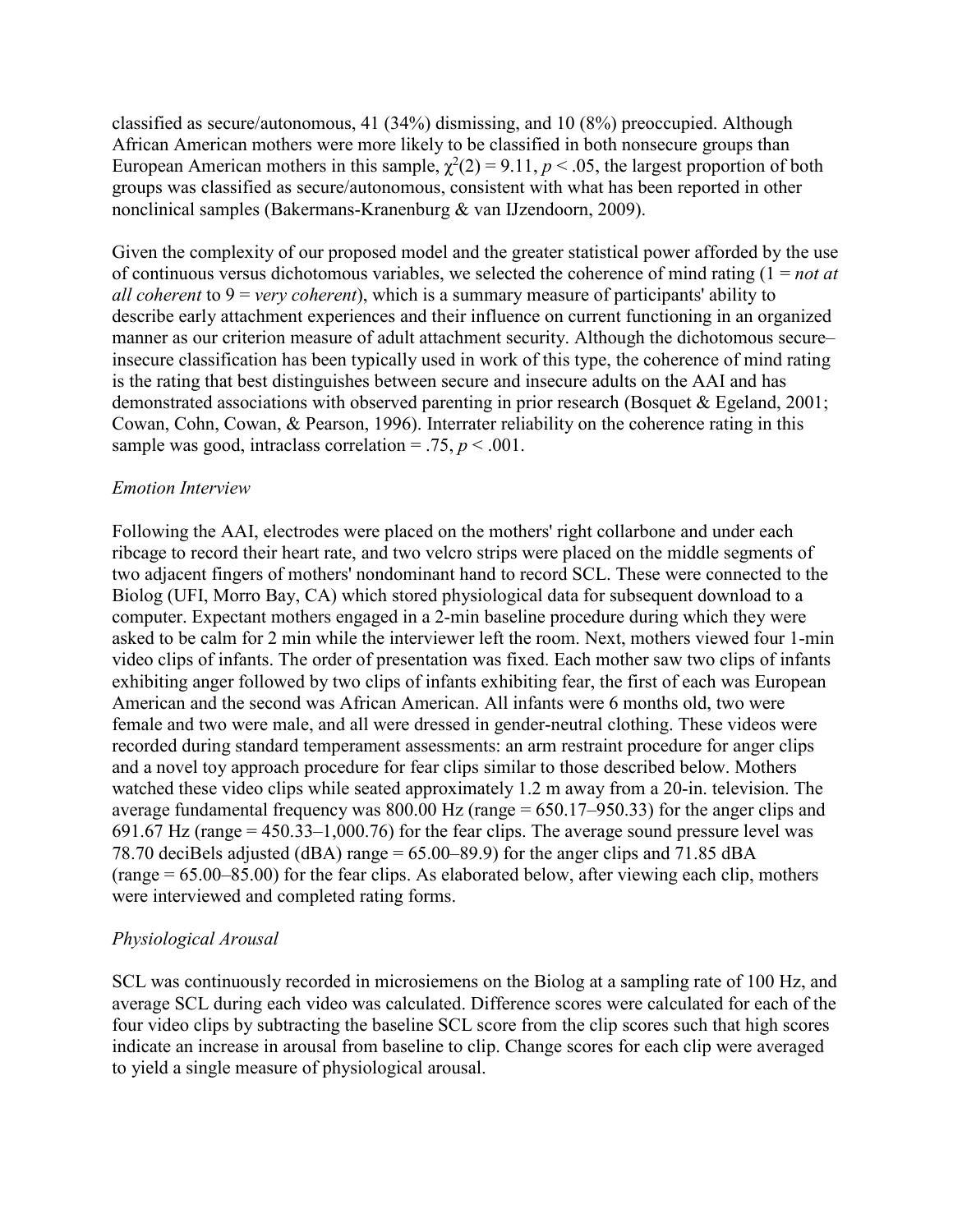### *Physiological Regulation*

Mothers' electrocardiogram was recorded at a sampling rate of 1 kHz. A data file containing the interbeat intervals (IBI), or the time between R‐waves, was transferred to a computer for artifact editing (resulting from movement) and analyzed using the CardioEdit software (Brain Body Center, University of Illinois at Chicago). Estimates of RSA were calculated using Porges's (1985) method. Heart period (HP) was derived from the IBI data, and then an algorithm was applied to the sequential HP data. A band‐pass filter extracted the variance of HP within the frequency band of spontaneous respiration  $(.12-.40 \text{ Hz})$  in adults. RSA, in ms<sup>2</sup>, was calculated for every 15‐s epoch during baseline and during each of the video clips and was then averaged across epochs within a task of interest. Vagal withdrawal scores were calculated for each clip by subtracting the average RSA from the average RSA during baseline. Change scores for each clip were averaged to yield a single score. High scores indicate greater vagal withdrawal and better physiological regulation.

### *Emotional Reactions to Distress*

After watching each of the four 1‐min video clips, mothers rated how strongly they felt 17 emotions (e.g., sad, irritated, concerned) on a 4‐point scale ranging from 1 (*not at all*) to 4 (*very strongly*) using a paper questionnaire. Then, mothers were asked to describe verbally why they felt each emotion. Each explanation was coded as infant oriented (i.e., concerns about the infant's welfare, a desire to help the infant, sympathy or empathy for the infant, or feeling pleasure or pride in the infant's behavior) or mother oriented (i.e., self‐focused concerns, negative reactions about the infant, or responses that are of interest or importance to the mother but not the infant; Dix, Gershoff, Meunier, & Miller, 2004). Reliability for infant versus mother orientation on each of the distinct emotions was calculated based on 40 double‐coded interview transcripts. Kappas ranged from .65 to 1.0 (mean  $\kappa = .85$ ). Two emotional reaction scores were calculated for each clip by averaging mothers' intensity ratings for appropriate emotions: *empathy* (infant‐oriented empathy, sympathy, sadness) and *mother-oriented negative emotions* (angry, irritated, frustrated, annoyed, disgusted, anxious, concerned, nervous, worried). Then, parallel scores were averaged across the four clips to yield composite scores of *empathy* and *mother‐oriented negative emotions*.

### *Accurate Distress Detection*

After viewing each video clip, mothers rated infant distress on a scale ranging from 1 (*high positive*) to 7 (*high negative*). Mothers were coded as *minimizing* or underrating distress if they gave a global rating of 1, 2, 3, or 4, indicating they did not recognize that the infant was distressed. The number of clips they minimized was summed for a possible range from 0 to 4  $(M = .50, SD = .77)$ . For each clip, mothers were asked to identify the infant's dominant emotion from a list of 20 emotion terms (e.g., interested, happy, sad, angry). Angry, frustrated, irritated, annoyed, and disgusted were coded as accurate for the anger clips. Afraid, scared, nervous, anxious, wary, or worried were coded as accurate for the fear clips. The number of times mothers *accurately identified the dominant negative emotion* were summed across clips for a possible range from 0 to 4 ( $M = 2.59$ ,  $SD = .99$ ). When mothers named an incorrect dominant emotion, the nature of their error was coded into one of three weighted categories: another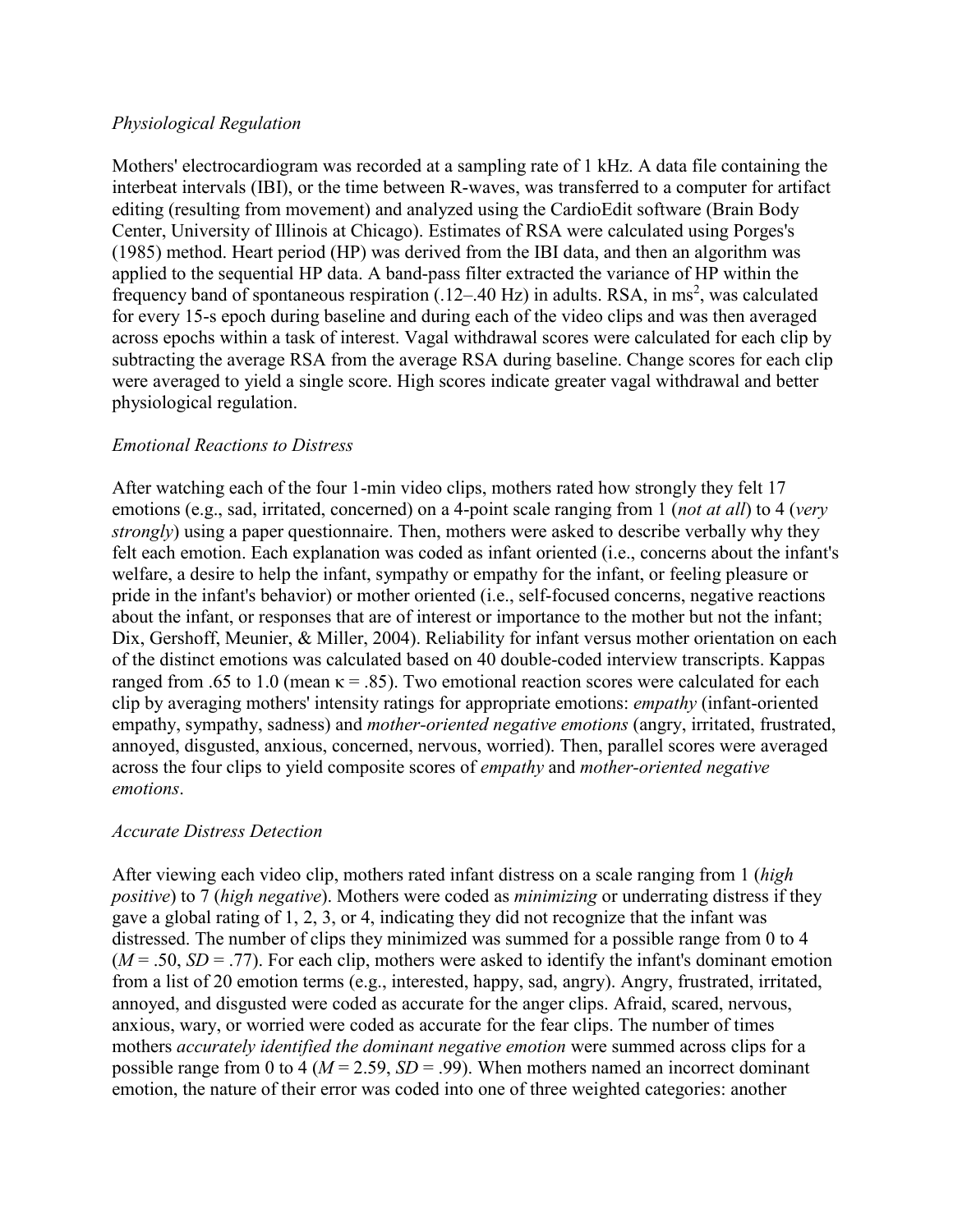negative (e.g., indicated angry for fear clip; coded 1), nonemotion (e.g., tired, hungry, or bored; coded 2), or positive emotion/state (e.g., happy; coded 3). A total weighted error score was computed by summing across the four clips, resulting in a possible range from 0 to 12  $(M = 2.51, SD = 1.61)$ . These variables were standardized and averaged (reversing minimization and dominant emotion ratings) to create an *accurate distress detection* composite.

### *Causal Attributions About Crying*

After watching each video clip, mothers rated the extent to which they agreed with 18 statements about why the infant from each clip was crying on a 4‐point scale ranging from *strongly disagree* to *strongly agree*. Three attribution scores were created for each clip: *emotion‐ minimizing attributions* includes five items (having a bad day, in a bad mood, tired, hungry, not feeling well); *negative/internal attributions* includes seven items (spoiled, difficult temperament, trying to make mother's life difficult, unreasonable, crying on purpose, selfish, just wanted attention); and *situational/emotional attributions* includes four items (upset by the situation, no one was helping the baby, trying to show he or she needs help; had no way to feel better). Scores were averaged across the four clips.

## *Beliefs About Infant Crying*

Mothers completed the Infant Crying Questionnaire (Haltigan et al., 2012) to assess their beliefs about infant crying by rating the extent to which they believed 43 statements on a 5‐point scale ranging from 1 (*never*) to 5 (*always*). Four subscales that most clearly reflect the distinction between mother and infant orientation were used. Eight items reflecting *attachment* (e.g., when my baby cries, I will want to make my baby feel secure) and three items reflecting *crying as communication* (e.g., when my baby cries, I will think my baby is trying to communicate) were averaged to create a measure of infant‐oriented cry beliefs. Nine items reflecting *minimization* (when my baby cries, I will want my baby to stop because I cannot get anything else done) and three items reflecting *spoiling* (how I respond when my baby cries could spoil my baby) were averaged to create a measure of mother-oriented cry beliefs.

## *Observation of Mother and Infant Behavior*

During the 6-month visit, mothers and infants participated in three distress-eliciting tasks (after mothers changed infants into gender‐neutral clothing and engaged them in a brief free play). Infants were strapped in an infant seat and mothers sat in a chair to their right. The first distress task was a 4‐min *arm restraint* procedure designed to elicit infant frustration. The experimenter knelt in front of the infant seat and gently held the infant's forearms immobile while keeping her head down and not interacting with the infant. The second distress task was a *novel toy approach* designed to elicit infant fear. The infant was tucked into a table with a barrier that prevented the toy from touching the infant. A remote control-operated dump truck with flashing lights, motion, and sound and an action figure seated on top approached the infant three times. While immobile in front of the infant, the truck's horn, ignition, and a voice sounded, and music played while the truck vibrated and its lights flashed; this sequence was repeated twice. Then, the silent and still truck remained within the infant's reach for 1 min. The entire task lasted for 4 min. During the first minute of both tasks, the mother was instructed to remain neutral and uninvolved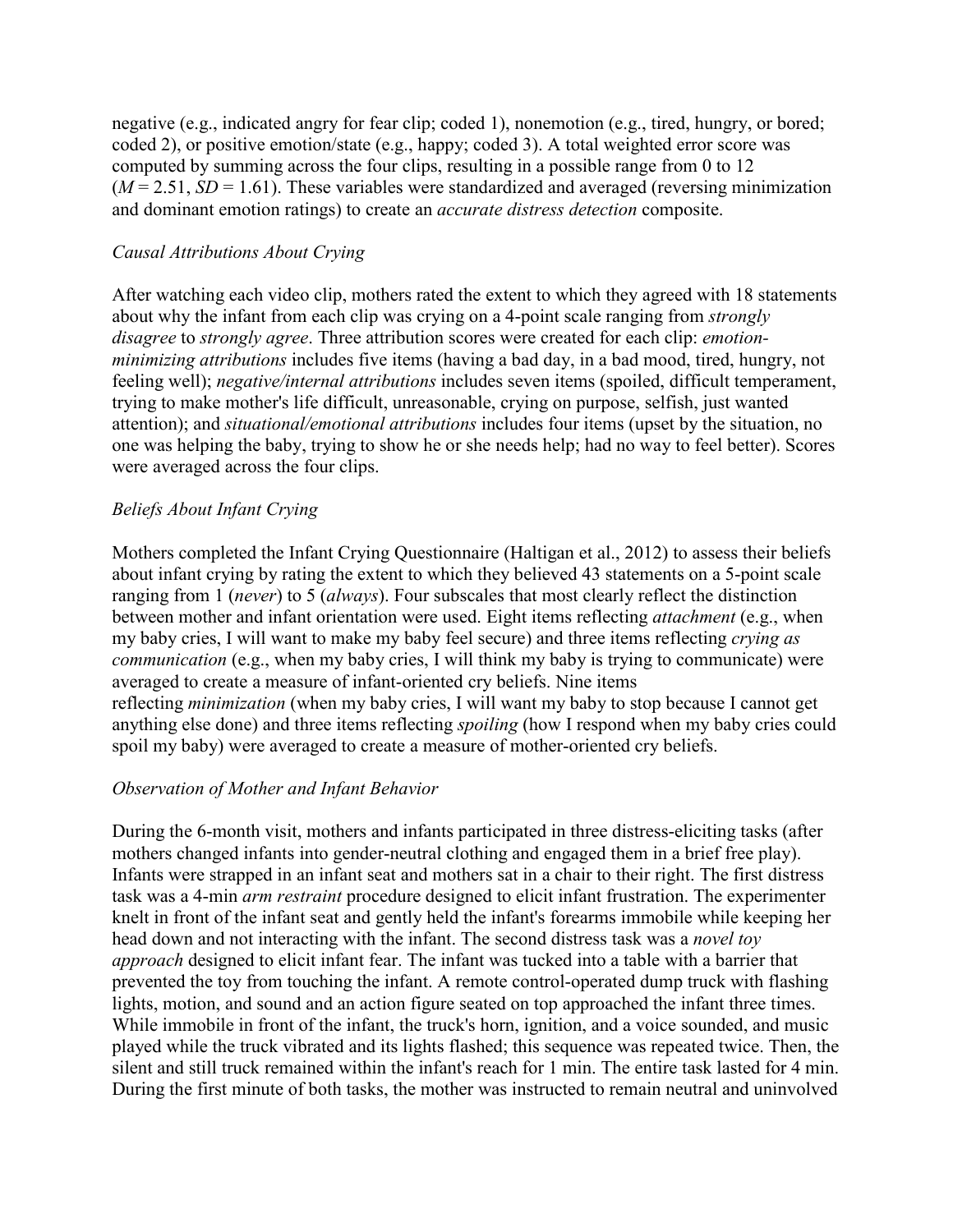unless she wanted to end the activity. Then, the experimenter signaled the mother that she could interact with her infant as she pleased. The final distress eliciting task was the *still face* procedure (Tronick, Als, Adamson, Wise, & Brazelton, 1978). Mothers' seats were moved across from their infant so they were at eye level. For the first 2 min mothers played with their infant as they normally would using their voice and hands. Then mothers looked at their infant with a still face for 2 min. Finally, mothers were instructed to play with their infant as they normally would for 2 min. Infant affect and maternal behavior were continuously rated/coded from digital media files using INTERACT 9 (Mangold, Arnstorf, Germany).

### *Infant Affect*

The average rating of *infant affect* during the arm restraint task, novelty task, and still face reengagement episode was used as an index of infant affect which was rated on a 7‐point scale ranging from 1 (*high positive affect; intense smile, laughing or squealing*) to 7 (*high negative affect; screams, wails, sobs intensely*). This system was adapted from Braungart‐Ricker and Stifter (1996). Interrater reliability was good (weighted  $\kappa = .76$ ) based on 34 double-coded tapes. Only 8 (4%) infants did not become distressed, and the average duration of distress across the tasks was 2 min (range  $= 0 - 7.75$  min) demonstrating the effectiveness of the tasks at eliciting distress.

### *Maternal Sensitivity to Distress*

Maternal behaviors during the distress-eliciting tasks were continuously coded using 12 mutually exclusive categories (negative, intrusive, mismatched affect, withdraw, distracted, persistent ineffective, monitor, task focused, calming, supportive, nontask focused engagement, routine care) described in Leerkes (2010). Coders were blind to other data. The sensitivity of maternal behavior given the infant's affective state at that moment was rated on a 3‐point scale  $(1 = insensitive, 2 = moderately sensitive, 3 = sensitive)$ . For example, monitoring a neutral infant is rated as sensitive because the infant is not signaling a need. Monitoring an infant who is displaying positive affect is moderately sensitive as the infant is not signaling a need for assistance but the mother is missing out on opportunities for positive engagement. Monitoring when an infant is distressed is rated as insensitive because the infant is signaling a clear need to which the mother does not respond. Sensitivity ratings for each discrete maternal behavior during infant positive, neutral and negative affect are described in Leerkes (2010). Thirty cases were double-coded for reliability ( $\kappa$  = .67) and disagreements were resolved via consensus. Mothers' average rating of sensitivity was calculated for the mother‐involved portions of the arm restraint and novel toy approach tasks and for the still face re-engagement episode such that high scores reflect greater sensitivity during each task.

### **Results**

### Preliminary Analyses

Mothers who participated in the observation were more highly educated and were rated as having higher coherence of mind than women who did not participate in the observation,  $t(257) = 2.89$ ,  $p < .01$ , and  $t(257) = 2.32$ ,  $p < .05$ , respectively, but did not differ on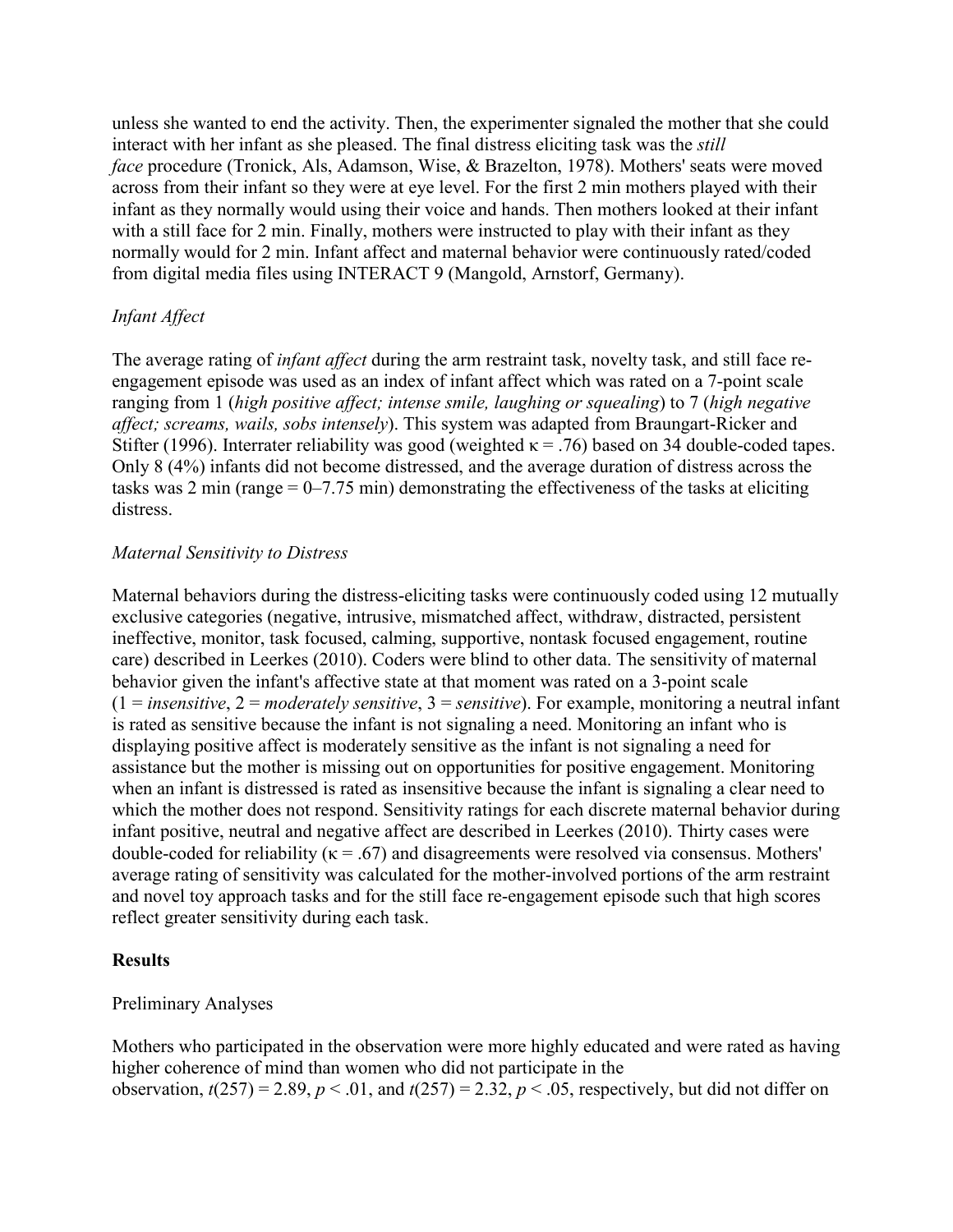maternal age, family income, ethnicity, measures of personality and emotional functioning, beliefs about crying, or responses during the prenatal emotion interview. Little's test indicated that the data were missing completely at random,  $\chi^2(126) = 112.31$ ,  $p = .80$ . Missing data were handled in the analyses via full information maximum likelihood, which takes all available data into account and is recommended when data are missing at random (Acock, 2005). Post hoc Monte Carlo simulation analysis suggested there was adequate statistical power  $(> 0.80)$  in this model to detect small effects (.10 for standardized coefficients).

Means, standard deviations, and Cronbach's alpha for key variables along with their intercorrelations are presented in Table 1. Next, potential covariates were identified by examining simple correlations between maternal education, prior experience with infants, infant gender, and observed infant distress and primary variables. Prior experience caring for infants was associated with fewer mother-oriented negative emotions, marginally lower arousal, greater empathy, and higher maternal sensitivity. Mothers who were more highly educated were rated as having higher coherence of mind, reported lower general emotional risk, and were rated as more sensitive. Mothers whose infants were less distressed during the observational tasks were rated as more sensitive. Thus, maternal education, experience caring for infants, and observed infant affect were included as covariates.

Mean differences for European American and African American women were examined on all primary variables using *t* tests. African American mothers were rated as having lower coherence of mind,  $t(257) = -4.22$ ,  $p < 0.01$ , and behaving less sensitively during each of the three observational tasks,  $ts(208) = -2.53, -2.45,$  and  $-3.05$ , all  $ps < 0.01$ ; reported higher depressive symptoms, lower trait positive emotions, lower agreeableness, and fewer difficulties with emotion regulation, *t*s(257) = 2.44, −2.10, −4.20, −2.24, all *p*s < .01; and had lower SCL baseline and change scores,  $ts(257) = -3.49$  and  $-6.36$ , both  $ps < 0.01$ , than European American women. Group differences in observed sensitivity, depressive symptoms, and trait positive emotions were no longer significant when maternal education was controlled.

### Primary Analyses

Hypotheses were evaluated by conducting structural equation modeling (SEM) with Mplus version 7 (Muthén & Muthén, 1998–2012). The model included both observed variables (coherence of mind, mean‐centered physiological arousal and regulation and their product term, maternal education, experience with infants) and latent factors (emotional risk, infant‐ and mother-oriented cry processing, infant affect, and maternal sensitivity to distress). Latent variables were specified as having multiple indicators that were described above. For example, the latent variable representing emotional risk was specified as having six indicators (depressive symptoms, agreeableness, neuroticism, difficulties with emotion regulation, and trait positive and negative emotions). Mother-oriented negative emotions were specified as an indicator of motheroriented cry processing, but was removed from the model because it was the only indicator with a standardized loading < .30. To account for method effects, in the SEM model correlations were added between subscales from common measures and between ratings of mothers and infants during the same task; any that were nonsignificant were removed from the model. In addition, the residual errors for mother‐oriented and infant‐oriented cry processing were correlated, as were the residual errors for education and coherence of mind and education and emotional risk.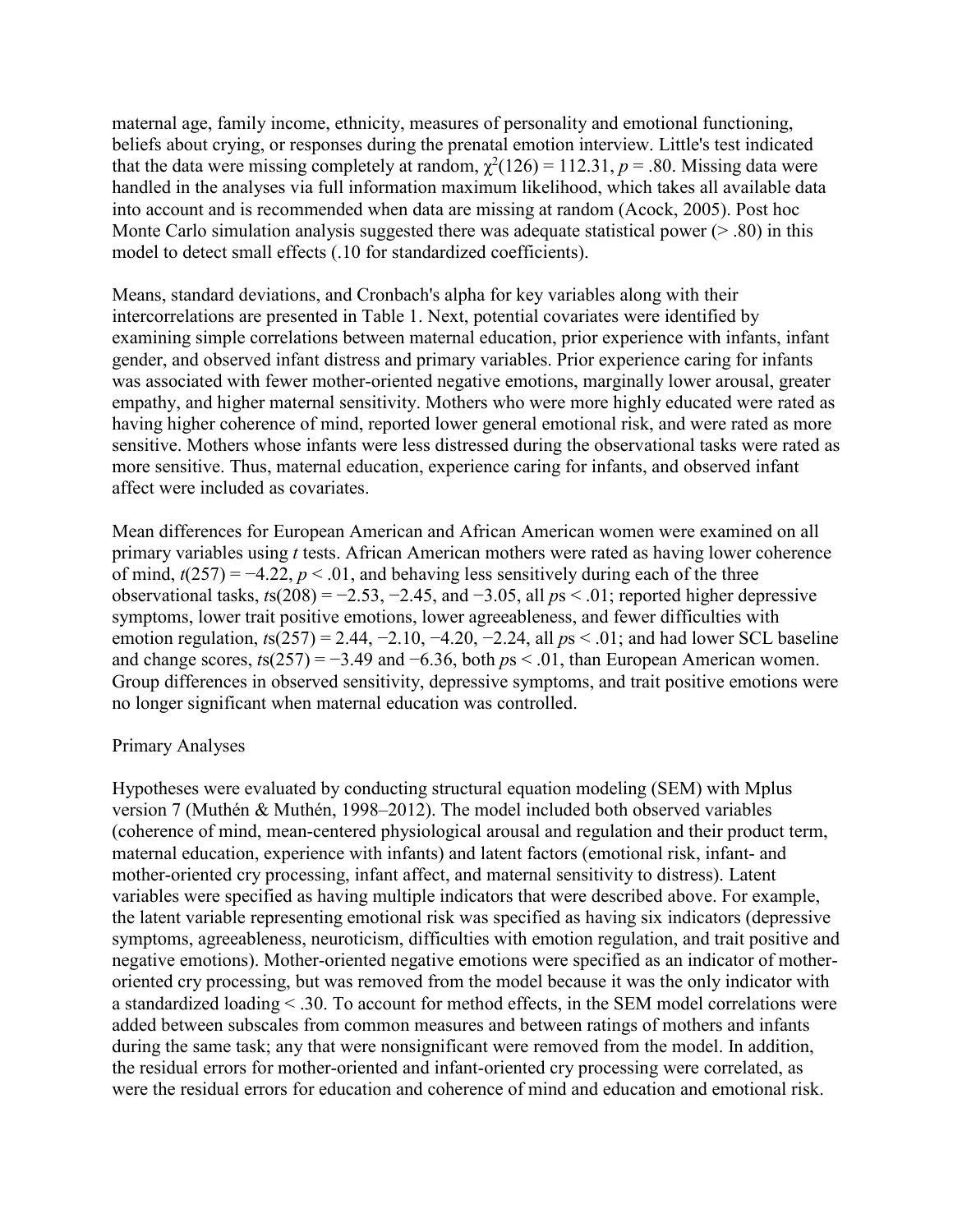Standardized coefficients for the measurement model, covariances reflecting method effects, and correlated residual errors are displayed in Table 2.

In the path model, coherence of mind and emotional risk were specified as exogenous variables that predicted physiological arousal and regulation as well as mother‐ and infant‐oriented cry processing and maternal sensitivity to distress. Physiological arousal and regulation in response to crying were also specified as predicting maternal responses to crying and sensitivity to distress as was the product term representing the interaction between arousal and regulation. Finally, mother and infant‐oriented cry processing were linked to maternal sensitivity to distress. Prior experience caring for infants was included as a covariate and specified as predicting maternal arousal and regulation, mother‐ and infant‐oriented cry processing and maternal sensitivity to distress. Likewise, infant affect and maternal education were included as covariates and specified as predicting maternal sensitivity. The structural model demonstrated good fit;  $\chi^2(245) = 368.89, p < .001$ , comparative fit index = .90, root mean square error of approximation  $= .044$ , standardized root mean square residual  $= .066$ .



**Figure 1.** Structural model predicting maternal sensitivity to distress. Values are standardized coefficients. Statistically significant paths are bolded. Paths between experience with infants and physiological arousal and regulation and mother and infant oriented cry processing were included in the model, but were nonsignificant (βs ranged from −.12 to .07) and are not displayed given space constraints.  $N = 259$ . AAI = Adult Attachment Interview;  $SCL = skin$  conductance level;  $RSA =$  respiratory sinus arrhythmia.  $\frac{k}{p}$  < .05.  $\frac{k}{p}$  < .01.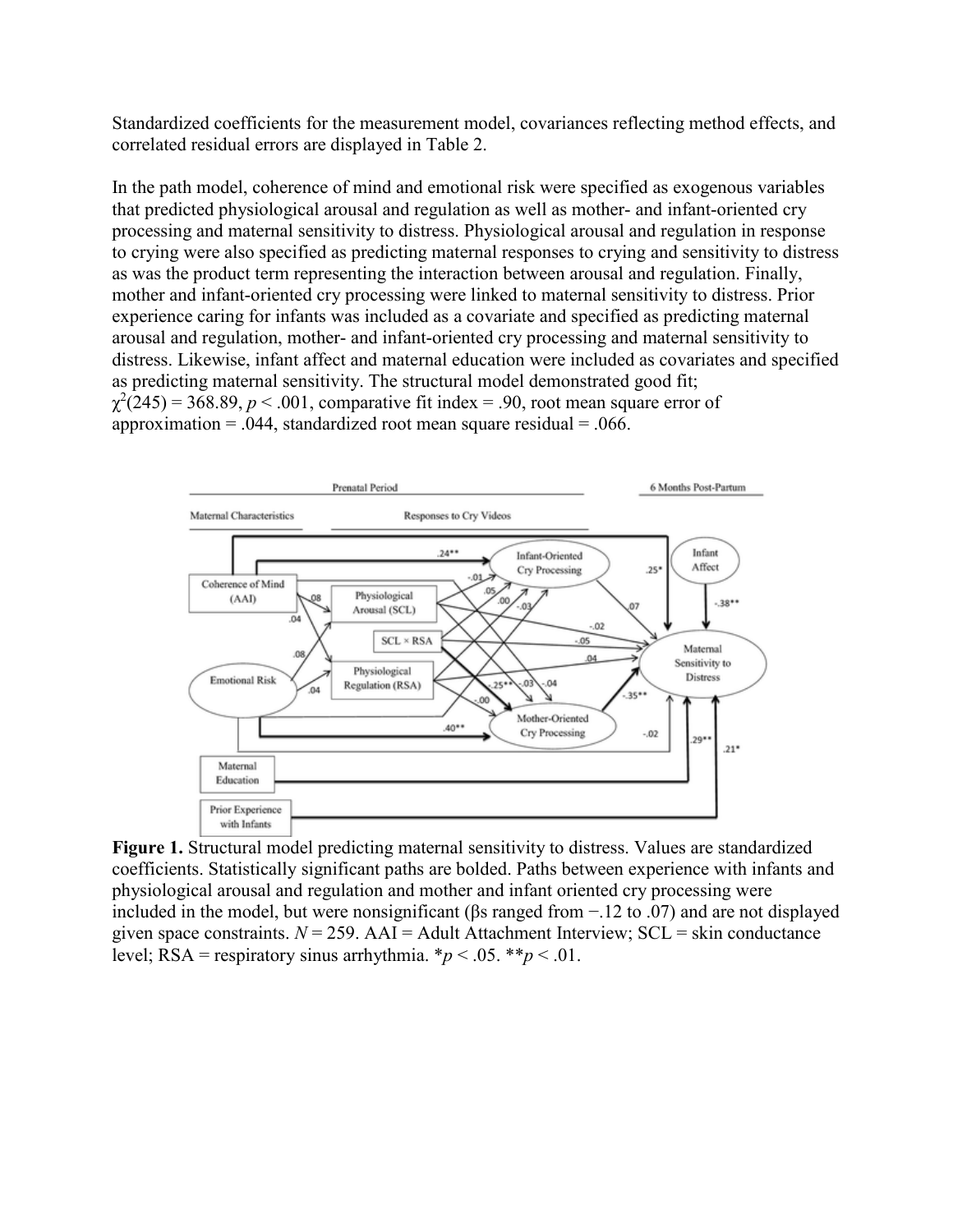**Table 1.** Descriptive Statistics and Intercorrelations

|                               | $\overline{M}$ | $\boldsymbol{SD}$ | $\alpha$                 | $\mathbf{1}$   | $\overline{2}$ | $\vert 3 \vert$ | $\overline{\mathbf{4}}$ | 5       | 6       | $\overline{7}$ | $\boldsymbol{8}$ | $\overline{9}$ | 10      |
|-------------------------------|----------------|-------------------|--------------------------|----------------|----------------|-----------------|-------------------------|---------|---------|----------------|------------------|----------------|---------|
| 1. Coherence of mind          | 5.31           | 1.46              |                          |                |                |                 |                         |         |         |                |                  |                |         |
| 2. Depressive symptoms        | 13.64          | 8.71              | .87                      | .04            |                |                 |                         |         |         |                |                  |                |         |
| 3. Emotion reg. difficulties  | 1.87           | 0.43              | .91                      | .02            | $51***$        |                 |                         |         |         |                |                  |                |         |
| 4. Trait negative emotions    | 1.94           | 0.53              | .91                      | .01            | $.65***$       | $.51**$         |                         |         |         |                |                  |                |         |
| 5. Trait positive emotions    | 3.36           | 0.55              | .78                      | $13*$          | $-0.29**$      | $-0.23**$       | $-13*$                  |         |         |                |                  |                |         |
| 6. Agreeableness              | 44.50          | 6.15              | .79                      | $16*$          | $-0.28**$      | $-.32**$        | $-40**$                 | $.23**$ |         |                |                  |                |         |
| 7. Neuroticism                | 30.07          | 7.01              | .81                      | $-15*$         | 55**           | $.58**$         | 63**                    | $-23**$ | $-40**$ |                |                  |                |         |
| 8. Physiological arousal      | 2.48           | 2.11              | .93                      | $-0.08$        | .02            | .11             | .07                     | $-0.02$ | .00     | .07            |                  |                |         |
| 9. Physiological regulation   | 0.73           | 0.91              | .87                      | .04            | $-0.03$        | .04             | .08                     | .03     | $-0.07$ | .02            | $-0.05$          |                |         |
| 10. Empathy                   | 2.16           | 0.60              | .87                      | $19**$         | $-0.06$        | $-0.02$         | $-0.01$                 | $.16*$  | $.16*$  | $-.01$         | $-0.05$          | .04            |         |
| 11. Distress detection        | 0.05           | 0.81              | .71                      | .08            | $-0.06$        | $-.10$          | .00                     | .03     | .11     | $-0.01$        | .06              | $-0.03$        | $24**$  |
| 12. Situational attributions  | 3.21           | 0.43              | .87                      | $15*$          | .04            | .00             | $14*$                   | $.13*$  | .09     | .03            | .02              | $-0.02$        | 43**    |
| 13. IO cry beliefs            | 4.62           | 0.36              | .83                      | .03            | $-0.08$        | $-17**$         | $-.05$                  | .11     | $.20**$ | $-.04$         | .00              | .03            | $24**$  |
| 14. MO negative emotions      | 1.11           | 0.15              | .80                      | $14*$          | .10            | $.16*$          | $19**$                  | .01     | $-0.09$ | $.13*$         | .03              | .03            | .03     |
| 15. Negative attributions     | 1.41           | 0.37              | .92                      | $-0.02$        | $.14*$         | .09             | 19**                    | $-0.09$ | $-15*$  | $15*$          | $-0.01$          | $-0.02$        | $-17**$ |
| 16. Minimizing attributions   | 1.58           | 0.53              | .95                      | $-0.01$        | .11            | .12             | $16*$                   | $-0.07$ | $-14*$  | .12            | $-0.09$          | .04            | $-0.08$ |
| 17. MO cry beliefs            | 2.07           | 0.53              | .78                      | $-0.01$        | $.17**$        | $.18**$         | $25**$                  | $-11$   | $-25**$ | $.17**$        | .00              | .01            | $-14*$  |
| 18. Inf. affect arm restraint | 4.11           | 0.37              |                          | $-0.04$        | .11            | $-0.05$         | .02                     | $-0.08$ | $-11$   | .02            | $-07$            | $-0.22**$      | .02     |
| 19. Inf. affect novel toy     | 4.09           | 0.31              |                          | .03            | 0 <sub>0</sub> | $-13*$          | $-0.06$                 | .05     | .08     | $-0.06$        | $-0.06$          | $-.01$         | .03     |
| 20. Inf. affect still face    | 4.70           | 0.88              | $\overline{\phantom{0}}$ | $-.15*$        | .03            | .07             | .09                     | $-0.01$ | $-.10$  | $.15*$         | $-0.05$          | $-.06$         | .07     |
| 21. MSen arm restraint        | 2.75           | 0.26              |                          | $.20**$        | $-.15*$        | $-0.06$         | $-0.07$                 | .08     | $.16*$  | $-.10$         | .02              | .02            | $16*$   |
| 22. MSen novel toy            | 2.47           | 0.27              |                          | $.19**$        | $-12$          | $-.02$          | $-14*$                  | .11     | $.19**$ | $-.15*$        | $-0.04$          | .10            | $15*$   |
| 23. MSen still face           | 2.68           | 0.31              |                          | $.27**$        | $-12$          | $-11$           | $-.13*$                 | .09     | $.30**$ | $-.27**$       | .03              | .10            | .02     |
|                               |                |                   |                          |                |                |                 |                         |         |         |                |                  |                |         |
|                               |                |                   |                          |                |                |                 |                         |         |         |                |                  |                |         |
|                               | 11             | 12                | 13                       | 14             | 15             | 16              | 17                      | 18      | 19      | 20             | 21               | 22             | 23      |
| 1. Coherence of mind          |                |                   |                          |                |                |                 |                         |         |         |                |                  |                |         |
| 2. Depressive symptoms        |                |                   |                          |                |                |                 |                         |         |         |                |                  |                |         |
| 3. Emotion reg. difficulties  |                |                   |                          |                |                |                 |                         |         |         |                |                  |                |         |
| 4. Trait negative emotions    |                |                   |                          |                |                |                 |                         |         |         |                |                  |                |         |
| 5. Trait positive emotions    |                |                   |                          |                |                |                 |                         |         |         |                |                  |                |         |
| 6. Agreeableness              |                |                   |                          |                |                |                 |                         |         |         |                |                  |                |         |
| 7. Neuroticism                |                |                   |                          |                |                |                 |                         |         |         |                |                  |                |         |
| 8. Physiological arousal      |                |                   |                          |                |                |                 |                         |         |         |                |                  |                |         |
| 9. Physiological regulation   |                |                   |                          |                |                |                 |                         |         |         |                |                  |                |         |
| 10. Empathy                   |                |                   |                          |                |                |                 |                         |         |         |                |                  |                |         |
| 11. Distress detection        |                |                   |                          |                |                |                 |                         |         |         |                |                  |                |         |
| 12. Situational attributions  | $.35***$       |                   |                          |                |                |                 |                         |         |         |                |                  |                |         |
| 13. IO cry beliefs            | .11            | $.25**$           |                          |                |                |                 |                         |         |         |                |                  |                |         |
| 14. MO negative emotions      | .02            | .05               | 00.                      |                |                |                 |                         |         |         |                |                  |                |         |
| 15. Negative attributions     | $-14*$         | $-.02$            | $-.14*$                  | $18**$         |                |                 |                         |         |         |                |                  |                |         |
| 16. Minimizing attributions   | $-0.07$        | .03               | $-.05$                   | $.22**$        | $.65***$       |                 |                         |         |         |                |                  |                |         |
| 17. MO cry beliefs            | $-.14*$        | $-0.07$           | $-.31**$                 | .08            | $.29**$        | $.21**$         |                         |         |         |                |                  |                |         |
| 18. Inf. affect arm restraint | .03            | $-0.03$           | $-.12$                   | .00            | .03            | 00.             | .06                     |         |         |                |                  |                |         |
| 19. Inf. affect novel toy     | .06            | .04               | .11                      | 0 <sub>0</sub> | $-0.05$        | $-.11$          | $-11$                   | $.34**$ |         |                |                  |                |         |
| 20. Inf. affect still face    | .05            | .07               | .01                      | .04            | $14*$          | .11             | 04                      | 29**    | $14*$   |                |                  |                |         |
| 21. MSen arm restraint        | $.16*$         | .07               | .01                      | 00             | $-10$          | .01             | $-10$                   | $-38**$ | $-16*$  | $-.08$         |                  |                |         |
| 22. MSen novel toy            | .11            | .10               | .02                      | .05            | $-19**$        | $-13*$          | $-16*$                  | $-06$   | $-16*$  | $-.12$         | $.36**$          |                |         |

*Note. N*s = 211–259. Reg = regulation; IO = infant‐oriented; MO = mother‐oriented; Inf = infant;  $MSen$  = maternal sensitivity.

\* $p < .05.$ \*\* $p < .01.$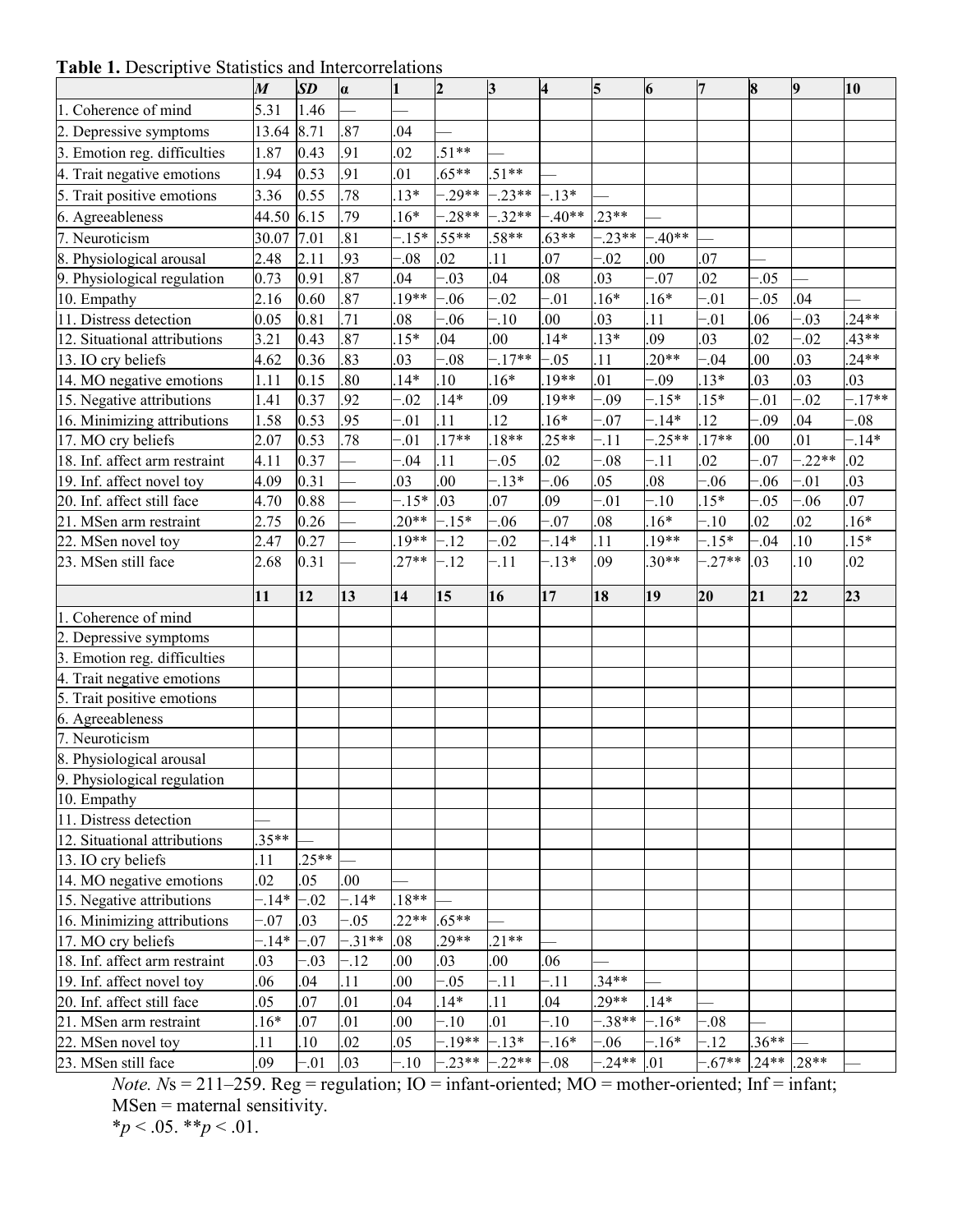| Construct                                          | Indicator                            | $\boldsymbol{B}$ |
|----------------------------------------------------|--------------------------------------|------------------|
| Emotional risk                                     | Depressive symptoms                  | 78**             |
|                                                    | Difficulties with emotion regulation | $66***$          |
|                                                    | Trait negative emotions              | 82**             |
|                                                    | Trait positive emotions              | $-36**$          |
|                                                    | Agreeableness                        | $-0.52**$        |
|                                                    | Neuroticism                          | $.76***$         |
| Infant-oriented cry processing                     | Empathy                              | 64**             |
|                                                    | Accurate distress detection          | $.45**$          |
|                                                    | Situational/emotional attributions   | 68**             |
|                                                    | Infant-oriented cry beliefs          | $36**$           |
| Mother-oriented cry processing                     | Negative attributions                | 47**             |
|                                                    | Minimizing attributions              | $34**$           |
|                                                    | Mother-oriented cry beliefs          | 58**             |
| Observed infant affect                             | Arm restraint                        | $.63**$          |
|                                                    | Novel toy approach                   | $52**$           |
|                                                    | Still face re-engagement             | $36**$           |
| Maternal sensitivity to distress                   | Arm restraint                        | $62**$           |
|                                                    | Novel toy approach                   | 53**             |
|                                                    | Still face reengagement              | $.42**$          |
| Covariances (method effects)                       |                                      |                  |
| Trait positive and negative emotions               | $.29**$                              |                  |
| Infant-oriented and mother-oriented cry beliefs    | $-.29**$                             |                  |
| Negative and minimizing attributions               | $.57**$                              |                  |
| Arm restraint infant and mother                    | $-.28**$                             |                  |
| Still face infant and mother                       | $-.68**$                             |                  |
| Correlated residual errors                         |                                      |                  |
| Infant-oriented and mother-oriented cry processing | $-.34**$                             |                  |
| Education and coherence of mind                    | $.38**$                              |                  |
| Education and emotional risk                       |                                      | $-.27**$         |

**Table 2.** Standardized Loadings and Covariances for Measurement Model

*Note.*  $N_s = 259$ . \*\* $p < .01$ .

To examine possible differences between African American and European American mothers, we first considered measurement equivalence for the factor loadings indicating each construct in the model. Multigroup analyses in Mplus set factor loadings and item intercepts to equality by default. An examination of modification indices suggested that one factor loading (linking infant distress during the truck task to the infant distress factor) and one intercept (an item from the Difficulties with Emotion Regulation Scale) should be freed to improve model fit. A subsequent multigroup confirmatory factor analysis model with those two parameters freed demonstrated a similar fit to a model with all parameters set free. This suggests partial measurement equivalence, which is sufficient to conclude that subsequent multigroup tests are not biased (Byrne, Shavelson, & Muthén, 1989). The next multigroup analyses considered group differences in structural paths by comparing a model with all paths constrained to equality with one that had all paths freely estimated across African American and European American women using a Wald test. The change in chi‐square across these two models was nonsignificant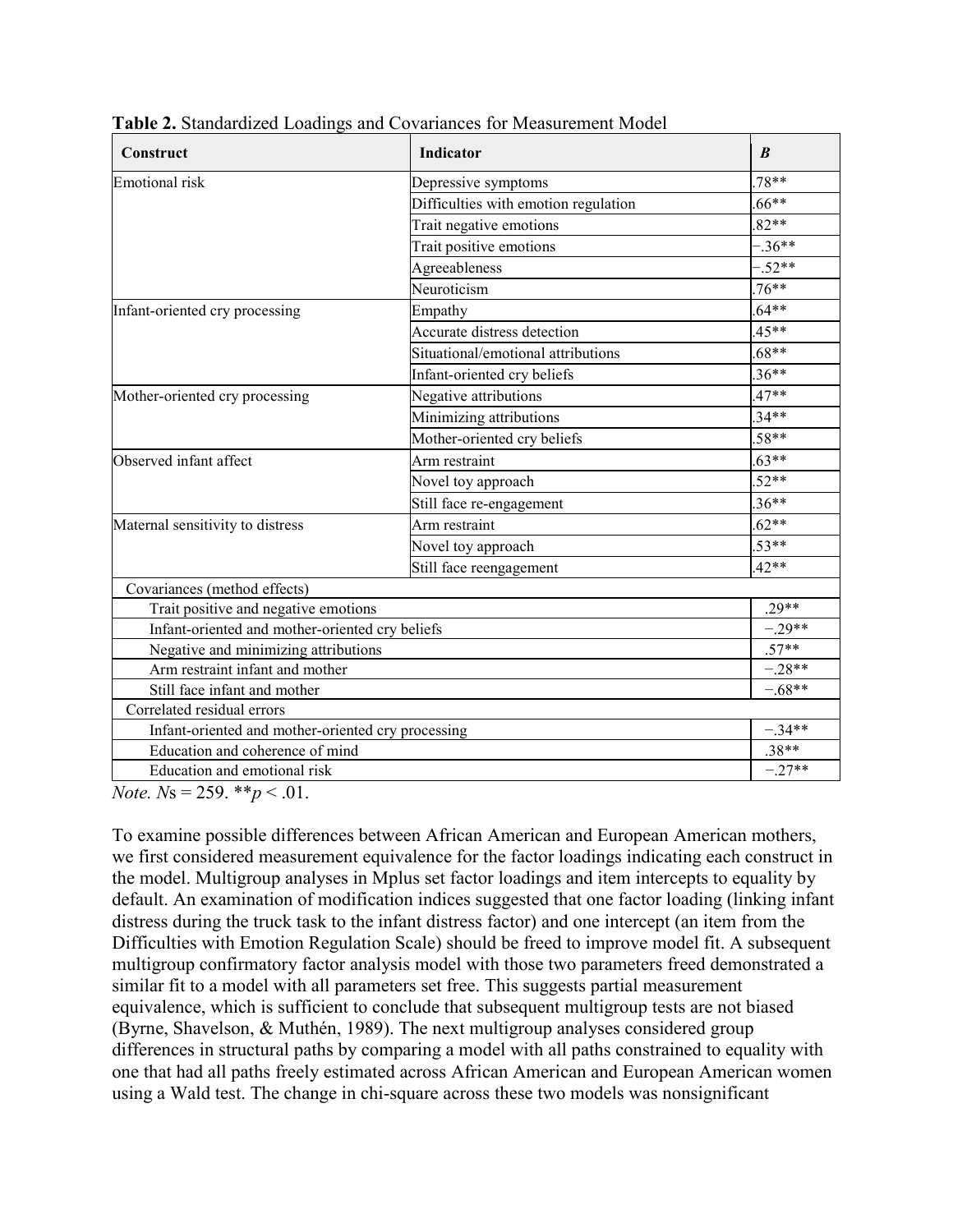$(\Delta \chi^2 = 31.85, \Delta df = 24, p = .15)$ . Given the partial measurement invariance and similarity in paths across race, the final results are based on analyses of the full sample. Standardized coefficients are presented in Figure 1; significant paths are bolded.

Hypotheses related to indirect associations were evaluated using bias‐corrected bootstrapped 95% confidence intervals (MacKinnon, Lockwood, & Williams, 2004). Confidence intervals for unstandardized coefficients are presented for relevant direct and indirect effects. Confidence intervals that do not span 0 reflect significant effects; standardized betas are presented to evaluate effect size. Results of the structural path model are described below.

### *Correlates of Mothers' Prenatal Responses to Crying: H1–H3*

Contrary to prediction, emotional risk and coherence of mind were not associated with mothers' physiological arousal or regulation in response to the infant cry videos. Likewise, emotional risk and the interaction between physiological arousal and regulation were unrelated to infant‐ oriented cry processing. However, coherence of mind was associated with greater infant‐oriented cry processing. The predictors accounted for 5% of the variability in infant‐oriented cry processing, a small effect  $(f^2 = .05)$ . In contrast, the predictors accounted for 26% of the variability in mother-oriented cry processing, a large effect  $(f^2 = .37)$ . Specifically, emotional risk was linked with greater mother-oriented cry processing. Further, the interaction between physiological arousal and regulation was significant such that emotional arousal in response to the cry videos was linked with higher mother orientation when regulation was low  $(-1 SD, B = .29, p = .06)$  but with lower mother orientation when regulation was high  $(+1 SD, B = -.36, p = .01)$ , as illustrated in Figure 2. Contrary to prediction, coherence of mind with respect to attachment was unrelated to mother-oriented cry processing.



**Figure 2**. Interaction effect between physiological arousal and regulation in relation to mother‐ oriented cry processing. RSA = respiratory sinus arrhythmia; SCL = skin conductance level.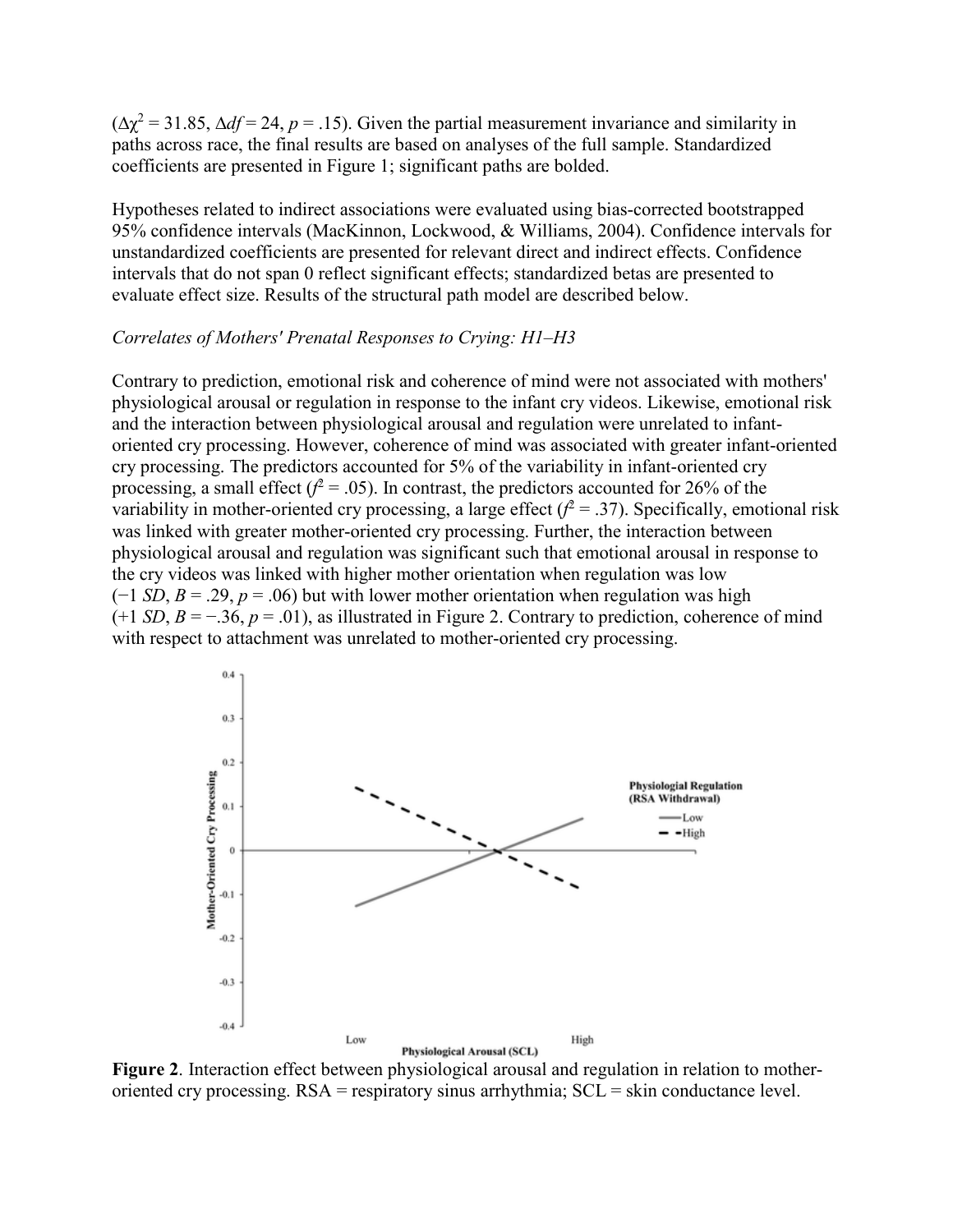# *Pathways Predicting Maternal Sensitivity to Distress: H4 and H5*

Independent of covariates, coherence of mind was associated with higher maternal sensitivity to distress, but the effect of coherence of mind on sensitivity to distress was not indirect via mothers' physiological reactions to crying or the degree to which they engaged in mother‐ or infant-oriented cry processing. In contrast, the indirect effect of emotional risk on maternal sensitivity via mother-oriented cry processing was significant, 95% CI [−.13, −.01],  $\beta$  = −.14, a small to medium effect (Shrout & Bolger, 2002). The remaining direct effect of emotional risk on sensitivity was not significant, 95% CI [−.06, .08],  $\beta$  = −.01. Thus, maternal emotional risk was linked with mothers' heightened focus on their own needs, which in turn predicted lower sensitivity to infant distress.

Also consistent with prediction, the interaction between prenatal physiological arousal and regulation in response to infant cries had a significant indirect effect on maternal sensitivity to infant distress via mother-oriented cry processing, 95% CI [.001, .040]. The standardized coefficient for this effect was .09, a small effect size (Shrout & Bolger, 2002). There was not a direct effect of the Physiological Arousal × Regulation interaction on sensitivity, 95% CI [−.03, .02],  $\beta = -0.05$ . Thus, mothers who were highly aroused and poorly regulated in response to infant crying were more focused on their own needs when exposed to infant cry videos, which in turn predicted less sensitive responses to their own infants during distressing tasks.

The model as a whole predicted 58% of the variability in maternal sensitivity to distress, a large effect  $(f^2 = 1.22)$ . Subsequent analyses, testing pieces of the model demonstrate that a model including only covariates accounted for 34% of the variability in sensitivity; a model including covariates, coherence, and emotional risk but excluding physiological responses to crying and cry processing accounted for 42% of the variability of sensitivity; and a model including all substantive predictors but excluding covariates accounted for 45% of the variability in sensitivity. These results demonstrate that the conceptual model predicted more variability in sensitivity than did covariates, and physiological, emotional, and cognitive responses to crying predicted variability in maternal sensitivity to distress over and above traditional predictors.

## **Discussion**

The primary goal of this study was to test a more comprehensive model of the antecedents of maternal sensitivity to distress that integrated attachment, SIP, and psychobiological perspectives. Consistent with our conceptual model, the results demonstrated that factors implicated by all three perspectives are antecedents of maternal sensitivity to infant distress. Moreover, the results demonstrate three specific pathways by which these processes operate to influence maternal sensitivity to distress. The pattern of associations was comparable for European American and African American mothers.

The first pathway predicting maternal sensitivity to infant distress was a direct effect of coherence of mind. Consistent with prior research, coherence of mind with respect to attachment predicted greater maternal sensitivity during distress tasks (Ablow et al., 2013). Given interest in the predictive validity of various approaches to quantifying adult attachment and the relatively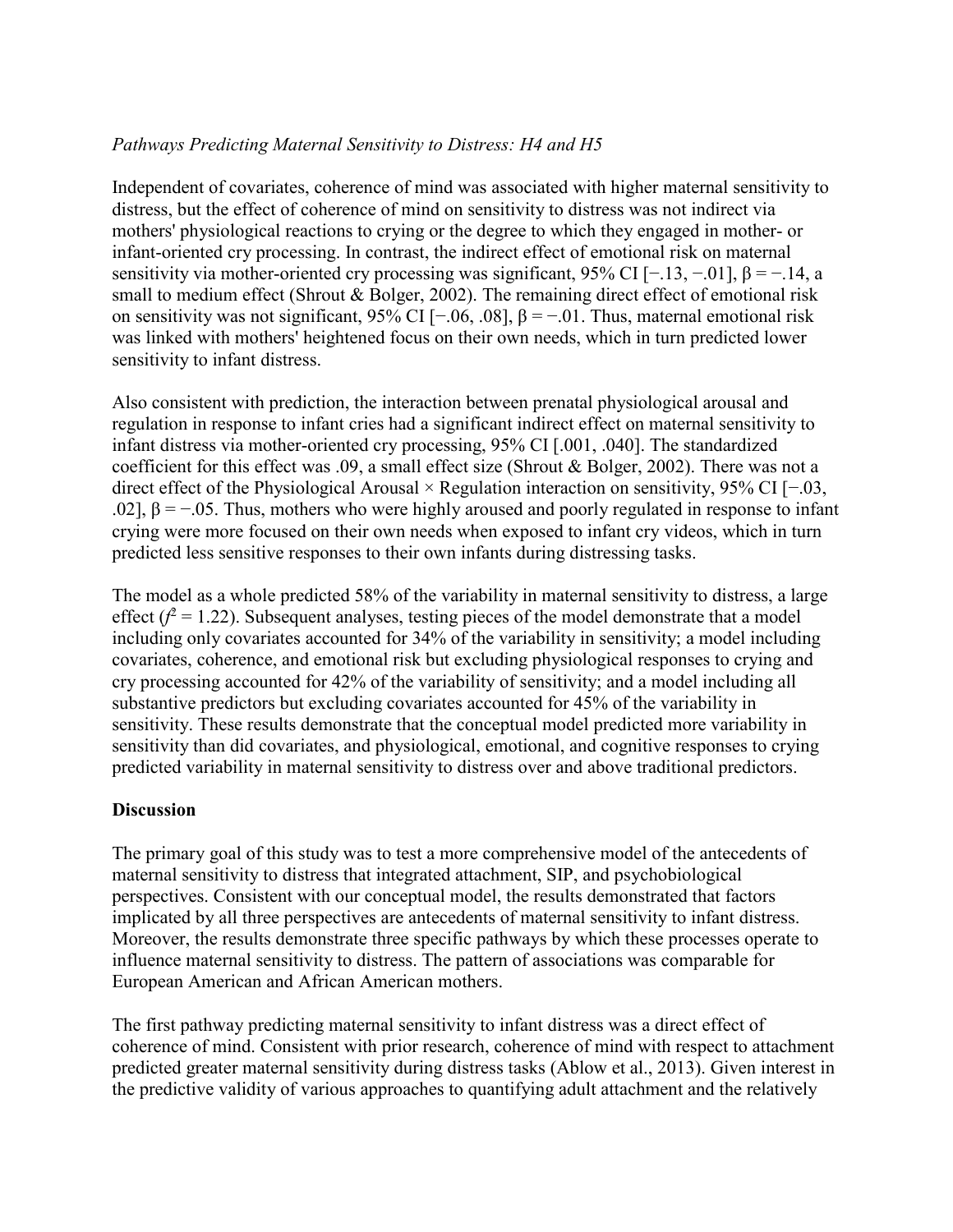few studies that have relied on the coherence of mind score as the sole indicator of adult attachment, we ran additional analyses in which we replaced coherence with the dichotomous secure versus insecure score or with dimensional measures of dismissing and preoccupied states of mind (Whipple et al., 2011). The dichotomous security score predicted sensitivity to distress, but the effect was modestly weaker, and the model fit was no better in comparison to the coherence of mind results. Dismissing and preoccupied dimensions predicted maternal sensitivity to distress also, but only when coherence was included in the composites indicating that coherence of mind and not the other state of mind scales carried these associations.

Although coherence was linked with more infant‐oriented cry processing in response to the cry videos as predicted, infant‐oriented cry processing was unrelated to sensitivity to distress. Thus, infant‐oriented cry processing did not explain the association between coherence of mind and maternal sensitivity. Inspection of the simple correlations demonstrates that empathy and accurate cry detection were associated with sensitivity to distress but infant-oriented attributions and beliefs were not. Perhaps measuring cry processing in response to more ambiguous infant cry stimuli would strengthen associations by capturing how mothers think about infant cues that are more susceptible to bias. Alternatively, maternal characteristics that reflect a general awareness of and appropriate interpretation of others' mental states such as reflective functioning (Fonagy, Steele, Steele, Moran, & Higgitt, 1991) or maternal mind‐mindedness (Meins, Fernyhough, Fradley, & Tuckey, 2001) may mediate links between coherence of mind and maternal sensitivity to distress. Additional work is needed to identify the processes that explain the association between attachment representations and sensitive caregiving.

The second pathway that predicted maternal sensitivity to infant distress was an indirect effect of emotional risk via mother-oriented cry processing. Consistent with prior research, mothers characterized by higher negative emotionality, difficulties regulating their own emotions, high neuroticism, and low agreeableness were more likely to report feeling angry and anxious in response to the cry videos, made more negative and minimizing causal attributions, and reported more negative beliefs and goals about crying (Leung & Slep, 2006; Schuetze & Zeskind, 2001; Zeifman, 2003). In turn, this pattern of self‐focused and negative cry processing predicted lower maternal sensitivity to infant distress, consistent with prior research (Leerkes et al., 2012). This process is highly consistent with Lemerise and Arsenio's (2000) view that trait emotionality and background mood influence SIP and subsequent behavior. It is important to note that in this sample mothers endorsed very few mother-oriented beliefs and attributions, indicating that even low levels of mother-oriented cry processing pose risk for less sensitive responding to infant distress.

The third pathway that predicted maternal sensitivity to infant distress was an indirect effect from the interaction between physiological arousal and regulation in response to crying via mother-oriented cry processing. Consistent with prediction, mothers who experienced high arousal and poor regulation in response to infant crying engaged in more mother‐oriented cry processing, which in turn predicted lower maternal sensitivity to distress. This pattern supports the argument that high personal distress undermines an individual's ability to focus on the needs of others, which then undermines competent behavior (Eisenberg & Eggum, 2008). These results add to accumulating evidence that mothers' physiological arousal and regulation are linked with their parenting (Ablow et al., 2013; Hill‐Soderlund et al., 2008; Mills‐Koonce et al., 2009;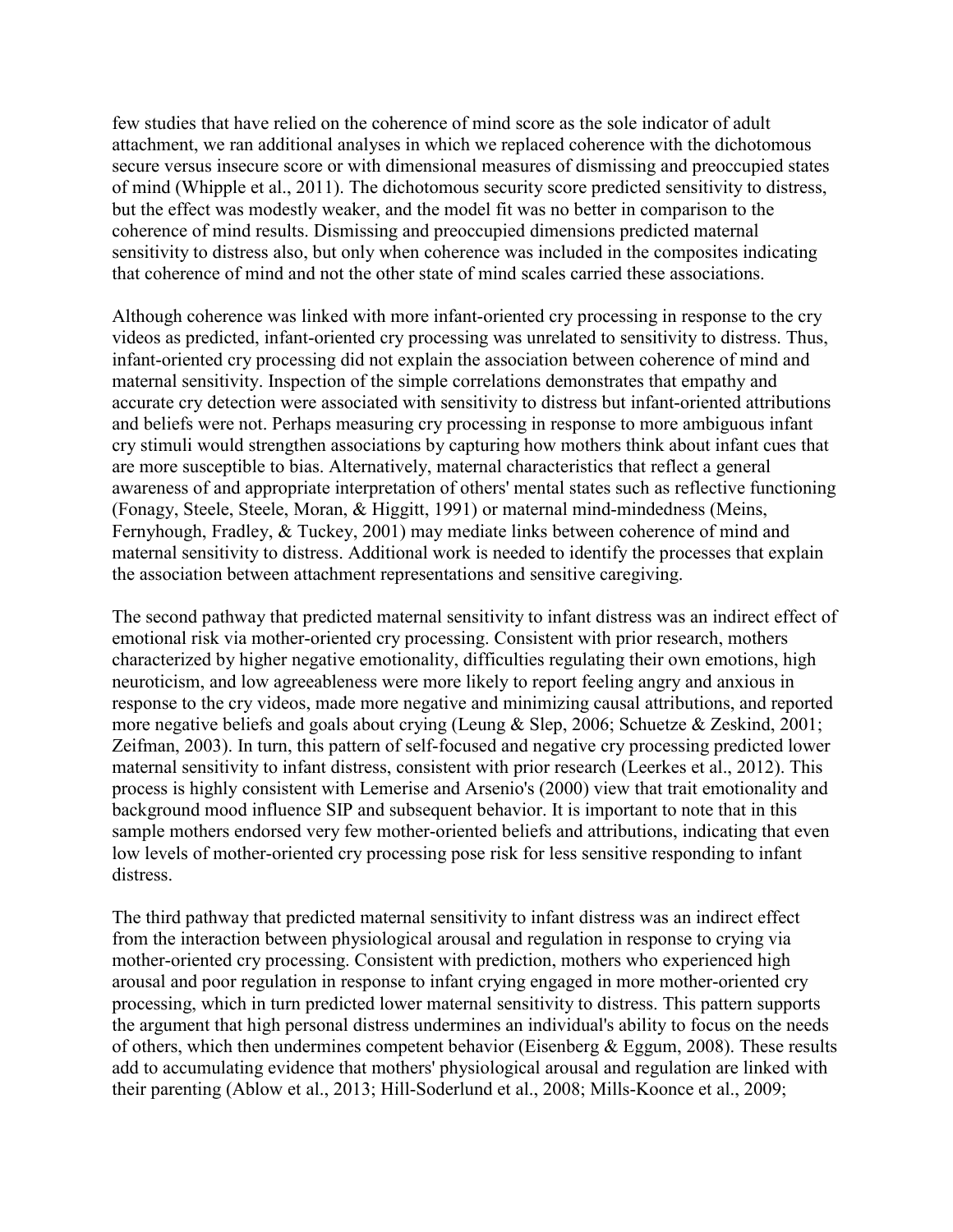Moore et al., 2009), suggest a mechanism by which such effects may occur, and support the view that co‐occurring patterns of arousal and regulation are useful predictors of behavior (Beauchaine, 2001). Moreover, our results demonstrate that patterns of arousal and regulation in response to cry cues are a significant correlate of mother‐oriented cry processing and predict sensitivity over and above general emotional characteristics.

Contrary to prediction, neither coherence of mind nor emotional risk was associated with physiological arousal and regulation in response to infant crying. These results constrast with those reported by Ablow et al. (2013) and Groh and Roisman (2009), perhaps because of methodological differences across studies. To elaborate, our cry stimuli were video based in contrast to the auditory stimuli used by Groh and Roisman, and we used fear- and anger-eliciting tasks rather than a separation and reunion from mother as was the focus of the video used by Ablow et al. It may be that the stimuli in these other studies were more effective at activating attachment schema, maximizing links between attachment and physiological responding. Differing measures of adult attachment could also contribute to discrepant findings. The present study is the only one that used the coherence of mind rating from the AAI as the primary measure of adult attachment. However, ongoing analyses in this data set indicate that adult attachment status, whether measured in the classic categorical framework or using a dimensional approach (e.g., Whipple et al., 2011) is unrelated to mother's physiological reactions to crying, indicating the reported null associations are not merely an artifact of using the coherence of mind scale. Ultimately, additional research is needed to better understand the links between adult attachment representations and physiological reactions to infant crying. In particular, the possibility that adult attachment distinguishes between joint patterns of arousal and regulation in response to infant cries warrants investigation via a person-oriented approach given evidence that joint patterns of arousal and regulation were associated with mother-oriented cry processing and subsequent sensitivity to distress. It may also be the case that adult attachment has indirect effects on physiological reactions to and mother‐oriented processing of cry cues via other aspects of SIP that were unmeasured in the current study: attention and memory. For example, processes of defensive exclusion may lend mothers with low attachment coherence to attend less carefully to the cry stimuli and to recall fewer details (Dykas & Cassidy, 2011), which could affect their perceptions, attributions, emotions, and physiology.

Two features of the design are particularly noteworthy. First, that adult attachment, emotional risk, and physiological, emotional, and cognitive responses to crying were assessed prenatally in primiparous mothers is a strength because this rules out the possibility that infant characteristics or parenting experience affected our results. Second, the sample was moderately large and diverse with respect to race and socioeconomic status, enhancing the generalizability of results in comparison to prior research in this area (e.g., Ablow et al., 2013; Leerkes, 2010) and allowing for formal comparison of the model across European American and African American mothers. Our preliminary analyses demonstrated group differences in a number of key variables that suggested greater risk among African American mothers relative to European American mothers (e.g., higher depression, lower sensitivity). However, differences in depression and sensitivity were accounted for by differences in education level, suggesting these racial group differences are an artifact of differences in socioeconomic status as has been reported in other samples (Bakermans‐Kranenburg et al., 2004). Of most importance, results of the multigroup analyses demonstrated that none of the proposed pathways varied by maternal race. This adds to the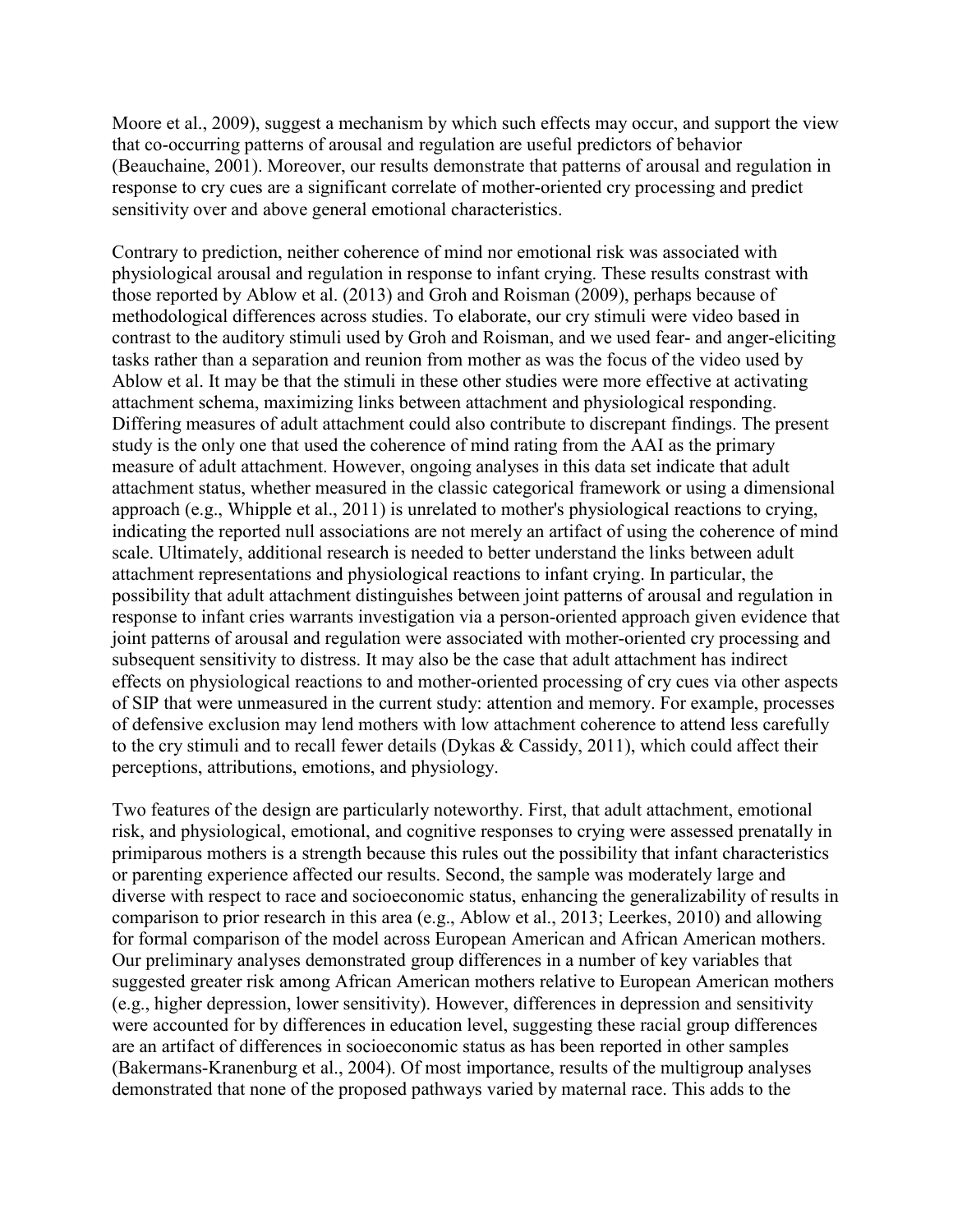accumulating evidence supporting the universality of attachment theory (Bakermans‐Kranenburg et al., 2004; Mesman et al., 2012), and suggests that the processes that promote maternal sensitivity to distress are comparable across groups.

Limitations of the study include that this was a community sample; efforts should be made to determine if similar results emerge for mothers with clinical symptoms or other risk characteristics. Second, the observation of maternal sensitivity to distress was relatively brief, approximately 8 min. On the other hand, that is longer than prior studies of maternal sensitivity in distress contexts that have relied on a single distress task (Ablow et al., 2013; Hill‐Soderlund et al., 2008; Mills‐Koonce et al., 2009; Moore et al., 2009). Finally, the prenatal variables were measured at a single point in time undermining tests of indirect effects. Specifically, it could be argued that the manner in which mothers process cry cues affects their physiological responses to those cues rather than the reverse.

In conclusion, our results demonstrate three pathways that predict variation in maternal sensitivity to distress and demonstrate the relevance of attachment, psychobiological, and SIP perspective in doing so. It appears that the psychobiological and SIP perspectives can be effectively integrated together to predict variation in sensitivity; however, neither explained the process by which adult attachment is linked with maternal sensitivity to distress, demonstrating the need for continued research in this area.

# **References**

Ablow, J. C., Marks, A. K., Feldman, S. S., & Huffman, L. C. (2013). Associations between first-time expectant women's representations of attachment and their physiological reactivity to infant cry. *Child Development*, **84**, 1–19. doi[:10.1111/cdev.12135](https://doi.org/10.1111/cdev.12135) [Wiley Online Library](https://onlinelibrary.wiley.com/doi/10.1111/cdev.12135) [Web of](https://onlinelibrary.wiley.com/servlet/linkout?suffix=null&dbid=128&doi=10.1111%2Fcdev.12288&key=000321700600019)  [Science®](https://onlinelibrary.wiley.com/servlet/linkout?suffix=null&dbid=128&doi=10.1111%2Fcdev.12288&key=000321700600019) [Google Scholar](http://scholar.google.com/scholar_lookup?hl=en&volume=Child+Development&publication_year=2013&pages=Ablow%2C+J.+C.%2C+Marks%2C+A.+K.%2C+Feldman%2C+S.+S.%2C+%26+Huffman%2C+L.+C.+%282013%29.+Associations+between+first%E2%80%90time+expectant+women%27s+representations+of+attachment+and+their+physiological+reactivity+to+infant+cry.+Child+Development%2C+84%2C+1%E2%80%9319.+doi%3A10.1111%2Fcdev.12135&journal=1-19&issue=84&author=J.+C.+Ablowauthor=A.+K.+Marksauthor=S.+S.+Feldmanauthor=L.+C.+Huffman&title=Associations+between+first%E2%80%90time+expectant+women%27s+representations+of+attachment+and+their+physiological+reactivity+to+infant+cry&)

Acock, A. (2005). Working with missing values. *Journal of Marriage and Family*, **67**, 1012– 1028. doi:10.1111/j.1741-3737.2005.00191.x [Wiley Online Library](https://onlinelibrary.wiley.com/doi/10.1111/j.1741-3737.2005.00191.x) [Web of Science®](https://onlinelibrary.wiley.com/servlet/linkout?suffix=null&dbid=128&doi=10.1111%2Fcdev.12288&key=000232608700018) Google [Scholar](http://scholar.google.com/scholar_lookup?hl=en&volume=Journal+of+Marriage+and+Family&publication_year=2005&pages=Acock%2C+A.+%282005%29.+Working+with+missing+values.+Journal+of+Marriage+and+Family%2C+67%2C+1012%E2%80%931028.+doi%3A10.1111%2Fj.1741%E2%80%903737.2005.00191.x&journal=1012-1028&issue=67&author=A.+Acock&title=Working+with+missing+values&)

Adam, E. K., Gunnar, M. R., & Tanaka, A. (2004). Adult attachment, parent emotion, and observed parenting behavior: Mediator and moderator models. *Child Development*, **75**, 110–122. doi:[10.1111/j.1467‐8624.2004.00657.x](https://doi.org/10.1111/j.1467-8624.2004.00657.x) [Wiley Online Library](https://onlinelibrary.wiley.com/doi/10.1111/j.1467-8624.2004.00657.x) [PubMed](https://onlinelibrary.wiley.com/servlet/linkout?suffix=null&dbid=8&doi=10.1111%2Fcdev.12288&key=15015678) [Web of Science®](https://onlinelibrary.wiley.com/servlet/linkout?suffix=null&dbid=128&doi=10.1111%2Fcdev.12288&key=000189146400007) [Google](http://scholar.google.com/scholar_lookup?hl=en&volume=Child+Development&publication_year=2004&pages=Adam%2C+E.+K.%2C+Gunnar%2C+M.+R.%2C+%26+Tanaka%2C+A.+%282004%29.+Adult+attachment%2C+parent+emotion%2C+and+observed+parenting+behavior%3A+Mediator+and+moderator+models.+Child+Development%2C+75%2C+110%E2%80%93122.+doi%3A10.1111%2Fj.1467%E2%80%908624.2004.00657.x&journal=110-122&issue=75&author=E.+K.+Adamauthor=M.+R.+Gunnarauthor=A.+Tanaka&title=Adult+attachment%2C+parent+emotion%2C+and+observed+parenting+behavior%3A+Mediator+and+moderator+models&)  **[Scholar](http://scholar.google.com/scholar_lookup?hl=en&volume=Child+Development&publication_year=2004&pages=Adam%2C+E.+K.%2C+Gunnar%2C+M.+R.%2C+%26+Tanaka%2C+A.+%282004%29.+Adult+attachment%2C+parent+emotion%2C+and+observed+parenting+behavior%3A+Mediator+and+moderator+models.+Child+Development%2C+75%2C+110%E2%80%93122.+doi%3A10.1111%2Fj.1467%E2%80%908624.2004.00657.x&journal=110-122&issue=75&author=E.+K.+Adamauthor=M.+R.+Gunnarauthor=A.+Tanaka&title=Adult+attachment%2C+parent+emotion%2C+and+observed+parenting+behavior%3A+Mediator+and+moderator+models&)** 

Ainsworth, M. D., Blehar, M. C., Waters, E., & Wall, S. (1978). *Patterns of attachment*. Hillsdale, NJ: Erlbaum. [Google Scholar](http://scholar.google.com/scholar_lookup?hl=en&volume=Child+Development&publication_year=1978&pages=Ainsworth%2C+M.+D.%2C+Blehar%2C+M.+C.%2C+Waters%2C+E.%2C+%26+Wall%2C+S.+%281978%29.+Patterns+of+attachment.+Hillsdale%2C+NJ%3A+Erlbaum.&journal=110-122&issue=75&author=M.+D.+Ainsworthauthor=M.+C.+Bleharauthor=E.+Watersauthor=S.+Wall&title=Patterns+of+attachment&)

Atkinson, L., Goldberg, S., Ravel, V., Pederson, D., Benoit, D., Moran, G., … Leung, E. (2005). On the relation between maternal state of mind and sensitivity in the prediction of infant attachment security. *Developmental Psychology*, **41**, 42–53. doi:[10.1037/0012‐1649.41.1.42](https://doi.org/10.1037/0012-1649.41.1.42) [Crossref](https://onlinelibrary.wiley.com/servlet/linkout?suffix=null&dbid=16&doi=10.1111%2Fcdev.12288&key=10.1037%2F0012%E2%80%901649.41.1.42) [PubMed](https://onlinelibrary.wiley.com/servlet/linkout?suffix=null&dbid=8&doi=10.1111%2Fcdev.12288&key=15656736) [Web of Science®](https://onlinelibrary.wiley.com/servlet/linkout?suffix=null&dbid=128&doi=10.1111%2Fcdev.12288&key=000226298400004) [Google Scholar](http://scholar.google.com/scholar_lookup?hl=en&volume=Developmental+Psychology&publication_year=2005&pages=Atkinson%2C+L.%2C+Goldberg%2C+S.%2C+Ravel%2C+V.%2C+Pederson%2C+D.%2C+Benoit%2C+D.%2C+Moran%2C+G.%2C+%E2%80%A6+Leung%2C+E.+%282005%29.+On+the+relation+between+maternal+state+of+mind+and+sensitivity+in+the+prediction+of+infant+attachment+security.+Developmental+Psychology%2C+41%2C+42%E2%80%9353.+doi%3A10.1037%2F0012%E2%80%901649.41.1.42&journal=42-53&issue=41&author=L.+Atkinsonauthor=S.+Goldbergauthor=V.+Ravelauthor=D.+Pedersonauthor=D.+Benoitauthor=G.+Moranauthor=E.+Leung&title=On+the+relation+between+maternal+state+of+mind+and+sensitivity+in+the+prediction+of+infant+attachment+security&)

Bakermans‐Kranenburg, M. J., & van IJzendoorn, M. H. (2009). The first 10,000 Adult Attachment Interviews: Distributions of adult attachment representations in clinical and non‐ clinical groups. *Attachment & Human Development*, **11**, 223–263. doi[:10.1080/14616730902814762](https://doi.org/10.1080/14616730902814762) [Crossref](https://onlinelibrary.wiley.com/servlet/linkout?suffix=null&dbid=16&doi=10.1111%2Fcdev.12288&key=10.1080%2F14616730902814762) [PubMed](https://onlinelibrary.wiley.com/servlet/linkout?suffix=null&dbid=8&doi=10.1111%2Fcdev.12288&key=19455453) [Web of Science®](https://onlinelibrary.wiley.com/servlet/linkout?suffix=null&dbid=128&doi=10.1111%2Fcdev.12288&key=000266203900001)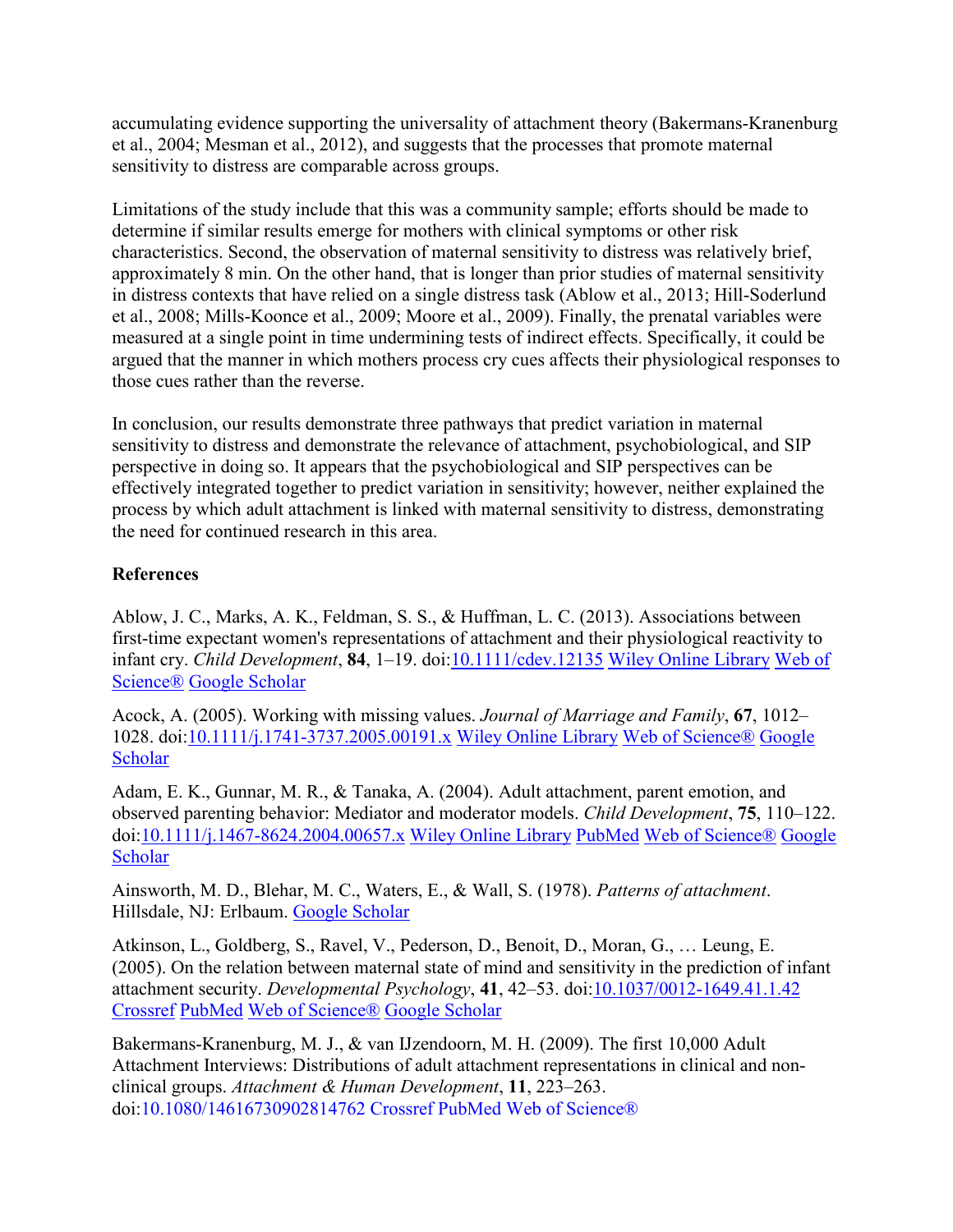Bakermans‐Kranenburg, M. J., van IJzendoorn, M. H., & Kroonenberg, P. M. (2004). Differences in attachment between African‐American and White children: Ethnicity or socio‐economic status. *Infant Behavior & Development*, **27**, 417–433. doi:[10.1016/j.infbeh.2004.02.002](https://doi.org/10.1016/j.infbeh.2004.02.002) [Crossref](https://onlinelibrary.wiley.com/servlet/linkout?suffix=null&dbid=16&doi=10.1111%2Fcdev.12288&key=10.1016%2Fj.infbeh.2004.02.002) [PubMed](https://onlinelibrary.wiley.com/servlet/linkout?suffix=null&dbid=8&doi=10.1111%2Fcdev.12288&key=Can%27t+run+EXECUTE.+Wrong+input+line) [Web of Science®](https://onlinelibrary.wiley.com/servlet/linkout?suffix=null&dbid=128&doi=10.1111%2Fcdev.12288&key=000224490300010) [Google Scholar](http://scholar.google.com/scholar_lookup?hl=en&volume=Infant+Behavior+%26+Development&publication_year=2004&pages=Bakermans%E2%80%90Kranenburg%2C+M.+J.%2C+van+IJzendoorn%2C+M.+H.%2C+%26+Kroonenberg%2C+P.+M.+%282004%29.+Differences+in+attachment+between+African%E2%80%90American+and+White+children%3A+Ethnicity+or+socio%E2%80%90economic+status.+Infant+Behavior+%26+Development%2C+27%2C+417%E2%80%93433.+doi%3A10.1016%2Fj.infbeh.2004.02.002&journal=417-433&issue=27&author=M.+J.+Bakermans%E2%80%90Kranenburgauthor=M.+H.+van+IJzendoornauthor=P.+M.+Kroonenberg&title=Differences+in+attachment+between+African%E2%80%90American+and+White+children%3A+Ethnicity+or+socio%E2%80%90economic+status&)

Beauchaine, T. P. (2001). Vagal tone, development, and Gray's motivational theory: Toward an integrated model of autonomic nervous system functioning in psychopathology. *Development and Psychopathology*, **13**, 183–214. doi[:10.1017/S0954579401002012](https://doi.org/10.1017/S0954579401002012) [Crossref](https://onlinelibrary.wiley.com/servlet/linkout?suffix=null&dbid=16&doi=10.1111%2Fcdev.12288&key=10.1017%2FS0954579401002012) [CAS](https://onlinelibrary.wiley.com/servlet/linkout?suffix=null&dbid=32&doi=10.1111%2Fcdev.12288&key=1%3ASTN%3A280%3ADC%252BD3MzhvVShsQ%253D%253D) [PubMed](https://onlinelibrary.wiley.com/servlet/linkout?suffix=null&dbid=8&doi=10.1111%2Fcdev.12288&key=11393643) [Web of Science®](https://onlinelibrary.wiley.com/servlet/linkout?suffix=null&dbid=128&doi=10.1111%2Fcdev.12288&key=000168805500001) [Google Scholar](http://scholar.google.com/scholar_lookup?hl=en&volume=Development+and+Psychopathology&publication_year=2001&pages=Beauchaine%2C+T.+P.+%282001%29.+Vagal+tone%2C+development%2C+and+Gray%27s+motivational+theory%3A+Toward+an+integrated+model+of+autonomic+nervous+system+functioning+in+psychopathology.+Development+and+Psychopathology%2C+13%2C+183%E2%80%93214.+doi%3A10.1017%2FS0954579401002012&journal=183-214&issue=13&author=T.+P.+Beauchaine&title=Vagal+tone%2C+development%2C+and+Gray%27s+motivational+theory%3A+Toward+an+integrated+model+of+autonomic+nervous+system+functioning+in+psychopathology&)

Berlin, L. J., Dodge, K. A., & Reznick, J. S. (2013). Pregnant women's hostile beliefs about infants predict offspring maltreatment. *JAMA Pediatrics*, **157**, 549–553. doi:[10.1001/jamapediatrics.2013.1212](https://doi.org/10.1001/jamapediatrics.2013.1212) [Crossref](https://onlinelibrary.wiley.com/servlet/linkout?suffix=null&dbid=16&doi=10.1111%2Fcdev.12288&key=10.1001%2Fjamapediatrics.2013.1212) [Web of Science®](https://onlinelibrary.wiley.com/servlet/linkout?suffix=null&dbid=128&doi=10.1111%2Fcdev.12288&key=000319829700010) [Google Scholar](http://scholar.google.com/scholar_lookup?hl=en&volume=JAMA+Pediatrics&publication_year=2013&pages=Berlin%2C+L.+J.%2C+Dodge%2C+K.+A.%2C+%26+Reznick%2C+J.+S.+%282013%29.+Pregnant+women%27s+hostile+beliefs+about+infants+predict+offspring+maltreatment.+JAMA+Pediatrics%2C+157%2C+549%E2%80%93553.+doi%3A10.1001%2Fjamapediatrics.2013.1212&journal=549-553&issue=157&author=L.+J.+Berlinauthor=K.+A.+Dodgeauthor=J.+S.+Reznick&title=Pregnant+women%27s+hostile+beliefs+about+infants+predict+offspring+maltreatment&)

Berntson, G. G., Cacioppo, J. T., & Quigley, K. S. (1993). Cardiac psychophysiology and autonomic space in humans: Empirical perspectives and conceptual implications. *Psychological Bulletin*, **114**, 296–322. doi:[10.1037/0033‐2909.114.2.296](https://doi.org/10.1037/0033-2909.114.2.296) [Crossref](https://onlinelibrary.wiley.com/servlet/linkout?suffix=null&dbid=16&doi=10.1111%2Fcdev.12288&key=10.1037%2F0033%E2%80%902909.114.2.296) [CAS](https://onlinelibrary.wiley.com/servlet/linkout?suffix=null&dbid=32&doi=10.1111%2Fcdev.12288&key=1%3ASTN%3A280%3ADyaK2c%252Fit1OmtA%253D%253D) [PubMed](https://onlinelibrary.wiley.com/servlet/linkout?suffix=null&dbid=8&doi=10.1111%2Fcdev.12288&key=8416034) [Web of](https://onlinelibrary.wiley.com/servlet/linkout?suffix=null&dbid=128&doi=10.1111%2Fcdev.12288&key=A1993LX35200006)  [Science®](https://onlinelibrary.wiley.com/servlet/linkout?suffix=null&dbid=128&doi=10.1111%2Fcdev.12288&key=A1993LX35200006) [Google Scholar](http://scholar.google.com/scholar_lookup?hl=en&volume=Psychological+Bulletin&publication_year=1993&pages=Berntson%2C+G.+G.%2C+Cacioppo%2C+J.+T.%2C+%26+Quigley%2C+K.+S.+%281993%29.+Cardiac+psychophysiology+and+autonomic+space+in+humans%3A+Empirical+perspectives+and+conceptual+implications.+Psychological+Bulletin%2C+114%2C+296%E2%80%93322.+doi%3A10.1037%2F0033%E2%80%902909.114.2.296&journal=296-322&issue=114&author=G.+G.+Berntsonauthor=J.+T.+Cacioppoauthor=K.+S.+Quigley&title=Cardiac+psychophysiology+and+autonomic+space+in+humans%3A+Empirical+perspectives+and+conceptual+implications&)

Blokland, K., & Goldberg, S. (1998, April). Attachment and expectant mothers' perceptions of infant emotion. Paper presented at the biennial conference on Infant Studies, Atlanta, GA. [Google Scholar](http://scholar.google.com/scholar?hl=en&q=Blokland%2C+K.%2C+%26+Goldberg%2C+S.+%281998%2C+April%29.+Attachment+and+expectant+mothers%27+perceptions+of+infant+emotion.+Paper+presented+at+the+biennial+conference+on+Infant+Studies%2C+Atlanta%2C+GA.)

Bosquet, M., & Egeland, B. (2001). Associations among maternal depressive symptomatology, state of mind and parent and child behaviors: Implications for attachment-based interventions. *Attachment & Human Development*, **3**, 173–199. doi[:10.1080/14616730010058007](https://doi.org/10.1080/14616730010058007) [Crossref](https://onlinelibrary.wiley.com/servlet/linkout?suffix=null&dbid=16&doi=10.1111%2Fcdev.12288&key=10.1080%2F14616730010058007) [CAS](https://onlinelibrary.wiley.com/servlet/linkout?suffix=null&dbid=32&doi=10.1111%2Fcdev.12288&key=1%3ASTN%3A280%3ADC%252BD3MnmtlSntQ%253D%253D) [PubMed](https://onlinelibrary.wiley.com/servlet/linkout?suffix=null&dbid=8&doi=10.1111%2Fcdev.12288&key=11708736) [Google Scholar](http://scholar.google.com/scholar_lookup?hl=en&volume=Attachment+%26+Human+Development&publication_year=2001&pages=Bosquet%2C+M.%2C+%26+Egeland%2C+B.+%282001%29.+Associations+among+maternal+depressive+symptomatology%2C+state+of+mind+and+parent+and+child+behaviors%3A+Implications+for+attachment%E2%80%90based+interventions.+Attachment+%26+Human+Development%2C+3%2C+173%E2%80%93199.+doi%3A10.1080%2F14616730010058007&journal=173-199&issue=3&author=M.+Bosquetauthor=B.+Egeland&title=Associations+among+maternal+depressive+symptomatology%2C+state+of+mind+and+parent+and+child+behaviors%3A+Implications+for+attachment%E2%80%90based+interventions&)

Bowlby, J. (1980). *Attachment and loss: Vol. 3. Loss*. New York, NY: Basic Books. [Google](http://scholar.google.com/scholar_lookup?hl=en&volume=Attachment+%26+Human+Development&publication_year=1980&pages=Bowlby%2C+J.+%281980%29.+Attachment+and+loss%3A+Vol.+3.+Loss.+New+York%2C+NY%3A+Basic+Books.&journal=173-199&issue=3&author=J.+Bowlby&title=Attachment+and+loss%3A+Vol.+3.+Loss&)  **[Scholar](http://scholar.google.com/scholar_lookup?hl=en&volume=Attachment+%26+Human+Development&publication_year=1980&pages=Bowlby%2C+J.+%281980%29.+Attachment+and+loss%3A+Vol.+3.+Loss.+New+York%2C+NY%3A+Basic+Books.&journal=173-199&issue=3&author=J.+Bowlby&title=Attachment+and+loss%3A+Vol.+3.+Loss&)** 

Braungart-Ricker, J. M., & Stifter, C. A. (1996). Infants' responses to frustrating situations: Continuity and change in reactivity and regulation. *Child Development*, **67**, 1767–1779. doi[:10.2307/1131730](https://doi.org/10.2307/1131730) [Crossref](https://onlinelibrary.wiley.com/servlet/linkout?suffix=null&dbid=16&doi=10.1111%2Fcdev.12288&key=10.2307%2F1131730) [PubMed](https://onlinelibrary.wiley.com/servlet/linkout?suffix=null&dbid=8&doi=10.1111%2Fcdev.12288&key=8890506) [Web of Science®](https://onlinelibrary.wiley.com/servlet/linkout?suffix=null&dbid=128&doi=10.1111%2Fcdev.12288&key=A1996VP34400030) [Google Scholar](http://scholar.google.com/scholar_lookup?hl=en&volume=Child+Development&publication_year=1996&pages=Braungart%E2%80%90Ricker%2C+J.+M.%2C+%26+Stifter%2C+C.+A.+%281996%29.+Infants%27+responses+to+frustrating+situations%3A+Continuity+and+change+in+reactivity+and+regulation.+Child+Development%2C+67%2C+1767%E2%80%931779.+doi%3A10.2307%2F1131730&journal=1767-1779&issue=67&author=J.+M.+Braungart%E2%80%90Rickerauthor=C.+A.+Stifter&title=Infants%27+responses+to+frustrating+situations%3A+Continuity+and+change+in+reactivity+and+regulation&)

Byrne, B. M., Shavelson, R. J., & Muthén, B. (1989). Testing for the equivalence of factor covariance and mean structures: The issue of partial measurement invariance. *Psychological Bulletin*, **105**, 456–466. doi:[10.1037/0033‐2909.105.3.456](https://doi.org/10.1037/0033-2909.105.3.456) [Crossref](https://onlinelibrary.wiley.com/servlet/linkout?suffix=null&dbid=16&doi=10.1111%2Fcdev.12288&key=10.1037%2F0033%E2%80%902909.105.3.456) [Web of Science®](https://onlinelibrary.wiley.com/servlet/linkout?suffix=null&dbid=128&doi=10.1111%2Fcdev.12288&key=A1989U589700010) [Google](http://scholar.google.com/scholar_lookup?hl=en&volume=Psychological+Bulletin&publication_year=1989&pages=Byrne%2C+B.+M.%2C+Shavelson%2C+R.+J.%2C+%26+Muth%C3%A9n%2C+B.+%281989%29.+Testing+for+the+equivalence+of+factor+covariance+and+mean+structures%3A+The+issue+of+partial+measurement+invariance.+Psychological+Bulletin%2C+105%2C+456%E2%80%93466.+doi%3A10.1037%2F0033%E2%80%902909.105.3.456&journal=456-466&issue=105&author=B.+M.+Byrneauthor=R.+J.+Shavelsonauthor=B.+Muth%C3%A9n&title=Testing+for+the+equivalence+of+factor+covariance+and+mean+structures%3A+The+issue+of+partial+measurement+invariance&)  [Scholar](http://scholar.google.com/scholar_lookup?hl=en&volume=Psychological+Bulletin&publication_year=1989&pages=Byrne%2C+B.+M.%2C+Shavelson%2C+R.+J.%2C+%26+Muth%C3%A9n%2C+B.+%281989%29.+Testing+for+the+equivalence+of+factor+covariance+and+mean+structures%3A+The+issue+of+partial+measurement+invariance.+Psychological+Bulletin%2C+105%2C+456%E2%80%93466.+doi%3A10.1037%2F0033%E2%80%902909.105.3.456&journal=456-466&issue=105&author=B.+M.+Byrneauthor=R.+J.+Shavelsonauthor=B.+Muth%C3%A9n&title=Testing+for+the+equivalence+of+factor+covariance+and+mean+structures%3A+The+issue+of+partial+measurement+invariance&)

Conradt, E., & Ablow, J. (2010). Infant physiological response to the still‐face paradigm: Contributions of maternal sensitivity and infants' early regulatory behavior. *Infant Behavior & Development*, **33**, 251–265. doi:[10.1016/j.infbeh.2010.01.001](https://doi.org/10.1016/j.infbeh.2010.01.001) [Crossref](https://onlinelibrary.wiley.com/servlet/linkout?suffix=null&dbid=16&doi=10.1111%2Fcdev.12288&key=10.1016%2Fj.infbeh.2010.01.001) [PubMed](https://onlinelibrary.wiley.com/servlet/linkout?suffix=null&dbid=8&doi=10.1111%2Fcdev.12288&key=20207419) [Web of](https://onlinelibrary.wiley.com/servlet/linkout?suffix=null&dbid=128&doi=10.1111%2Fcdev.12288&key=000279080200001)  [Science®](https://onlinelibrary.wiley.com/servlet/linkout?suffix=null&dbid=128&doi=10.1111%2Fcdev.12288&key=000279080200001) [Google Scholar](http://scholar.google.com/scholar_lookup?hl=en&volume=Infant+Behavior+%26+Development&publication_year=2010&pages=Conradt%2C+E.%2C+%26+Ablow%2C+J.+%282010%29.+Infant+physiological+response+to+the+still%E2%80%90face+paradigm%3A+Contributions+of+maternal+sensitivity+and+infants%27+early+regulatory+behavior.+Infant+Behavior+%26+Development%2C+33%2C+251%E2%80%93265.+doi%3A10.1016%2Fj.infbeh.2010.01.001&journal=251-265&issue=33&author=E.+Conradtauthor=J.+Ablow&title=Infant+physiological+response+to+the+still%E2%80%90face+paradigm%3A+Contributions+of+maternal+sensitivity+and+infants%27+early+regulatory+behavior&)

Costa, P., & McCrae, R. (1992). *The NEO Personality Inventory manual*. Odessa, FL: Psychological Assessment Resource. (Original work published 1985) [Google Scholar](http://scholar.google.com/scholar_lookup?hl=en&volume=Infant+Behavior+%26+Development&publication_year=1992&pages=Costa%2C+P.%2C+%26+McCrae%2C+R.+%281992%29.+The+NEO+Personality+Inventory+manual.+Odessa%2C+FL%3A+Psychological+Assessment+Resource.+%28Original+work+published+1985%29&journal=251-265&issue=33&author=P.+Costaauthor=R.+McCrae&title=The+NEO+Personality+Inventory+manual&)

Cowan, P. A., Cohn, D. A., Cowan, C., & Pearson, J. L. (1996). Parents' attachment histories and children's externalizing and internalizing behaviors: Exploring family systems models of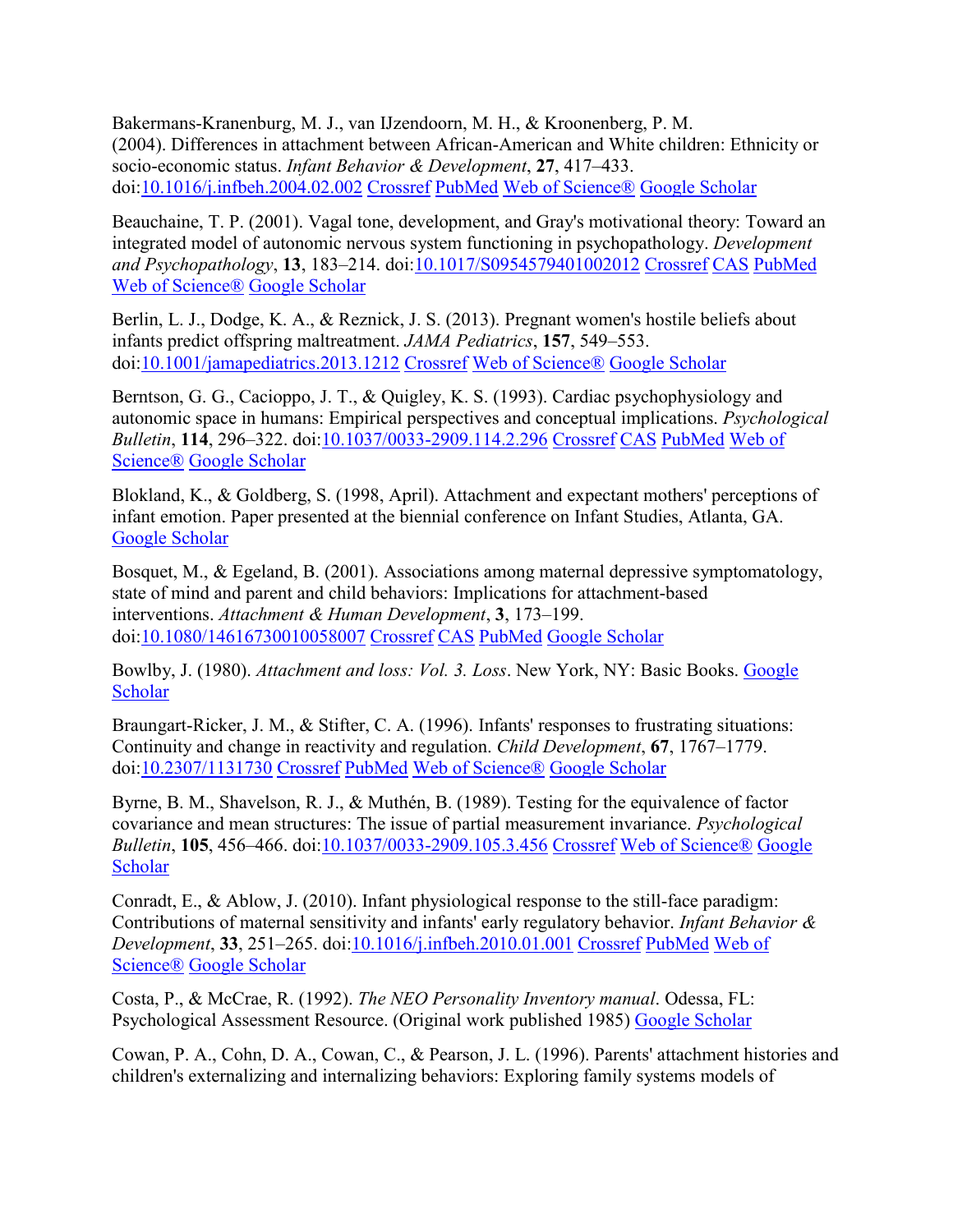linkage. *Journal of Consulting and Clinical Psychology*, **64**, 53–63. doi:[10.1037/0022‐](https://doi.org/10.1037/0022-006X.64.1.53) [006X.64.1.53](https://doi.org/10.1037/0022-006X.64.1.53) [Crossref](https://onlinelibrary.wiley.com/servlet/linkout?suffix=null&dbid=16&doi=10.1111%2Fcdev.12288&key=10.1037%2F0022%E2%80%90006X.64.1.53) [CAS](https://onlinelibrary.wiley.com/servlet/linkout?suffix=null&dbid=32&doi=10.1111%2Fcdev.12288&key=1%3ASTN%3A280%3ADyaK2s%252FmtlaitA%253D%253D) [PubMed](https://onlinelibrary.wiley.com/servlet/linkout?suffix=null&dbid=8&doi=10.1111%2Fcdev.12288&key=8907084) [Web of Science®](https://onlinelibrary.wiley.com/servlet/linkout?suffix=null&dbid=128&doi=10.1111%2Fcdev.12288&key=A1996TX43700006) [Google Scholar](http://scholar.google.com/scholar_lookup?hl=en&volume=Journal+of+Consulting+and+Clinical+Psychology&publication_year=1996&pages=Cowan%2C+P.+A.%2C+Cohn%2C+D.+A.%2C+Cowan%2C+C.%2C+%26+Pearson%2C+J.+L.+%281996%29.+Parents%27+attachment+histories+and+children%27s+externalizing+and+internalizing+behaviors%3A+Exploring+family+systems+models+of+linkage.+Journal+of+Consulting+and+Clinical+Psychology%2C+64%2C+53%E2%80%9363.+doi%3A10.1037%2F0022%E2%80%90006X.64.1.53&journal=53-63&issue=64&author=P.+A.+Cowanauthor=D.+A.+Cohnauthor=C.+Cowanauthor=J.+L.+Pearson&title=Parents%27+attachment+histories+and+children%27s+externalizing+and+internalizing+behaviors%3A+Exploring+family+systems+models+of+linkage&)

Crick, N. R., & Dodge, K. A. (1994). A review and reformulation of social information‐ processing mechanisms in children's social adjustment. *Psychological Bulletin*, **115**, 74–101. doi:[10.1037/0033‐2909.115.1.74](https://doi.org/10.1037/0033-2909.115.1.74) [Crossref](https://onlinelibrary.wiley.com/servlet/linkout?suffix=null&dbid=16&doi=10.1111%2Fcdev.12288&key=10.1037%2F0033%E2%80%902909.115.1.74) [Web of Science®](https://onlinelibrary.wiley.com/servlet/linkout?suffix=null&dbid=128&doi=10.1111%2Fcdev.12288&key=A1994MP55800007) [Google Scholar](http://scholar.google.com/scholar_lookup?hl=en&volume=Psychological+Bulletin&publication_year=1994&pages=Crick%2C+N.+R.%2C+%26+Dodge%2C+K.+A.+%281994%29.+A+review+and+reformulation+of+social+information%E2%80%90processing+mechanisms+in+children%27s+social+adjustment.+Psychological+Bulletin%2C+115%2C+74%E2%80%93101.+doi%3A10.1037%2F0033%E2%80%902909.115.1.74&journal=74-101&issue=115&author=N.+R.+Crickauthor=K.+A.+Dodge&title=A+review+and+reformulation+of+social+information%E2%80%90processing+mechanisms+in+children%27s+social+adjustment&)

del Carmen, R., Pedersen, F. A., Huffman, L. C., & Bryan, Y. E. (1993). Dyadic distress management predicts subsequent security of attachment. *Infant Behavior & Development*, **16**, 131–147. [Crossref](https://onlinelibrary.wiley.com/servlet/linkout?suffix=null&dbid=16&doi=10.1111%2Fcdev.12288&key=10.1016%2F0163-6383%2893%2980014-Y) [Web of Science®](https://onlinelibrary.wiley.com/servlet/linkout?suffix=null&dbid=128&doi=10.1111%2Fcdev.12288&key=A1993LQ45200001) [Google Scholar](http://scholar.google.com/scholar_lookup?hl=en&volume=Infant+Behavior+%26+Development&publication_year=1993&pages=del+Carmen%2C+R.%2C+Pedersen%2C+F.+A.%2C+Huffman%2C+L.+C.%2C+%26+Bryan%2C+Y.+E.+%281993%29.+Dyadic+distress+management+predicts+subsequent+security+of+attachment.+Infant+Behavior+%26+Development%2C+16%2C+131%E2%80%93147.&journal=131-147&issue=16&author=R.+Carmenauthor=F.+A.+Pedersenauthor=L.+C.+Huffmanauthor=Y.+E.+Bryan&title=Dyadic+distress+management+predicts+subsequent+security+of+attachment&)

Deoliveira, C., Moran, G., & Pederson, D. R. (2005). Understanding the link between maternal adult attachment classifications and thoughts and feelings about emotions. *Attachment & Human Development*, **7**, 153–170. doi[:10.1080/14616730500135032](https://doi.org/10.1080/14616730500135032) [Crossref](https://onlinelibrary.wiley.com/servlet/linkout?suffix=null&dbid=16&doi=10.1111%2Fcdev.12288&key=10.1080%2F14616730500135032) [PubMed](https://onlinelibrary.wiley.com/servlet/linkout?suffix=null&dbid=8&doi=10.1111%2Fcdev.12288&key=16096191) [Web of Science®](https://onlinelibrary.wiley.com/servlet/linkout?suffix=null&dbid=128&doi=10.1111%2Fcdev.12288&key=000230756700003) [Google Scholar](http://scholar.google.com/scholar_lookup?hl=en&volume=Attachment+%26+Human+Development&publication_year=2005&pages=Deoliveira%2C+C.%2C+Moran%2C+G.%2C+%26+Pederson%2C+D.+R.+%282005%29.+Understanding+the+link+between+maternal+adult+attachment+classifications+and+thoughts+and+feelings+about+emotions.+Attachment+%26+Human+Development%2C+7%2C+153%E2%80%93170.+doi%3A10.1080%2F14616730500135032&journal=153-170&issue=7&author=C.+Deoliveiraauthor=G.+Moranauthor=D.+R.+Pederson&title=Understanding+the+link+between+maternal+adult+attachment+classifications+and+thoughts+and+feelings+about+emotions&)

Dix, T., Gershoff, E. T., Meunier, L. N., & Miller, P. C. (2004). The affective structure of supportive parenting: Depressive symptoms, immediate emotions, and child-oriented motivation. *Developmental Psychology*, **40**, 1212–1227. doi:[10.1037/0012‐1649.40.6.1212](https://doi.org/10.1037/0012-1649.40.6.1212) [Crossref](https://onlinelibrary.wiley.com/servlet/linkout?suffix=null&dbid=16&doi=10.1111%2Fcdev.12288&key=10.1037%2F0012%E2%80%901649.40.6.1212) [PubMed](https://onlinelibrary.wiley.com/servlet/linkout?suffix=null&dbid=8&doi=10.1111%2Fcdev.12288&key=15535768) [Web of Science®](https://onlinelibrary.wiley.com/servlet/linkout?suffix=null&dbid=128&doi=10.1111%2Fcdev.12288&key=000224722800023) [Google Scholar](http://scholar.google.com/scholar_lookup?hl=en&volume=Developmental+Psychology&publication_year=2004&pages=Dix%2C+T.%2C+Gershoff%2C+E.+T.%2C+Meunier%2C+L.+N.%2C+%26+Miller%2C+P.+C.+%282004%29.+The+affective+structure+of+supportive+parenting%3A+Depressive+symptoms%2C+immediate+emotions%2C+and+child%E2%80%90oriented+motivation.+Developmental+Psychology%2C+40%2C+1212%E2%80%931227.+doi%3A10.1037%2F0012%E2%80%901649.40.6.1212&journal=1212-1227&issue=40&author=T.+Dixauthor=E.+T.+Gershoffauthor=L.+N.+Meunierauthor=P.+C.+Miller&title=The+affective+structure+of+supportive+parenting%3A+Depressive+symptoms%2C+immediate+emotions%2C+and+child%E2%80%90oriented+motivation&)

Donovan, W. L., Leavitt, L. A., & Walsh, R. O. (1998). Conflict and depression predict maternal sensitivity to infant cries. *Infant Behavior & Development*, **21**, 505–517. doi:[10.1016/S0163‐](https://doi.org/10.1016/S0163-6383(98)90023-6) [6383\(98\)90023‐6](https://doi.org/10.1016/S0163-6383(98)90023-6) [Crossref](https://onlinelibrary.wiley.com/servlet/linkout?suffix=null&dbid=16&doi=10.1111%2Fcdev.12288&key=10.1016%2FS0163%E2%80%906383%2898%2990023%E2%80%906) [Web of Science®](https://onlinelibrary.wiley.com/servlet/linkout?suffix=null&dbid=128&doi=10.1111%2Fcdev.12288&key=000075654900009) [Google Scholar](http://scholar.google.com/scholar_lookup?hl=en&volume=Infant+Behavior+%26+Development&publication_year=1998&pages=Donovan%2C+W.+L.%2C+Leavitt%2C+L.+A.%2C+%26+Walsh%2C+R.+O.+%281998%29.+Conflict+and+depression+predict+maternal+sensitivity+to+infant+cries.+Infant+Behavior+%26+Development%2C+21%2C+505%E2%80%93517.+doi%3A10.1016%2FS0163%E2%80%906383%2898%2990023%E2%80%906&journal=505-517&issue=21&author=W.+L.+Donovanauthor=L.+A.+Leavittauthor=R.+O.+Walsh&title=Conflict+and+depression+predict+maternal+sensitivity+to+infant+cries&)

Dykas, M. J., & Cassidy, J. (2011). Attachment and the processing of social information across the life span: Theory and evidence. *Psychological Bulletin*, **137**, 19–46. doi[:10.1037/a0021367](https://doi.org/10.1037/a0021367) [Crossref](https://onlinelibrary.wiley.com/servlet/linkout?suffix=null&dbid=16&doi=10.1111%2Fcdev.12288&key=10.1037%2Fa0021367) [PubMed](https://onlinelibrary.wiley.com/servlet/linkout?suffix=null&dbid=8&doi=10.1111%2Fcdev.12288&key=21219056) [Web of Science®](https://onlinelibrary.wiley.com/servlet/linkout?suffix=null&dbid=128&doi=10.1111%2Fcdev.12288&key=000286285100002) [Google Scholar](http://scholar.google.com/scholar_lookup?hl=en&volume=Psychological+Bulletin&publication_year=2011&pages=Dykas%2C+M.+J.%2C+%26+Cassidy%2C+J.+%282011%29.+Attachment+and+the+processing+of+social+information+across+the+life+span%3A+Theory+and+evidence.+Psychological+Bulletin%2C+137%2C+19%E2%80%9346.+doi%3A10.1037%2Fa0021367&journal=19-46&issue=137&author=M.+J.+Dykasauthor=J.+Cassidy&title=Attachment+and+the+processing+of+social+information+across+the+life+span%3A+Theory+and+evidence&)

Eisenberg, N., & Eggum, N. D. (2008). Empathy‐related and prosocial responding: Conceptions and correlates during development. In B. A. Sullivan, M. Snyder, & J. L. Sullivan (Eds.), *Cooperation: The political psychology of effective human interaction* (pp. 53–74). Malden, MA: Blackwell. [Google Scholar](http://scholar.google.com/scholar_lookup?hl=en&volume=Psychological+Bulletin&publication_year=2008&pages=Eisenberg%2C+N.%2C+%26+Eggum%2C+N.+D.+%282008%29.+Empathy%E2%80%90related+and+prosocial+responding%3A+Conceptions+and+correlates+during+development.+In+B.+A.+Sullivan%2C+M.+Snyder%2C+%26+J.+L.+Sullivan+%28Eds.%29%2C+Cooperation%3A+The+political+psychology+of+effective+human+interaction+%28pp.+53%E2%80%9374%29.+Malden%2C+MA%3A+Blackwell.&journal=19-46&issue=137&author=N.+Eisenbergauthor=N.+D.+Eggum&isbn=53-74&title=Cooperation%3A+The+political+psychology+of+effective+human+interaction&)

Eisenberg, N., Fabes, R. A., Murphy, B., Karbon, M., Maszk, P., Smith, M., … Suh, K. (1994). The relations of emotionality and regulation to dispositional and situational empathy‐ related responding. *Journal of Personality and Social Psychology*, **66**, 776–797. doi:[10.1037/0022‐3514.66.4.776](https://doi.org/10.1037/0022-3514.66.4.776) [Crossref](https://onlinelibrary.wiley.com/servlet/linkout?suffix=null&dbid=16&doi=10.1111%2Fcdev.12288&key=10.1037%2F0022%E2%80%903514.66.4.776) [CAS](https://onlinelibrary.wiley.com/servlet/linkout?suffix=null&dbid=32&doi=10.1111%2Fcdev.12288&key=1%3ASTN%3A280%3ADyaK2c3ks1Gguw%253D%253D) [PubMed](https://onlinelibrary.wiley.com/servlet/linkout?suffix=null&dbid=8&doi=10.1111%2Fcdev.12288&key=8189352) [Web of Science®](https://onlinelibrary.wiley.com/servlet/linkout?suffix=null&dbid=128&doi=10.1111%2Fcdev.12288&key=A1994NE23800015) [Google Scholar](http://scholar.google.com/scholar_lookup?hl=en&volume=Journal+of+Personality+and+Social+Psychology&publication_year=1994&pages=Eisenberg%2C+N.%2C+Fabes%2C+R.+A.%2C+Murphy%2C+B.%2C+Karbon%2C+M.%2C+Maszk%2C+P.%2C+Smith%2C+M.%2C+%E2%80%A6+Suh%2C+K.+%281994%29.+The+relations+of+emotionality+and+regulation+to+dispositional+and+situational+empathy%E2%80%90related+responding.+Journal+of+Personality+and+Social+Psychology%2C+66%2C+776%E2%80%93797.+doi%3A10.1037%2F0022%E2%80%903514.66.4.776&journal=776-797&issue=66&author=N.+Eisenbergauthor=R.+A.+Fabesauthor=B.+Murphyauthor=M.+Karbonauthor=P.+Maszkauthor=M.+Smithauthor=K.+Suh&isbn=53-74&title=The+relations+of+emotionality+and+regulation+to+dispositional+and+situational+empathy%E2%80%90related+responding&)

Fonagy, P., Steele, M., Steele, H., Moran, G. S., & Higgitt, A. C. (1991). The capacity for understanding mental states: The reflective self in parent and child and its significance for security of attachment. *Infant Mental Health Journal*, **12**, 201–218. doi:[10.1002/1097‐](https://doi.org/10.1002/1097-0355(199123)12:3%3C3c201:AID-IMHJ2280120307%3E3e3.0.CO;2-7) [0355\(199123\)12:3<3c201:AID‐IMHJ2280120307>3e3.0.CO;2‐7](https://doi.org/10.1002/1097-0355(199123)12:3%3C3c201:AID-IMHJ2280120307%3E3e3.0.CO;2-7) [Wiley Online Library](https://onlinelibrary.wiley.com/doi/10.1002/1097-0355%28199123%2912%3A3%3C201%3A%3AAID-IMHJ2280120307%3E3.0.CO%3B2-7) [Web of](https://onlinelibrary.wiley.com/servlet/linkout?suffix=null&dbid=128&doi=10.1111%2Fcdev.12288&key=A1991GG22800006)  [Science®](https://onlinelibrary.wiley.com/servlet/linkout?suffix=null&dbid=128&doi=10.1111%2Fcdev.12288&key=A1991GG22800006) [Google Scholar](http://scholar.google.com/scholar_lookup?hl=en&volume=Infant+Mental+Health+Journal&publication_year=1991&pages=Fonagy%2C+P.%2C+Steele%2C+M.%2C+Steele%2C+H.%2C+Moran%2C+G.+S.%2C+%26+Higgitt%2C+A.+C.+%281991%29.+The+capacity+for+understanding+mental+states%3A+The+reflective+self+in+parent+and+child+and+its+significance+for+security+of+attachment.+Infant+Mental+Health+Journal%2C+12%2C+201%E2%80%93218.+doi%3A10.1002%2F1097%E2%80%900355%28199123%2912%3A3%3C3c201%3AAID%E2%80%90IMHJ2280120307%3E3e3.0.CO%3B2%E2%80%907&journal=201-218&issue=12&author=P.+Fonagyauthor=M.+Steeleauthor=H.+Steeleauthor=G.+S.+Moranauthor=A.+C.+Higgitt&isbn=53-74&title=The+capacity+for+understanding+mental+states%3A+The+reflective+self+in+parent+and+child+and+its+significance+for+security+of+attachment&)

Frodi, A. M., & Lamb, M. E. (1980). Child abusers' responses to infant smiles and cries. *Child Development*, **51**, 238–241. doi[:10.2307/1129612](https://doi.org/10.2307/1129612) [Crossref](https://onlinelibrary.wiley.com/servlet/linkout?suffix=null&dbid=16&doi=10.1111%2Fcdev.12288&key=10.2307%2F1129612) [CAS](https://onlinelibrary.wiley.com/servlet/linkout?suffix=null&dbid=32&doi=10.1111%2Fcdev.12288&key=1%3ASTN%3A280%3ADyaL3c7ls1arsA%253D%253D) [PubMed](https://onlinelibrary.wiley.com/servlet/linkout?suffix=null&dbid=8&doi=10.1111%2Fcdev.12288&key=7363736) [Web of Science®](https://onlinelibrary.wiley.com/servlet/linkout?suffix=null&dbid=128&doi=10.1111%2Fcdev.12288&key=A1980JM56900030) [Google Scholar](http://scholar.google.com/scholar_lookup?hl=en&volume=Child+Development&publication_year=1980&pages=Frodi%2C+A.+M.%2C+%26+Lamb%2C+M.+E.+%281980%29.+Child+abusers%27+responses+to+infant+smiles+and+cries.+Child+Development%2C+51%2C+238%E2%80%93241.+doi%3A10.2307%2F1129612&journal=238-241&issue=51&author=A.+M.+Frodiauthor=M.+E.+Lamb&isbn=53-74&title=Child+abusers%27+responses+to+infant+smiles+and+cries&)

George, C., Kaplan, N., & Main, M. (1984–1996). Adult Attachment Interview protocol. Unpublished manuscript, University of California, Berkeley, CA. [Google Scholar](http://scholar.google.com/scholar?hl=en&q=George%2C+C.%2C+Kaplan%2C+N.%2C+%26+Main%2C+M.+%281984%E2%80%931996%29.+Adult+Attachment+Interview+protocol.+Unpublished+manuscript%2C+University+of+California%2C+Berkeley%2C+CA.)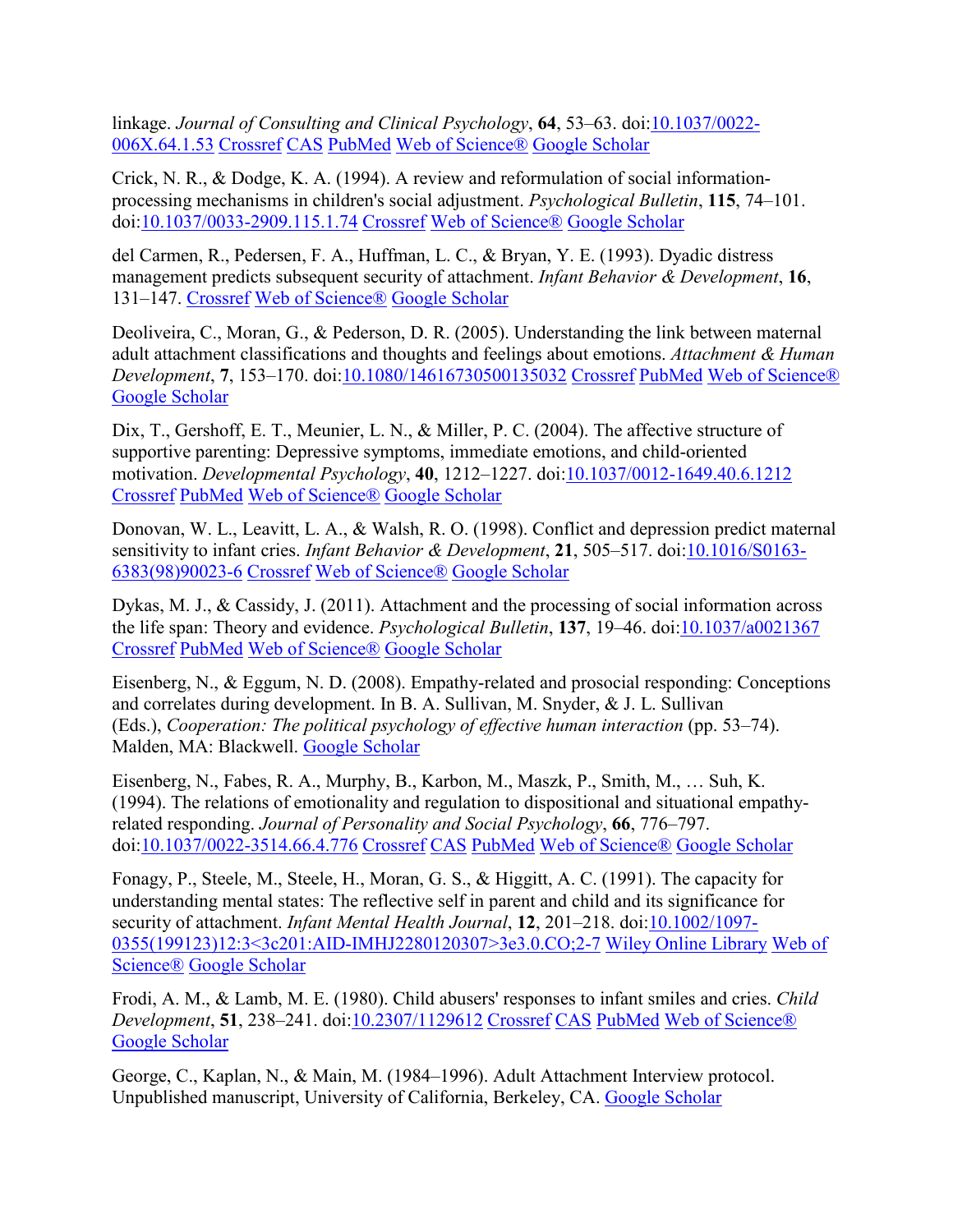Gottman, J. M., Katz, L. F., & Hooven, C. (1996). Parental meta‐emotion philosophy and the emotional life of families: Theoretical models and preliminary analysis. *Journal of Family Psychology*, **10**, 243–268. doi:[10.1037/0893‐3200.10.3.243](https://doi.org/10.1037/0893-3200.10.3.243) [Crossref](https://onlinelibrary.wiley.com/servlet/linkout?suffix=null&dbid=16&doi=10.1111%2Fcdev.12288&key=10.1037%2F0893%E2%80%903200.10.3.243) [Web of Science®](https://onlinelibrary.wiley.com/servlet/linkout?suffix=null&dbid=128&doi=10.1111%2Fcdev.12288&key=A1996VH25400001) [Google](http://scholar.google.com/scholar_lookup?hl=en&volume=Journal+of+Family+Psychology&publication_year=1996&pages=Gottman%2C+J.+M.%2C+Katz%2C+L.+F.%2C+%26+Hooven%2C+C.+%281996%29.+Parental+meta%E2%80%90emotion+philosophy+and+the+emotional+life+of+families%3A+Theoretical+models+and+preliminary+analysis.+Journal+of+Family+Psychology%2C+10%2C+243%E2%80%93268.+doi%3A10.1037%2F0893%E2%80%903200.10.3.243&journal=243-268&issue=10&author=J.+M.+Gottmanauthor=L.+F.+Katzauthor=C.+Hooven&isbn=53-74&title=Parental+meta%E2%80%90emotion+philosophy+and+the+emotional+life+of+families%3A+Theoretical+models+and+preliminary+analysis&)  [Scholar](http://scholar.google.com/scholar_lookup?hl=en&volume=Journal+of+Family+Psychology&publication_year=1996&pages=Gottman%2C+J.+M.%2C+Katz%2C+L.+F.%2C+%26+Hooven%2C+C.+%281996%29.+Parental+meta%E2%80%90emotion+philosophy+and+the+emotional+life+of+families%3A+Theoretical+models+and+preliminary+analysis.+Journal+of+Family+Psychology%2C+10%2C+243%E2%80%93268.+doi%3A10.1037%2F0893%E2%80%903200.10.3.243&journal=243-268&issue=10&author=J.+M.+Gottmanauthor=L.+F.+Katzauthor=C.+Hooven&isbn=53-74&title=Parental+meta%E2%80%90emotion+philosophy+and+the+emotional+life+of+families%3A+Theoretical+models+and+preliminary+analysis&)

Gratz, K. L., & Roemer, L. (2004). Multidimensional assessment of emotion regulation and dysregulation: Development, factor structure, and initial validation of the difficulties in emotion regulation scale. *Journal of Psychopathology and Behavioral Assessment*, **26**, 41–54. doi[:10.1023/B:JOBA.0000007455.08539.94](https://doi.org/10.1023/B:JOBA.0000007455.08539.94) [Crossref](https://onlinelibrary.wiley.com/servlet/linkout?suffix=null&dbid=16&doi=10.1111%2Fcdev.12288&key=10.1023%2FB%3AJOBA.0000007455.08539.94) [PubMed](https://onlinelibrary.wiley.com/servlet/linkout?suffix=null&dbid=8&doi=10.1111%2Fcdev.12288&key=Can%27t+run+EXECUTE.+Wrong+input+line) [Web of Science®](https://onlinelibrary.wiley.com/servlet/linkout?suffix=null&dbid=128&doi=10.1111%2Fcdev.12288&key=000187133200005) [Google Scholar](http://scholar.google.com/scholar_lookup?hl=en&volume=Journal+of+Psychopathology+and+Behavioral+Assessment&publication_year=2004&pages=Gratz%2C+K.+L.%2C+%26+Roemer%2C+L.+%282004%29.+Multidimensional+assessment+of+emotion+regulation+and+dysregulation%3A+Development%2C+factor+structure%2C+and+initial+validation+of+the+difficulties+in+emotion+regulation+scale.+Journal+of+Psychopathology+and+Behavioral+Assessment%2C+26%2C+41%E2%80%9354.+doi%3A10.1023%2FB%3AJOBA.0000007455.08539.94&journal=41-54&issue=26&author=K.+L.+Gratzauthor=L.+Roemer&isbn=53-74&title=Multidimensional+assessment+of+emotion+regulation+and+dysregulation%3A+Development%2C+factor+structure%2C+and+initial+validation+of+the+difficulties+in+emotion+regulation+scale&)

Gray, J. A. (1975). *Elements of a two‐process theory of learning*. Oxford, UK: Academic Press. [Google Scholar](http://scholar.google.com/scholar_lookup?hl=en&volume=Journal+of+Psychopathology+and+Behavioral+Assessment&publication_year=1975&pages=Gray%2C+J.+A.+%281975%29.+Elements+of+a+two%E2%80%90process+theory+of+learning.+Oxford%2C+UK%3A+Academic+Press.&journal=41-54&issue=26&author=J.+A.+Gray&title=Elements+of+a+two%E2%80%90process+theory+of+learning&)

Groh, A. M., & Roisman, G. I. (2009). Adults' autonomic and subjective emotional responses to infant vocalizations: The role of secure base script knowledge. *Developmental Psychology*, **45**, 889–893. doi[:10.1037/a0014943](https://doi.org/10.1037/a0014943) [Crossref](https://onlinelibrary.wiley.com/servlet/linkout?suffix=null&dbid=16&doi=10.1111%2Fcdev.12288&key=10.1037%2Fa0014943) [PubMed](https://onlinelibrary.wiley.com/servlet/linkout?suffix=null&dbid=8&doi=10.1111%2Fcdev.12288&key=19413441) [Web of Science®](https://onlinelibrary.wiley.com/servlet/linkout?suffix=null&dbid=128&doi=10.1111%2Fcdev.12288&key=000265731100023) [Google Scholar](http://scholar.google.com/scholar_lookup?hl=en&volume=Developmental+Psychology&publication_year=2009&pages=Groh%2C+A.+M.%2C+%26+Roisman%2C+G.+I.+%282009%29.+Adults%27+autonomic+and+subjective+emotional+responses+to+infant+vocalizations%3A+The+role+of+secure+base+script+knowledge.+Developmental+Psychology%2C+45%2C+889%E2%80%93893.+doi%3A10.1037%2Fa0014943&journal=889-893&issue=45&author=A.+M.+Grohauthor=G.+I.+Roisman&title=Adults%27+autonomic+and+subjective+emotional+responses+to+infant+vocalizations%3A+The+role+of+secure+base+script+knowledge&)

Haltigan, J. D., Leerkes, E. M., Burney, R. V., O'Brien, M., Supple, A. J., & Calkins, S. D. (2012). The Infant Crying Questionnaire: Initial factor structure and validation. *Infant Behavior & Development*, **35**, 876–883. doi:[10.1016/j.infbeh.2012.06.001](https://doi.org/10.1016/j.infbeh.2012.06.001) [Crossref](https://onlinelibrary.wiley.com/servlet/linkout?suffix=null&dbid=16&doi=10.1111%2Fcdev.12288&key=10.1016%2Fj.infbeh.2012.06.001) [PubMed](https://onlinelibrary.wiley.com/servlet/linkout?suffix=null&dbid=8&doi=10.1111%2Fcdev.12288&key=23007097) [Web of](https://onlinelibrary.wiley.com/servlet/linkout?suffix=null&dbid=128&doi=10.1111%2Fcdev.12288&key=000312179100032)  [Science®](https://onlinelibrary.wiley.com/servlet/linkout?suffix=null&dbid=128&doi=10.1111%2Fcdev.12288&key=000312179100032) [Google Scholar](http://scholar.google.com/scholar_lookup?hl=en&volume=Infant+Behavior+%26+Development&publication_year=2012&pages=Haltigan%2C+J.+D.%2C+Leerkes%2C+E.+M.%2C+Burney%2C+R.+V.%2C+O%27Brien%2C+M.%2C+Supple%2C+A.+J.%2C+%26+Calkins%2C+S.+D.+%282012%29.+The+Infant+Crying+Questionnaire%3A+Initial+factor+structure+and+validation.+Infant+Behavior+%26+Development%2C+35%2C+876%E2%80%93883.+doi%3A10.1016%2Fj.infbeh.2012.06.001&journal=876-883&issue=35&author=J.+D.+Haltiganauthor=E.+M.+Leerkesauthor=R.+V.+Burneyauthor=M.+O%27Brienauthor=A.+J.+Suppleauthor=S.+D.+Calkins&title=The+Infant+Crying+Questionnaire%3A+Initial+factor+structure+and+validation&)

Hesse, E. (2008). The Adult Attachment Interview: Protocol, method of analysis, and empirical studies. In J. Cassidy & P. R. Shaver (Eds.), *Handbook of attachment: Theory, research, and clinical applications* (2nd ed., pp. 552–598). New York, NY: Guilford. [Google Scholar](http://scholar.google.com/scholar_lookup?hl=en&volume=Infant+Behavior+%26+Development&publication_year=2008&pages=Hesse%2C+E.+%282008%29.+The+Adult+Attachment+Interview%3A+Protocol%2C+method+of+analysis%2C+and+empirical+studies.+In+J.+Cassidy+%26+P.+R.+Shaver+%28Eds.%29%2C+Handbook+of+attachment%3A+Theory%2C+research%2C+and+clinical+applications+%282nd+ed.%2C+pp.+552%E2%80%93598%29.+New+York%2C+NY%3A+Guilford.&journal=876-883&issue=35&author=E.+Hesse&isbn=552-598&title=Handbook+of+attachment%3A+Theory%2C+research%2C+and+clinical+applications&)

Hill‐Soderlund, A. L., Mills‐Koonce, W., Propper, C., Calkins, S. D., Granger, D. A., Moore, G. A., … Cox, M. J. (2008). Parasympathetic and sympathetic responses to the strange situation in infants and mothers from avoidant and securely attached dyads. *Developmental Psychobiology*, **50**, 361–376. doi[:10.1002/dev.20302](https://doi.org/10.1002/dev.20302) [Wiley Online Library](https://onlinelibrary.wiley.com/doi/10.1002/dev.20302) [PubMed](https://onlinelibrary.wiley.com/servlet/linkout?suffix=null&dbid=8&doi=10.1111%2Fcdev.12288&key=18393278) [Web of](https://onlinelibrary.wiley.com/servlet/linkout?suffix=null&dbid=128&doi=10.1111%2Fcdev.12288&key=000255666300006)  [Science®](https://onlinelibrary.wiley.com/servlet/linkout?suffix=null&dbid=128&doi=10.1111%2Fcdev.12288&key=000255666300006) [Google Scholar](http://scholar.google.com/scholar_lookup?hl=en&volume=Developmental+Psychobiology&publication_year=2008&pages=Hill%E2%80%90Soderlund%2C+A.+L.%2C+Mills%E2%80%90Koonce%2C+W.%2C+Propper%2C+C.%2C+Calkins%2C+S.+D.%2C+Granger%2C+D.+A.%2C+Moore%2C+G.+A.%2C+%E2%80%A6+Cox%2C+M.+J.+%282008%29.+Parasympathetic+and+sympathetic+responses+to+the+strange+situation+in+infants+and+mothers+from+avoidant+and+securely+attached+dyads.+Developmental+Psychobiology%2C+50%2C+361%E2%80%93376.+doi%3A10.1002%2Fdev.20302&journal=361-376&issue=50&author=A.+L.+Hill%E2%80%90Soderlundauthor=W.+Mills%E2%80%90Koonceauthor=C.+Propperauthor=S.+D.+Calkinsauthor=D.+A.+Grangerauthor=G.+A.+Mooreauthor=M.+J.+Cox&isbn=552-598&title=Parasympathetic+and+sympathetic+responses+to+the+strange+situation+in+infants+and+mothers+from+avoidant+and+securely+attached+dyads&)

Izard, C. E., Libero, D. Z., Putnam, P., & Haynes, O. (1993). Stability of emotion experiences and their relations to traits of personality. *Journal of Personality and Social Psychology*, **64**, 847–860. doi:[10.1037/0022‐3514.64.5.847](https://doi.org/10.1037/0022-3514.64.5.847) [Crossref](https://onlinelibrary.wiley.com/servlet/linkout?suffix=null&dbid=16&doi=10.1111%2Fcdev.12288&key=10.1037%2F0022%E2%80%903514.64.5.847) [CAS](https://onlinelibrary.wiley.com/servlet/linkout?suffix=null&dbid=32&doi=10.1111%2Fcdev.12288&key=1%3ASTN%3A280%3ADyaK3s3otVKrtA%253D%253D) [PubMed](https://onlinelibrary.wiley.com/servlet/linkout?suffix=null&dbid=8&doi=10.1111%2Fcdev.12288&key=8505713) [Web of Science®](https://onlinelibrary.wiley.com/servlet/linkout?suffix=null&dbid=128&doi=10.1111%2Fcdev.12288&key=A1993LB83500014) [Google](http://scholar.google.com/scholar_lookup?hl=en&volume=Journal+of+Personality+and+Social+Psychology&publication_year=1993&pages=Izard%2C+C.+E.%2C+Libero%2C+D.+Z.%2C+Putnam%2C+P.%2C+%26+Haynes%2C+O.+%281993%29.+Stability+of+emotion+experiences+and+their+relations+to+traits+of+personality.+Journal+of+Personality+and+Social+Psychology%2C+64%2C+847%E2%80%93860.+doi%3A10.1037%2F0022%E2%80%903514.64.5.847&journal=847-860&issue=64&author=C.+E.+Izardauthor=D.+Z.+Liberoauthor=P.+Putnamauthor=O.+Haynes&isbn=552-598&title=Stability+of+emotion+experiences+and+their+relations+to+traits+of+personality&)  [Scholar](http://scholar.google.com/scholar_lookup?hl=en&volume=Journal+of+Personality+and+Social+Psychology&publication_year=1993&pages=Izard%2C+C.+E.%2C+Libero%2C+D.+Z.%2C+Putnam%2C+P.%2C+%26+Haynes%2C+O.+%281993%29.+Stability+of+emotion+experiences+and+their+relations+to+traits+of+personality.+Journal+of+Personality+and+Social+Psychology%2C+64%2C+847%E2%80%93860.+doi%3A10.1037%2F0022%E2%80%903514.64.5.847&journal=847-860&issue=64&author=C.+E.+Izardauthor=D.+Z.+Liberoauthor=P.+Putnamauthor=O.+Haynes&isbn=552-598&title=Stability+of+emotion+experiences+and+their+relations+to+traits+of+personality&)

Leerkes, E. M. (2010). Predictors of maternal sensitivity to infant distress. *Parenting: Science and Practice*, **10**, 219–239. doi: [10.1080/15295190903290840](https://doi.org/10.1080/15295190903290840) [Crossref](https://onlinelibrary.wiley.com/servlet/linkout?suffix=null&dbid=16&doi=10.1111%2Fcdev.12288&key=10.1080%2F15295190903290840) [PubMed](https://onlinelibrary.wiley.com/servlet/linkout?suffix=null&dbid=8&doi=10.1111%2Fcdev.12288&key=20824194) [Web of](https://onlinelibrary.wiley.com/servlet/linkout?suffix=null&dbid=128&doi=10.1111%2Fcdev.12288&key=000280637200003)  [Science®](https://onlinelibrary.wiley.com/servlet/linkout?suffix=null&dbid=128&doi=10.1111%2Fcdev.12288&key=000280637200003) [Google Scholar](http://scholar.google.com/scholar_lookup?hl=en&volume=Parenting%3A+Science+and+Practice&publication_year=2010&pages=Leerkes%2C+E.+M.+%282010%29.+Predictors+of+maternal+sensitivity+to+infant+distress.+Parenting%3A+Science+and+Practice%2C+10%2C+219%E2%80%93239.+doi%3A+10.1080%2F15295190903290840&journal=219-239&issue=10&author=E.+M.+Leerkes&isbn=552-598&title=Predictors+of+maternal+sensitivity+to+infant+distress&)

Leerkes, E. M. (2011). Maternal sensitivity during distressing tasks: A unique predictor of attachment security. *Infant Behavior & Development*, **34**, 443–446. doi:[10.1016/j.infbeh.2011.04.006](https://doi.org/10.1016/j.infbeh.2011.04.006) [Crossref](https://onlinelibrary.wiley.com/servlet/linkout?suffix=null&dbid=16&doi=10.1111%2Fcdev.12288&key=10.1016%2Fj.infbeh.2011.04.006) [PubMed](https://onlinelibrary.wiley.com/servlet/linkout?suffix=null&dbid=8&doi=10.1111%2Fcdev.12288&key=21616538) [Web of Science®](https://onlinelibrary.wiley.com/servlet/linkout?suffix=null&dbid=128&doi=10.1111%2Fcdev.12288&key=000293484200007) [Google Scholar](http://scholar.google.com/scholar_lookup?hl=en&volume=Infant+Behavior+%26+Development&publication_year=2011&pages=Leerkes%2C+E.+M.+%282011%29.+Maternal+sensitivity+during+distressing+tasks%3A+A+unique+predictor+of+attachment+security.+Infant+Behavior+%26+Development%2C+34%2C+443%E2%80%93446.+doi%3A10.1016%2Fj.infbeh.2011.04.006&journal=443-446&issue=34&author=E.+M.+Leerkes&isbn=552-598&title=Maternal+sensitivity+during+distressing+tasks%3A+A+unique+predictor+of+attachment+security&)

Leerkes, E. M., Blankson, A., & O'Brien, M. (2009). Differential effects of maternal sensitivity to infant distress and nondistress on social‐emotional functioning. *Child Development*, **80**, 762– [775. doi:](http://scholar.google.com/scholar_lookup?hl=en&volume=Child+Development&publication_year=2009&pages=Leerkes%2C+E.+M.%2C+Blankson%2C+A.%2C+%26+O%27Brien%2C+M.+%282009%29.+Differential+effects+of+maternal+sensitivity+to+infant+distress+and+nondistress+on+social%E2%80%90emotional+functioning.+Child+Development%2C+80%2C+762%E2%80%93775.+doi%3A10.1111%2Fj.1467%E2%80%908624.2009.01296.x&journal=762-775&issue=80&author=E.+M.+Leerkesauthor=A.+Blanksonauthor=M.+O%27Brien&isbn=552-598&title=Differential+effects+of+maternal+sensitivity+to+infant+distress+and+nondistress+on+social%E2%80%90emotional+functioning&)10.1111/j.1467-8624.2009.01296.x [Wiley Online Library](https://onlinelibrary.wiley.com/doi/10.1111/j.1467-8624.2009.01296.x) [PubMed](https://onlinelibrary.wiley.com/servlet/linkout?suffix=null&dbid=8&doi=10.1111%2Fcdev.12288&key=19489902) [Web of Science®](https://onlinelibrary.wiley.com/servlet/linkout?suffix=null&dbid=128&doi=10.1111%2Fcdev.12288&key=000266110400011)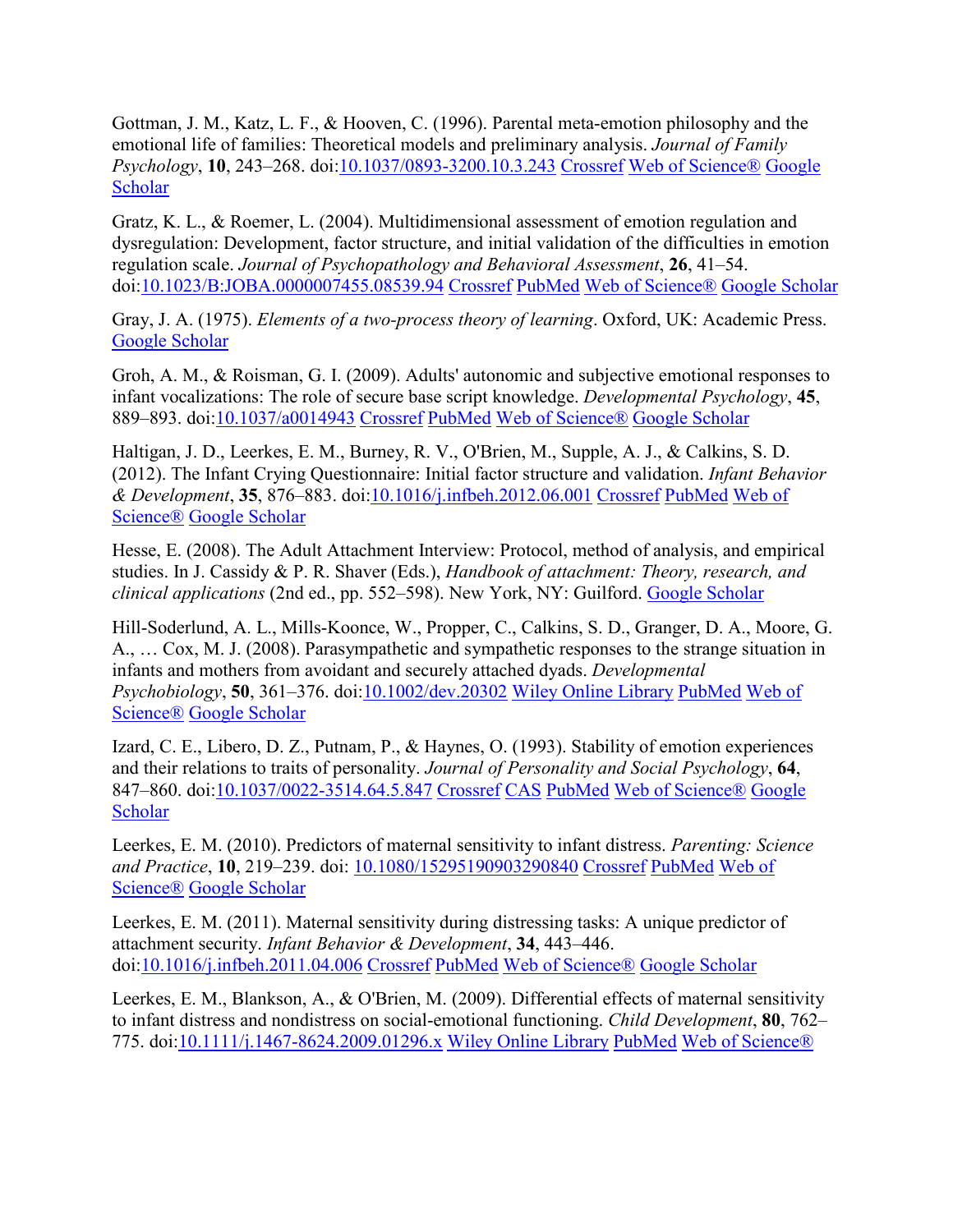Leerkes, E. M., Parade, S. H., & Burney, R. V. (2010). Origins of mothers' and fathers' beliefs about infant crying. *Journal of Applied Developmental Psychology*, **31**, 467–474. doi:[10.1016/j.appdev.2010.09.003](https://doi.org/10.1016/j.appdev.2010.09.003) [Crossref](https://onlinelibrary.wiley.com/servlet/linkout?suffix=null&dbid=16&doi=10.1111%2Fcdev.12288&key=10.1016%2Fj.appdev.2010.09.003) [PubMed](https://onlinelibrary.wiley.com/servlet/linkout?suffix=null&dbid=8&doi=10.1111%2Fcdev.12288&key=21152107) [Web of Science®](https://onlinelibrary.wiley.com/servlet/linkout?suffix=null&dbid=128&doi=10.1111%2Fcdev.12288&key=000286017900007) [Google Scholar](http://scholar.google.com/scholar_lookup?hl=en&volume=Journal+of+Applied+Developmental+Psychology&publication_year=2010&pages=Leerkes%2C+E.+M.%2C+Parade%2C+S.+H.%2C+%26+Burney%2C+R.+V.+%282010%29.+Origins+of+mothers%27+and+fathers%27+beliefs+about+infant+crying.+Journal+of+Applied+Developmental+Psychology%2C+31%2C+467%E2%80%93474.+doi%3A10.1016%2Fj.appdev.2010.09.003&journal=467-474&issue=31&author=E.+M.+Leerkesauthor=S.+H.+Paradeauthor=R.+V.+Burney&isbn=552-598&title=Origins+of+mothers%27+and+fathers%27+beliefs+about+infant+crying&)

Leerkes, E. M., & Siepak, K. J. (2006). Attachment linked predictors of women's emotional and cognitive responses to infant distress. *Attachment & Human Development*, **8**, 11–32. doi[:10.1080/14616730600594450](https://doi.org/10.1080/14616730600594450) [Crossref](https://onlinelibrary.wiley.com/servlet/linkout?suffix=null&dbid=16&doi=10.1111%2Fcdev.12288&key=10.1080%2F14616730600594450) [PubMed](https://onlinelibrary.wiley.com/servlet/linkout?suffix=null&dbid=8&doi=10.1111%2Fcdev.12288&key=16581621) [Web of Science®](https://onlinelibrary.wiley.com/servlet/linkout?suffix=null&dbid=128&doi=10.1111%2Fcdev.12288&key=000236863000002) [Google Scholar](http://scholar.google.com/scholar_lookup?hl=en&volume=Attachment+%26+Human+Development&publication_year=2006&pages=Leerkes%2C+E.+M.%2C+%26+Siepak%2C+K.+J.+%282006%29.+Attachment+linked+predictors+of+women%27s+emotional+and+cognitive+responses+to+infant+distress.+Attachment+%26+Human+Development%2C+8%2C+11%E2%80%9332.+doi%3A10.1080%2F14616730600594450&journal=11-32&issue=8&author=E.+M.+Leerkesauthor=K.+J.+Siepak&isbn=552-598&title=Attachment+linked+predictors+of+women%27s+emotional+and+cognitive+responses+to+infant+distress&)

Leerkes, E. M., Weaver, J. M., & O'Brien, M. (2012). Differentiating maternal sensitivity to infant distress and non‐distress. *Parenting: Science and Practice*, **12**, 175–184. doi[:10.1080/15295192.2012.683353](https://doi.org/10.1080/15295192.2012.683353) [Crossref](https://onlinelibrary.wiley.com/servlet/linkout?suffix=null&dbid=16&doi=10.1111%2Fcdev.12288&key=10.1080%2F15295192.2012.683353) [Web of Science®](https://onlinelibrary.wiley.com/servlet/linkout?suffix=null&dbid=128&doi=10.1111%2Fcdev.12288&key=000305487200010) [Google Scholar](http://scholar.google.com/scholar_lookup?hl=en&volume=Parenting%3A+Science+and+Practice&publication_year=2012&pages=Leerkes%2C+E.+M.%2C+Weaver%2C+J.+M.%2C+%26+O%27Brien%2C+M.+%282012%29.+Differentiating+maternal+sensitivity+to+infant+distress+and+non%E2%80%90distress.+Parenting%3A+Science+and+Practice%2C+12%2C+175%E2%80%93184.+doi%3A10.1080%2F15295192.2012.683353&journal=175-184&issue=12&author=E.+M.+Leerkesauthor=J.+M.+Weaverauthor=M.+O%27Brien&isbn=552-598&title=Differentiating+maternal+sensitivity+to+infant+distress+and+non%E2%80%90distress&)

Lemerise, E. A., & Arsenio, W. F. (2000). An integrated model of emotion processes and cognition in social information processing. *Child Development*, **71**, 107–118. doi:[10.1111/1467‐](https://doi.org/10.1111/1467-8624.00124) [8624.00124](https://doi.org/10.1111/1467-8624.00124) [Wiley Online Library](https://onlinelibrary.wiley.com/doi/10.1111/1467-8624.00124) [CAS](https://onlinelibrary.wiley.com/servlet/linkout?suffix=null&dbid=32&doi=10.1111%2Fcdev.12288&key=1%3ASTN%3A280%3ADC%252BD3cvlslektQ%253D%253D) [PubMed](https://onlinelibrary.wiley.com/servlet/linkout?suffix=null&dbid=8&doi=10.1111%2Fcdev.12288&key=10836564) [Web of Science®](https://onlinelibrary.wiley.com/servlet/linkout?suffix=null&dbid=128&doi=10.1111%2Fcdev.12288&key=000167767400013) [Google Scholar](http://scholar.google.com/scholar_lookup?hl=en&volume=Child+Development&publication_year=2000&pages=Lemerise%2C+E.+A.%2C+%26+Arsenio%2C+W.+F.+%282000%29.+An+integrated+model+of+emotion+processes+and+cognition+in+social+information+processing.+Child+Development%2C+71%2C+107%E2%80%93118.+doi%3A10.1111%2F1467%E2%80%908624.00124&journal=107-118&issue=71&author=E.+A.+Lemeriseauthor=W.+F.+Arsenio&isbn=552-598&title=An+integrated+model+of+emotion+processes+and+cognition+in+social+information+processing&)

Leung, D. W., & Slep, A. M. (2006). Predicting inept discipline: The role of parental depressive symptoms, anger, and attributions. *Journal of Consulting and Clinical Psychology*, **74**, 524–534. doi:[10.1037/0022‐006X.74.3.524](https://doi.org/10.1037/0022-006X.74.3.524) [Crossref](https://onlinelibrary.wiley.com/servlet/linkout?suffix=null&dbid=16&doi=10.1111%2Fcdev.12288&key=10.1037%2F0022%E2%80%90006X.74.3.524) [PubMed](https://onlinelibrary.wiley.com/servlet/linkout?suffix=null&dbid=8&doi=10.1111%2Fcdev.12288&key=16822109) [Web of Science®](https://onlinelibrary.wiley.com/servlet/linkout?suffix=null&dbid=128&doi=10.1111%2Fcdev.12288&key=000238786700012) [Google Scholar](http://scholar.google.com/scholar_lookup?hl=en&volume=Journal+of+Consulting+and+Clinical+Psychology&publication_year=2006&pages=Leung%2C+D.+W.%2C+%26+Slep%2C+A.+M.+%282006%29.+Predicting+inept+discipline%3A+The+role+of+parental+depressive+symptoms%2C+anger%2C+and+attributions.+Journal+of+Consulting+and+Clinical+Psychology%2C+74%2C+524%E2%80%93534.+doi%3A10.1037%2F0022%E2%80%90006X.74.3.524&journal=524-534&issue=74&author=D.+W.+Leungauthor=A.+M.+Slep&isbn=552-598&title=Predicting+inept+discipline%3A+The+role+of+parental+depressive+symptoms%2C+anger%2C+and+attributions&)

Lonigan, C. J., Vasey, M. W., Phillips, B. M., & Hazen, R. A. (2004). Temperament, anxiety, and the processing of threat‐relevant stimuli. *Journal of Clinical Child and Adolescent Psychology*, **33**, 8–20. doi[:10.1207/S15374424JCCP3301\\_2](https://doi.org/10.1207/S15374424JCCP3301_2) [Crossref](https://onlinelibrary.wiley.com/servlet/linkout?suffix=null&dbid=16&doi=10.1111%2Fcdev.12288&key=10.1207%2FS15374424JCCP3301_2) [PubMed](https://onlinelibrary.wiley.com/servlet/linkout?suffix=null&dbid=8&doi=10.1111%2Fcdev.12288&key=15028537) [Web of Science®](https://onlinelibrary.wiley.com/servlet/linkout?suffix=null&dbid=128&doi=10.1111%2Fcdev.12288&key=000188884400002) [Google Scholar](http://scholar.google.com/scholar_lookup?hl=en&volume=Journal+of+Clinical+Child+and+Adolescent+Psychology&publication_year=2004&pages=Lonigan%2C+C.+J.%2C+Vasey%2C+M.+W.%2C+Phillips%2C+B.+M.%2C+%26+Hazen%2C+R.+A.+%282004%29.+Temperament%2C+anxiety%2C+and+the+processing+of+threat%E2%80%90relevant+stimuli.+Journal+of+Clinical+Child+and+Adolescent+Psychology%2C+33%2C+8%E2%80%9320.+doi%3A10.1207%2FS15374424JCCP3301_2&journal=8-20&issue=33&author=C.+J.+Loniganauthor=M.+W.+Vaseyauthor=B.+M.+Phillipsauthor=R.+A.+Hazen&isbn=552-598&title=Temperament%2C+anxiety%2C+and+the+processing+of+threat%E2%80%90relevant+stimuli&)

Lorber, M. F. (2012). The role of maternal emotion regulation in overreactive and lax discipline. *Journal of Family Psychology*, **26**, 642–647. doi[:10.1037/a0029109](https://doi.org/10.1037/a0029109) [Crossref](https://onlinelibrary.wiley.com/servlet/linkout?suffix=null&dbid=16&doi=10.1111%2Fcdev.12288&key=10.1037%2Fa0029109) [PubMed](https://onlinelibrary.wiley.com/servlet/linkout?suffix=null&dbid=8&doi=10.1111%2Fcdev.12288&key=22888786) [Web of Science®](https://onlinelibrary.wiley.com/servlet/linkout?suffix=null&dbid=128&doi=10.1111%2Fcdev.12288&key=000307413300017) [Google Scholar](http://scholar.google.com/scholar_lookup?hl=en&volume=Journal+of+Family+Psychology&publication_year=2012&pages=Lorber%2C+M.+F.+%282012%29.+The+role+of+maternal+emotion+regulation+in+overreactive+and+lax+discipline.+Journal+of+Family+Psychology%2C+26%2C+642%E2%80%93647.+doi%3A10.1037%2Fa0029109&journal=642-647&issue=26&author=M.+F.+Lorber&isbn=552-598&title=The+role+of+maternal+emotion+regulation+in+overreactive+and+lax+discipline&)

Lorber, M. F., & O'Leary, S. G. (2005). Mediated paths to overreactive discipline: Mothers' experienced emotion, appraisals, and physical responses. *Journal of Consulting and Clinical Psychology*, **5**, 972–981. doi:[10.1037/0022‐006X.73.5.972](https://doi.org/10.1037/0022-006X.73.5.972) [Crossref](https://onlinelibrary.wiley.com/servlet/linkout?suffix=null&dbid=16&doi=10.1111%2Fcdev.12288&key=10.1037%2F0022%E2%80%90006X.73.5.972) [Web of Science®](https://onlinelibrary.wiley.com/servlet/linkout?suffix=null&dbid=128&doi=10.1111%2Fcdev.12288&key=000233282600020) [Google](http://scholar.google.com/scholar_lookup?hl=en&volume=Journal+of+Consulting+and+Clinical+Psychology&publication_year=2005&pages=Lorber%2C+M.+F.%2C+%26+O%27Leary%2C+S.+G.+%282005%29.+Mediated+paths+to+overreactive+discipline%3A+Mothers%27+experienced+emotion%2C+appraisals%2C+and+physical+responses.+Journal+of+Consulting+and+Clinical+Psychology%2C+5%2C+972%E2%80%93981.+doi%3A10.1037%2F0022%E2%80%90006X.73.5.972&journal=972-981&issue=5&author=M.+F.+Lorberauthor=S.+G.+O%27Leary&isbn=552-598&title=Mediated+paths+to+overreactive+discipline%3A+Mothers%27+experienced+emotion%2C+appraisals%2C+and+physical+responses&)  **[Scholar](http://scholar.google.com/scholar_lookup?hl=en&volume=Journal+of+Consulting+and+Clinical+Psychology&publication_year=2005&pages=Lorber%2C+M.+F.%2C+%26+O%27Leary%2C+S.+G.+%282005%29.+Mediated+paths+to+overreactive+discipline%3A+Mothers%27+experienced+emotion%2C+appraisals%2C+and+physical+responses.+Journal+of+Consulting+and+Clinical+Psychology%2C+5%2C+972%E2%80%93981.+doi%3A10.1037%2F0022%E2%80%90006X.73.5.972&journal=972-981&issue=5&author=M.+F.+Lorberauthor=S.+G.+O%27Leary&isbn=552-598&title=Mediated+paths+to+overreactive+discipline%3A+Mothers%27+experienced+emotion%2C+appraisals%2C+and+physical+responses&)** 

MacKinnon, D. P., Lockwood, C. M., & Williams, J. (2004). Confidence limits for the indirect effect: Distribution of the product and resampling methods. *Multivariate Behavioral Research*, **39**, 99–128. doi[:10.1207/s15327906mbr3901\\_4](https://doi.org/10.1207/s15327906mbr3901_4) [Crossref](https://onlinelibrary.wiley.com/servlet/linkout?suffix=null&dbid=16&doi=10.1111%2Fcdev.12288&key=10.1207%2Fs15327906mbr3901_4) [PubMed](https://onlinelibrary.wiley.com/servlet/linkout?suffix=null&dbid=8&doi=10.1111%2Fcdev.12288&key=20157642) [Web of Science®](https://onlinelibrary.wiley.com/servlet/linkout?suffix=null&dbid=128&doi=10.1111%2Fcdev.12288&key=000222172500004) [Google Scholar](http://scholar.google.com/scholar_lookup?hl=en&volume=Multivariate+Behavioral+Research&publication_year=2004&pages=MacKinnon%2C+D.+P.%2C+Lockwood%2C+C.+M.%2C+%26+Williams%2C+J.+%282004%29.+Confidence+limits+for+the+indirect+effect%3A+Distribution+of+the+product+and+resampling+methods.+Multivariate+Behavioral+Research%2C+39%2C+99%E2%80%93128.+doi%3A10.1207%2Fs15327906mbr3901_4&journal=99-128&issue=39&author=D.+P.+MacKinnonauthor=C.+M.+Lockwoodauthor=J.+Williams&isbn=552-598&title=Confidence+limits+for+the+indirect+effect%3A+Distribution+of+the+product+and+resampling+methods&)

Main, M., & Goldwyn, R. (1998). Adult Attachment scoring and classification systems, Version 6.2. Unpublished manuscript, University of California, Berkeley, CA. [Google Scholar](http://scholar.google.com/scholar?hl=en&q=Main%2C+M.%2C+%26+Goldwyn%2C+R.+%281998%29.+Adult+Attachment+scoring+and+classification+systems%2C+Version+6.2.+Unpublished+manuscript%2C+University+of+California%2C+Berkeley%2C+CA.)

Main, M., Kaplan, N., & Cassidy, J. (1985). Security in infancy, childhood, and adulthood: A move to the level of representation. *Monographs of the Society for Research in Child Development*, **50**(1–2, Serial No. 209), 66–104. doi[:10.2307/3333827](https://doi.org/10.2307/3333827) [Crossref](https://onlinelibrary.wiley.com/servlet/linkout?suffix=null&dbid=16&doi=10.1111%2Fcdev.12288&key=10.2307%2F3333827) [Web of Science®](https://onlinelibrary.wiley.com/servlet/linkout?suffix=null&dbid=128&doi=10.1111%2Fcdev.12288&key=A1985AQV4800005) [Google Scholar](http://scholar.google.com/scholar_lookup?hl=en&volume=Monographs+of+the+Society+for+Research+in+Child+Development&publication_year=1985&pages=Main%2C+M.%2C+Kaplan%2C+N.%2C+%26+Cassidy%2C+J.+%281985%29.+Security+in+infancy%2C+childhood%2C+and+adulthood%3A+A+move+to+the+level+of+representation.+Monographs+of+the+Society+for+Research+in+Child+Development%2C+50%281%E2%80%932%2C+Serial+No.+209%29%2C+66%E2%80%93104.+doi%3A10.2307%2F3333827&journal=66-104&issue=50&author=M.+Mainauthor=N.+Kaplanauthor=J.+Cassidy&isbn=552-598&title=Security+in+infancy%2C+childhood%2C+and+adulthood%3A+A+move+to+the+level+of+representation&)

McElwain, N. L., & Booth‐LaForce, C. (2006). Maternal sensitivity to infant distress and nondistress as predictors of infant‐mother attachment security. *Journal of Family [Psychology](http://scholar.google.com/scholar_lookup?hl=en&volume=Journal+of+Family+Psychology&publication_year=2006&pages=McElwain%2C+N.+L.%2C+%26+Booth%E2%80%90LaForce%2C+C.+%282006%29.+Maternal+sensitivity+to+infant+distress+and+nondistress+as+predictors+of+infant%E2%80%90mother+attachment+security.+Journal+of+Family+Psychology%2C+20%2C+247%E2%80%93255.+doi%3A10.1037%2F0893%E2%80%903200.20.2.247&journal=247-255&issue=20&author=N.+L.+McElwainauthor=C.+Booth%E2%80%90LaForce&isbn=552-598&title=Maternal+sensitivity+to+infant+distress+and+nondistress+as+predictors+of+infant%E2%80%90mother+attachment+security&)*, **20**, 247–255. doi:[10.1037/0893‐3200.20.2.247](https://doi.org/10.1037/0893-3200.20.2.247) [Crossref](https://onlinelibrary.wiley.com/servlet/linkout?suffix=null&dbid=16&doi=10.1111%2Fcdev.12288&key=10.1037%2F0893%E2%80%903200.20.2.247) [PubMed](https://onlinelibrary.wiley.com/servlet/linkout?suffix=null&dbid=8&doi=10.1111%2Fcdev.12288&key=16756400) [Web of Science®](https://onlinelibrary.wiley.com/servlet/linkout?suffix=null&dbid=128&doi=10.1111%2Fcdev.12288&key=000238333900008)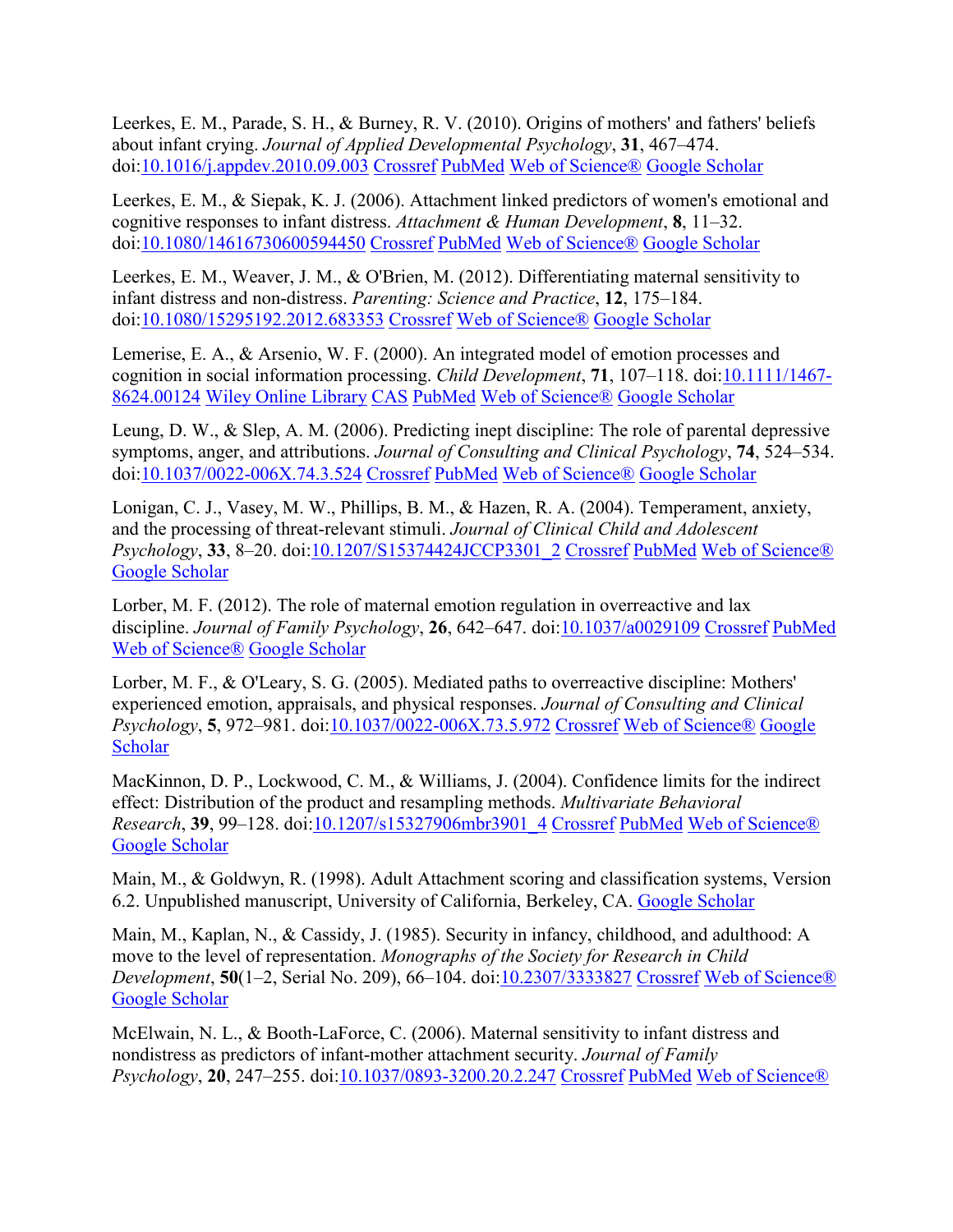Meins, E., Fernyhough, C., Fradley, E., & Tuckey, M. (2001). Rethinking maternal sensitivity: Mothers' comments on infants' mental processes predict security of attachment at 12 months. *Journal of Child Psychology and Psychiatry*, **42**, 637–648. doi:[10.1111/1469‐](https://doi.org/10.1111/1469-7610.00759) [7610.00759](https://doi.org/10.1111/1469-7610.00759) [Wiley Online Library](https://onlinelibrary.wiley.com/doi/10.1111/1469-7610.00759) [CAS](https://onlinelibrary.wiley.com/servlet/linkout?suffix=null&dbid=32&doi=10.1111%2Fcdev.12288&key=1%3ASTN%3A280%3ADC%252BD38%252Fit1eksg%253D%253D) [PubMed](https://onlinelibrary.wiley.com/servlet/linkout?suffix=null&dbid=8&doi=10.1111%2Fcdev.12288&key=11464968) [Web of Science®](https://onlinelibrary.wiley.com/servlet/linkout?suffix=null&dbid=128&doi=10.1111%2Fcdev.12288&key=000170077500008) [Google Scholar](http://scholar.google.com/scholar_lookup?hl=en&volume=Journal+of+Child+Psychology+and+Psychiatry&publication_year=2001&pages=Meins%2C+E.%2C+Fernyhough%2C+C.%2C+Fradley%2C+E.%2C+%26+Tuckey%2C+M.+%282001%29.+Rethinking+maternal+sensitivity%3A+Mothers%27+comments+on+infants%27+mental+processes+predict+security+of+attachment+at+12%C2%A0months.+Journal+of+Child+Psychology+and+Psychiatry%2C+42%2C+637%E2%80%93648.+doi%3A10.1111%2F1469%E2%80%907610.00759&journal=637-648&issue=42&author=E.+Meinsauthor=C.+Fernyhoughauthor=E.+Fradleyauthor=M.+Tuckey&isbn=552-598&title=Rethinking+maternal+sensitivity%3A+Mothers%27+comments+on+infants%27+mental+processes+predict+security+of+attachment+at+12%C2%A0months&)

Mesman, J., van IJzendoorn, M. H., & Bakermans‐Kranenburg, M. J. (2012). Unequal in opportunity, equal in process: Parental sensitivity promotes positive child development in ethnic minority families. *Child Development Perspectives*, **6**, 239–250. doi:[10.1111/j.1750‐](https://doi.org/10.1111/j.1750-8606.2011.00223.x) [8606.2011.00223.x](https://doi.org/10.1111/j.1750-8606.2011.00223.x) [Wiley Online Library](https://onlinelibrary.wiley.com/doi/10.1111/j.1750-8606.2011.00223.x) [Web of Science®](https://onlinelibrary.wiley.com/servlet/linkout?suffix=null&dbid=128&doi=10.1111%2Fcdev.12288&key=000307582600006) [Google Scholar](http://scholar.google.com/scholar_lookup?hl=en&volume=Child+Development+Perspectives&publication_year=2012&pages=Mesman%2C+J.%2C+van+IJzendoorn%2C+M.+H.%2C+%26+Bakermans%E2%80%90Kranenburg%2C+M.+J.+%282012%29.+Unequal+in+opportunity%2C+equal+in+process%3A+Parental+sensitivity+promotes+positive+child+development+in+ethnic+minority+families.+Child+Development+Perspectives%2C+6%2C+239%E2%80%93250.+doi%3A10.1111%2Fj.1750%E2%80%908606.2011.00223.x&journal=239-250&issue=6&author=J.+Mesmanauthor=M.+H.+van+IJzendoornauthor=M.+J.+Bakermans%E2%80%90Kranenburg&isbn=552-598&title=Unequal+in+opportunity%2C+equal+in+process%3A+Parental+sensitivity+promotes+positive+child+development+in+ethnic+minority+families&)

Mills‐Koonce, W. R., Gariepy, J.‐L., Propper, C., Sutton, K., Calkins, S., Moore, G., & Cox, M. (2007). Infant and parent factors associated with early maternal sensitivity: A caregiver‐ attachment systems approach. *Infant Behavior & Development*, **30**, 114–126. doi:[10.1016/j.infbeh.2006.11.010](https://doi.org/10.1016/j.infbeh.2006.11.010) [Crossref](https://onlinelibrary.wiley.com/servlet/linkout?suffix=null&dbid=16&doi=10.1111%2Fcdev.12288&key=10.1016%2Fj.infbeh.2006.11.010) [PubMed](https://onlinelibrary.wiley.com/servlet/linkout?suffix=null&dbid=8&doi=10.1111%2Fcdev.12288&key=17292784) [Web of Science®](https://onlinelibrary.wiley.com/servlet/linkout?suffix=null&dbid=128&doi=10.1111%2Fcdev.12288&key=000244808500011) [Google Scholar](http://scholar.google.com/scholar_lookup?hl=en&volume=Infant+Behavior+%26+Development&publication_year=2007&pages=Mills%E2%80%90Koonce%2C+W.+R.%2C+Gariepy%2C+J.%E2%80%90L.%2C+Propper%2C+C.%2C+Sutton%2C+K.%2C+Calkins%2C+S.%2C+Moore%2C+G.%2C+%26+Cox%2C+M.+%282007%29.+Infant+and+parent+factors+associated+with+early+maternal+sensitivity%3A+A+caregiver%E2%80%90+attachment+systems+approach.+Infant+Behavior+%26+Development%2C+30%2C+114%E2%80%93126.+doi%3A10.1016%2Fj.infbeh.2006.11.010&journal=114-126&issue=30&author=W.+R.+Mills%E2%80%90Koonceauthor=J.%E2%80%90L.+Gariepyauthor=C.+Propperauthor=K.+Suttonauthor=S.+Calkinsauthor=G.+Mooreauthor=M.+Cox&isbn=552-598&title=Infant+and+parent+factors+associated+with+early+maternal+sensitivity%3A+A+caregiver%E2%80%90+attachment+systems+approach&)

Mills‐Koonce, W., Propper, C., Gariepy, J., Barnett, M., Moore, G. A., Calkins, S., & Cox, M. J. (2009). Psychophysiological correlates of parenting behavior in mothers of young children. *Developmental Psychobiology*, **51**, 650–661. doi[:10.1002/dev.20400](https://doi.org/10.1002/dev.20400) [Wiley Online](https://onlinelibrary.wiley.com/doi/10.1002/dev.20400)  [Library](https://onlinelibrary.wiley.com/doi/10.1002/dev.20400) [PubMed](https://onlinelibrary.wiley.com/servlet/linkout?suffix=null&dbid=8&doi=10.1111%2Fcdev.12288&key=19739135) [Web of Science®](https://onlinelibrary.wiley.com/servlet/linkout?suffix=null&dbid=128&doi=10.1111%2Fcdev.12288&key=000272671000005) [Google Scholar](http://scholar.google.com/scholar_lookup?hl=en&volume=Developmental+Psychobiology&publication_year=2009&pages=Mills%E2%80%90Koonce%2C+W.%2C+Propper%2C+C.%2C+Gariepy%2C+J.%2C+Barnett%2C+M.%2C+Moore%2C+G.+A.%2C+Calkins%2C+S.%2C+%26+Cox%2C+M.+J.+%282009%29.+Psychophysiological+correlates+of+parenting+behavior+in+mothers+of+young+children.+Developmental+Psychobiology%2C+51%2C+650%E2%80%93661.+doi%3A10.1002%2Fdev.20400&journal=650-661&issue=51&author=W.+Mills%E2%80%90Koonceauthor=C.+Propperauthor=J.+Gariepyauthor=M.+Barnettauthor=G.+A.+Mooreauthor=S.+Calkinsauthor=M.+J.+Cox&isbn=552-598&title=Psychophysiological+correlates+of+parenting+behavior+in+mothers+of+young+children&)

Moore, G. A., Hill-Soderlund, A. L., Propper, C. B., Calkins, S. D., Mills-Koonce, W., & Cox, M. J. (2009). Mother–infant vagal regulation in the face‐to‐face still‐face paradigm is moderated by maternal sensitivity. *Child Development*, **80**, 209–223. doi:[10.1111/j.1467‐](https://doi.org/10.1111/j.1467-8624.2008.01255.x) [8624.2008.01255.x](https://doi.org/10.1111/j.1467-8624.2008.01255.x) [Wiley Online Library](https://onlinelibrary.wiley.com/doi/10.1111/j.1467-8624.2008.01255.x) [PubMed](https://onlinelibrary.wiley.com/servlet/linkout?suffix=null&dbid=8&doi=10.1111%2Fcdev.12288&key=19236402) [Web of Science®](https://onlinelibrary.wiley.com/servlet/linkout?suffix=null&dbid=128&doi=10.1111%2Fcdev.12288&key=000263132900016) [Google Scholar](http://scholar.google.com/scholar_lookup?hl=en&volume=Child+Development&publication_year=2009&pages=Moore%2C+G.+A.%2C+Hill%E2%80%90Soderlund%2C+A.+L.%2C+Propper%2C+C.+B.%2C+Calkins%2C+S.+D.%2C+Mills%E2%80%90Koonce%2C+W.%2C+%26+Cox%2C+M.+J.+%282009%29.+Mother%E2%80%93infant+vagal+regulation+in+the+face%E2%80%90to%E2%80%90face+still%E2%80%90face+paradigm+is+moderated+by+maternal+sensitivity.+Child+Development%2C+80%2C+209%E2%80%93223.+doi%3A10.1111%2Fj.1467%E2%80%908624.2008.01255.x&journal=209-223&issue=80&author=G.+A.+Mooreauthor=A.+L.+Hill%E2%80%90Soderlundauthor=C.+B.+Propperauthor=S.+D.+Calkinsauthor=W.+Mills%E2%80%90Koonceauthor=M.+J.+Cox&isbn=552-598&title=Mother%E2%80%93infant+vagal+regulation+in+the+face%E2%80%90to%E2%80%90face+still%E2%80%90face+paradigm+is+moderated+by+maternal+sensitivity&)

Musser, E. D., Ablow, J. C., & Measelle, J. R. (2012). Predicting maternal sensitivity: The roles of postnatal depressive symptoms and parasympathetic dysregulation. *Infant Mental Health Journal*, **33**, 350–359. doi:[10.1002/imhj.21310](https://doi.org/10.1002/imhj.21310) [Wiley Online Library](https://onlinelibrary.wiley.com/doi/10.1002/imhj.21310) [Web of Science®](https://onlinelibrary.wiley.com/servlet/linkout?suffix=null&dbid=128&doi=10.1111%2Fcdev.12288&key=000306291600003) [Google](http://scholar.google.com/scholar_lookup?hl=en&volume=Infant+Mental+Health+Journal&publication_year=2012&pages=Musser%2C+E.+D.%2C+Ablow%2C+J.+C.%2C+%26+Measelle%2C+J.+R.+%282012%29.+Predicting+maternal+sensitivity%3A+The+roles+of+postnatal+depressive+symptoms+and+parasympathetic+dysregulation.+Infant+Mental+Health+Journal%2C+33%2C+350%E2%80%93359.+doi%3A10.1002%2Fimhj.21310&journal=350-359&issue=33&author=E.+D.+Musserauthor=J.+C.+Ablowauthor=J.+R.+Measelle&isbn=552-598&title=Predicting+maternal+sensitivity%3A+The+roles+of+postnatal+depressive+symptoms+and+parasympathetic+dysregulation&)  **[Scholar](http://scholar.google.com/scholar_lookup?hl=en&volume=Infant+Mental+Health+Journal&publication_year=2012&pages=Musser%2C+E.+D.%2C+Ablow%2C+J.+C.%2C+%26+Measelle%2C+J.+R.+%282012%29.+Predicting+maternal+sensitivity%3A+The+roles+of+postnatal+depressive+symptoms+and+parasympathetic+dysregulation.+Infant+Mental+Health+Journal%2C+33%2C+350%E2%80%93359.+doi%3A10.1002%2Fimhj.21310&journal=350-359&issue=33&author=E.+D.+Musserauthor=J.+C.+Ablowauthor=J.+R.+Measelle&isbn=552-598&title=Predicting+maternal+sensitivity%3A+The+roles+of+postnatal+depressive+symptoms+and+parasympathetic+dysregulation&)** 

Muthén, K., & Muthén, B. O. (1998–2012). *Mplus user's guide* (7th ed.). Los Angeles, CA: Author. [Google Scholar](http://scholar.google.com/scholar_lookup?hl=en&volume=Infant+Mental+Health+Journal&publication_year=1998&pages=Muth%C3%A9n%2C+K.%2C+%26+Muth%C3%A9n%2C+B.+O.+%281998%E2%80%932012%29.+Mplus+user%27s+guide+%287th+ed.%29.+Los+Angeles%2C+CA%3A+Author.&journal=350-359&issue=33&author=K.+Muth%C3%A9nauthor=B.+O.+Muth%C3%A9n&title=Mplus+user%27s+guide&)

Oppenheimer, J. E., Measelle, J. R., Laurent, H. K., & Ablow, J. C. (2013). Mothers' vagal regulation during the Still‐Face Paradigm: Normative reactivity and impact of depression symptoms. *Infant Behavior & Development*, **36**, 255–267. doi:[10.1016/j.infbeh.2013.01.003](https://doi.org/10.1016/j.infbeh.2013.01.003) [Crossref](https://onlinelibrary.wiley.com/servlet/linkout?suffix=null&dbid=16&doi=10.1111%2Fcdev.12288&key=10.1016%2Fj.infbeh.2013.01.003) [PubMed](https://onlinelibrary.wiley.com/servlet/linkout?suffix=null&dbid=8&doi=10.1111%2Fcdev.12288&key=23454427) [Web of Science®](https://onlinelibrary.wiley.com/servlet/linkout?suffix=null&dbid=128&doi=10.1111%2Fcdev.12288&key=000317883300009) [Google Scholar](http://scholar.google.com/scholar_lookup?hl=en&volume=Infant+Behavior+%26+Development&publication_year=2013&pages=Oppenheimer%2C+J.+E.%2C+Measelle%2C+J.+R.%2C+Laurent%2C+H.+K.%2C+%26+Ablow%2C+J.+C.+%282013%29.+Mothers%27+vagal+regulation+during+the+Still%E2%80%90Face+Paradigm%3A+Normative+reactivity+and+impact+of+depression+symptoms.+Infant+Behavior+%26+Development%2C+36%2C+255%E2%80%93267.+doi%3A10.1016%2Fj.infbeh.2013.01.003&journal=255-267&issue=36&author=J.+E.+Oppenheimerauthor=J.+R.+Measelleauthor=H.+K.+Laurentauthor=J.+C.+Ablow&title=Mothers%27+vagal+regulation+during+the+Still%E2%80%90Face+Paradigm%3A+Normative+reactivity+and+impact+of+depression+symptoms&)

Porges, S. W. (1985, April). Method and apparatus for evaluating rhythmic oscillations in aperiodic physiological response systems. U.S. Patent No. 4,510,944. [Google Scholar](http://scholar.google.com/scholar?hl=en&q=Porges%2C+S.+W.+%281985%2C+April%29.+Method+and+apparatus+for+evaluating+rhythmic+oscillations+in+aperiodic+physiological+response+systems.+U.S.+Patent+No.+4%2C510%2C944.)

Porges, S. W. (2007). The polyvagal perspective. *Biological Psychology*, **74**, 116–143. doi:[10.1016/j.biopsycho.2](https://doi.org/10.1016/j.biopsycho.2006.06.009)006.06.009 [Crossref](https://onlinelibrary.wiley.com/servlet/linkout?suffix=null&dbid=16&doi=10.1111%2Fcdev.12288&key=10.1016%2Fj.biopsycho.2006.06.009) [PubMed](https://onlinelibrary.wiley.com/servlet/linkout?suffix=null&dbid=8&doi=10.1111%2Fcdev.12288&key=17049418) [Web of Science®](https://onlinelibrary.wiley.com/servlet/linkout?suffix=null&dbid=128&doi=10.1111%2Fcdev.12288&key=000243709800002) [Google Scholar](http://scholar.google.com/scholar_lookup?hl=en&volume=Biological+Psychology&publication_year=2007&pages=Porges%2C+S.+W.+%282007%29.+The+polyvagal+perspective.+Biological+Psychology%2C+74%2C+116%E2%80%93143.+doi%3A10.1016%2Fj.biopsycho.2006.06.009&journal=116-143&issue=74&author=S.+W.+Porges&title=The+polyvagal+perspective&)

Prinzie, P., Stams, G. J. J. M., Dekovic, M., Reijntjes, A. H. A., & Belsky, J. (2009). The relations between parents' Big Five personality factors and parenting: A meta-analytic review. *Journal of Personality and Social Psychology*, **97**, 351–362. doi[:10.1037/a0015823](https://doi.org/10.1037/a0015823) [Crossref](https://onlinelibrary.wiley.com/servlet/linkout?suffix=null&dbid=16&doi=10.1111%2Fcdev.12288&key=10.1037%2Fa0015823) [PubMed](https://onlinelibrary.wiley.com/servlet/linkout?suffix=null&dbid=8&doi=10.1111%2Fcdev.12288&key=19634980) [Web of Science®](https://onlinelibrary.wiley.com/servlet/linkout?suffix=null&dbid=128&doi=10.1111%2Fcdev.12288&key=000268347300010) [Google Scholar](http://scholar.google.com/scholar_lookup?hl=en&volume=Journal+of+Personality+and+Social+Psychology&publication_year=2009&pages=Prinzie%2C+P.%2C+Stams%2C+G.+J.+J.+M.%2C+Dekovic%2C+M.%2C+Reijntjes%2C+A.+H.+A.%2C+%26+Belsky%2C+J.+%282009%29.+The+relations+between+parents%27+Big+Five+personality+factors+and+parenting%3A+A+meta%E2%80%90analytic+review.+Journal+of+Personality+and+Social+Psychology%2C+97%2C+351%E2%80%93362.+doi%3A10.1037%2Fa0015823&journal=351-362&issue=97&author=P.+Prinzieauthor=G.+J.+J.+M.+Stamsauthor=M.+Dekovicauthor=A.+H.+A.+Reijntjesauthor=J.+Belsky&title=The+relations+between+parents%27+Big+Five+personality+factors+and+parenting%3A+A+meta%E2%80%90analytic+review&)